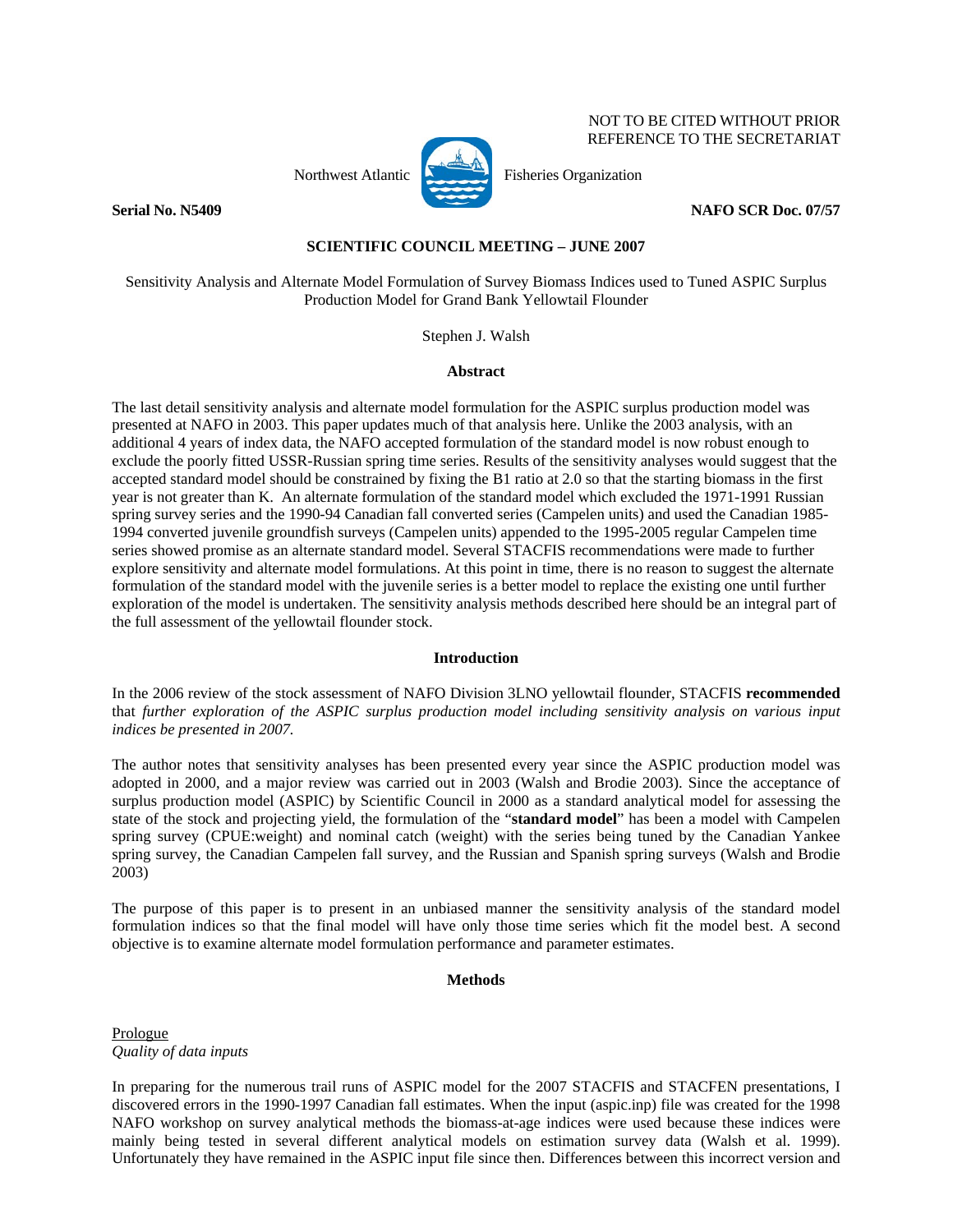the corrected version were relatively minor with the exception of the 1997 estimate which was close to  $8000t<sup>1</sup>$  in difference. I re-ran the NAFO 2006 ASPIC accepted formulation of the model with the corrected indices followed by 500 bootstraps to get bias corrected estimates for the comparison. The following results show the closeness in results as uncorrected and corrected estimates:  $r = 0.44$ ,  $0.44$ ;  $MSY = 17.5$ , 17.4 mt; Bmsy = 78.9, 79.1 mt; Fmsy  $=0.22$ , 0.22; and  $\frac{2}{3}$  Fmsy  $= 0.649$ , 0.649. To be sure the medium term projections were carried out and the projected yield for 2007 an 2008 on which TAC advice was given were identical. All of the analysis used in this paper used the corrected version.

### Input Data

 $\overline{\phantom{a}}$ 

### *Sensitivity Analysis*

The standard model input indices for surplus production modelling as used for all assessment of stock status since 2000 are listed in Table 1. Detail descriptions are found in Walsh and Cadrin (2000); Walsh and Brodie (2003) and Walsh et al. (2006). The analysis presented here is using the data series from **1965-2005** from the 2006 assessment.

The trends in catch and the five time series of survey biomass indices are plotted in Figures 1 and 2. From 1971 to 1982 the Canadian spring survey used a 'Yankee' 41.5 otter trawl; from 1984 to the spring of 1995 an 'Engel' 145 High Lift otter trawl was used; and from the fall of 1995 to the present a 'Campelen' 1800 shrimp trawl was used (see McCallum and Walsh 1996 for details). Comparative tows of the Yankee and Engel trawls were used to derive a conversion factor of 1.4 for the Yankee spring catches by number but not by weight. The unconverted Yankee spring survey biomass index was used here. Comparative tows of the Engel and Campelen trawls were used to derive a size based conversion function (Warren et al. 1997). The converted Engel to Campelen survey biomass is used here for the period 1984 to 1995. Methods to link the 1971-1982 Yankee series to the 1984-2005 Campelen equivalent series have not been developed. Therefore the 1971-1982 and 1984-2005 Canadian spring series were considered to be separate biomass indices in the model specification.

The 1972-1991 Russian spring surveys of Divisions 3LNO used a variety of 'unknown design type' bottom trawl. The 1995-2005 Spanish spring surveys cover only the NRA in Divisions 3NO using a Pedreria otter trawl from 1995-2001 and a Campelen 1800 shrimp trawl from 2002 to the present. After comparative fishing trials in early 2000 (Pax et al. 2002), the Pedreria biomass index was converted to Campelen trawl units (Paz et al. 2003, 2004). In 2006 an error was discovered in the conversions for the biomass estimation and the biomass was recalculated (González-Troncoso et al. 2006) and used here in this analysis.

The various 1971-94 $2$  spring surveys, in general, showed a declining trend with time, and all of the 1990-1994 fall surveys showed an increasing trend with time. With the exception of the 1984-2005 Canadian Campelen spring series which forms the model with nominal catch, the other various survey biomass indices are incorporated into the analysis as model tuning indices. This is analogous to tuning an age structured model (Prager 1994).

The accepted **Standard Model** formulation used in the yellowtail flounder assessment since 2000 used a penalty term added to the objective function to constrain the estimate of the starting biomass  $B_1$  to be less than the maximum stock biomass, 'K', i.e. the carrying capacity, according to that expected from the tenets of the logistic theory. Prager (1994) notes that the ASPIC model's logarithmic objective function is relatively insensitive to the estimate of the starting biomass  $B_1$  when the penalty term is not used. Prager (1994) suggests in the ASPIC v3.81 Users Manual an alternate constraint method to the use of the penalty term which fixes the ratio of the starting biomass  $B_1$  to Bmsy (B1 ratio) at a value between 1.5 too 2.0 if it is suspected that the stock was at or near virgin biomass at the start of the fishery. Based on the limited knowledge of biomass and catches of yellowtail flounder prior to the 1965 fishery, this assumption is inherent in the semi-annual assessment of stock status.

The addition of new annual survey and catch data can change some of the parameter estimations in the model, and in the diagnostics output for the correlation matrix, model mean square error and goodness of fit, number of convergence trials, and Prager's (1996) two reliability statistics known as the converge index and the nearness index (see Prager 1996 for discussion). All are located on page 1 of the model output (see Appendix A). Also on the same

 $1$  In the abundance-at-age file there are many otoliths that could not be read and are classified as unknowns. When the biomass-at-age were calculated using a length-weight relationship these unknown's would not be included in the results.

 $2$  There were no Grank Bank spring surveys by USSR/Russia and Canada in 1983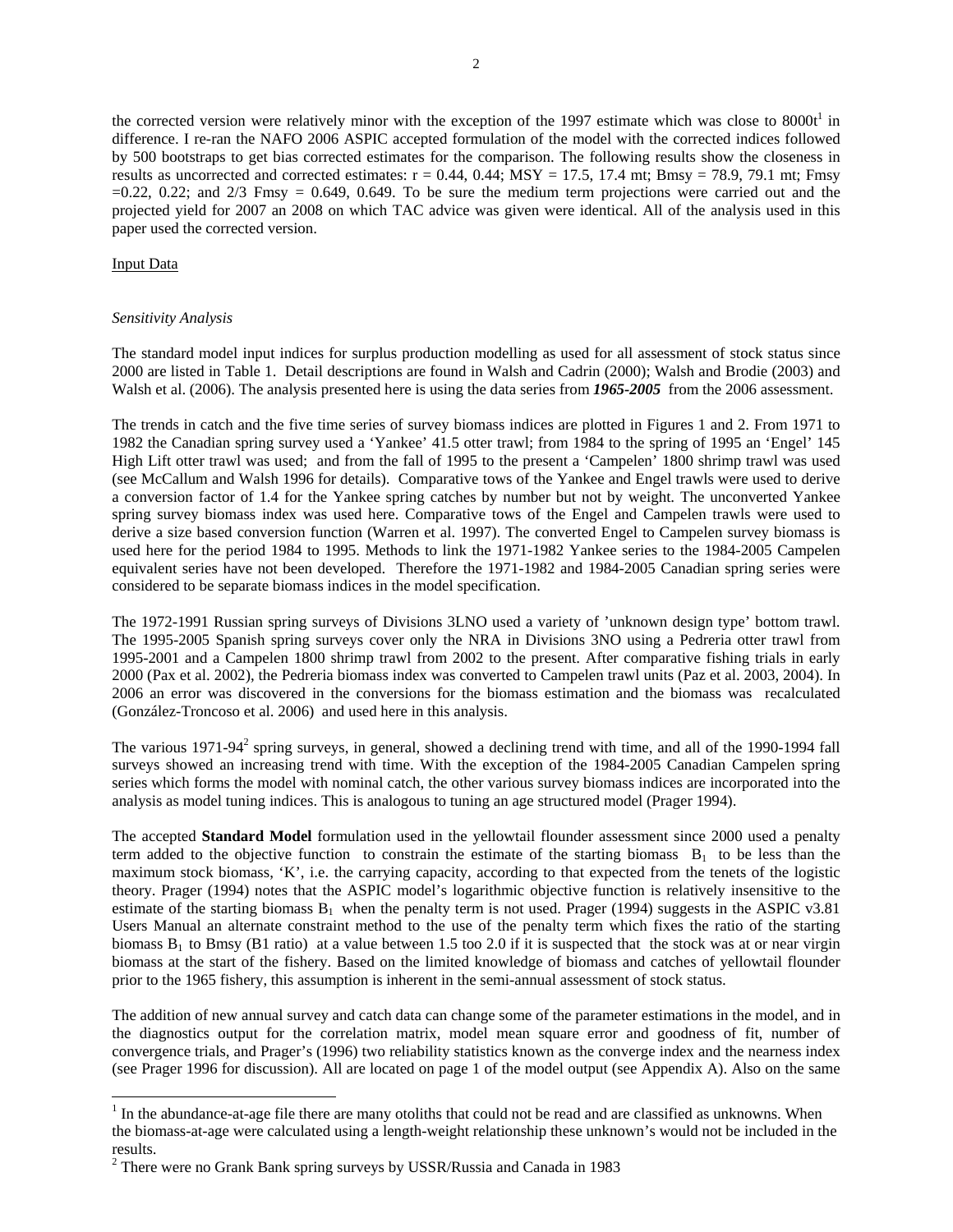page look for any goodness of fit warning messages: "B1 ratio constraint term contributing to loss. Sensitivity analysis advised". This has been found on the output of all standard model runs in the assessments carried out since 2000.

The sensitivity analysis used here compared the estimated parameters from the standard model with the 1) penalty included in the model (ASPIC FIT mode), 2) the penalty term removed (ASPIC FIT mode), 3) the model runned with the iteratively reweighted fit (ASPIC IRF mode) and 4) with the penalty term removed and the alternate constraint of fixing B1 ratio to 2.0 (ASPIC FIT mode).

### *Alternate model formulations*

In the 2003 sensitivity analysis using ASPIC version 3.81, Walsh and Brodie (2003) considered and analyzed other available indices to be used with the standard model. The Canadian CPUE index showed a strong residual pattern which indicated a pattern of positive residuals in earlier years and more or less negative residuals in later years. This residual pattern questions whether or not the CPUE is tracking the major shifts which have occurred in this fishery. It was not accepted in the 2000 assessment (Walsh and Cadrin 2000; Walsh et al. 2000) nor in the alternate model formulation in 2003 (Walsh and Brodie 2003); the latter for reasons not entirely explained by STACFIS, i.e. the Russian spring survey also had a stronger residual pattern but was left in the model. Other time series indices tested included the 1) biomass index from the fall 1985-94 Canadian juvenile groundfish surveys (see Walsh and Power 1995 for details) and 2) the catch rate series from the July DFO/industry grid surveys (Walsh et al. 2002) were not used in the final model formulation because of a negative correlation with other indices (see Walsh and Brodie 2003 for discussions). A negative correlation will not allow the model to converge.

The alternate model formulations used here and compared with the standard model formulation output estimates of parameters consisted of 1) the standard model with the Russian spring series removed, 2) the standard model with the converted 1985-1994 juvenile groundfish survey index in Campelen units included, and 3) variants of this converted 1985-1994 juvenile groundfish survey index. Because of shortness of the grid study time series and the unresolved debate over the validity of using the Canadian CPUE series they were not included in the analysis presented here.

Table 2 reproduces Table 1 ASPIC input indices along with those from the other formulations. Figure 2a and 2b compares trends in the various indices of biomass.

#### Surplus Production Model

A non-equilibrium surplus production model incorporating co-variates (ASPIC; Prager 1994, 1995) was applied to nominal catch and biomass indices. The production model assumes logistic population growth, in which the change in stock biomass over time  $(dB_t/dt)$  is a quadratic function of biomass (B):

$$
d\mathbf{B}_t/dt = r\mathbf{B}_t - (r/K)\mathbf{B}_t^2 \tag{1}
$$

where *r* is the intrinsic rate of population growth, and *K* is carrying capacity. For a fished stock, the rate of change is also a function of catch biomass (C):

$$
d\mathbf{B}_t/dt = r\mathbf{B}_t - (r/K)\mathbf{B}_t^2 - \mathbf{C}_t \tag{2}
$$

Biological reference points can be calculated from the production model parameters:

$$
\text{MSY} = \frac{K r}{4} \tag{3}
$$

$$
B_{\text{msg}} = K/2
$$
  
\n
$$
F_{\text{msg}} = r/2
$$
\n(4)

ASPIC can fit data from several CPUE or survey abundance series. When more than one series is used, common estimates of initial biomass (expressed as a ratio of  $B_1$  to  $B_{\text{msy}}$ ;), *r*, MSY are made, along with catchability coefficients (q) for each index. An objective function is minimized using nonlinear least squares of the indices residuals.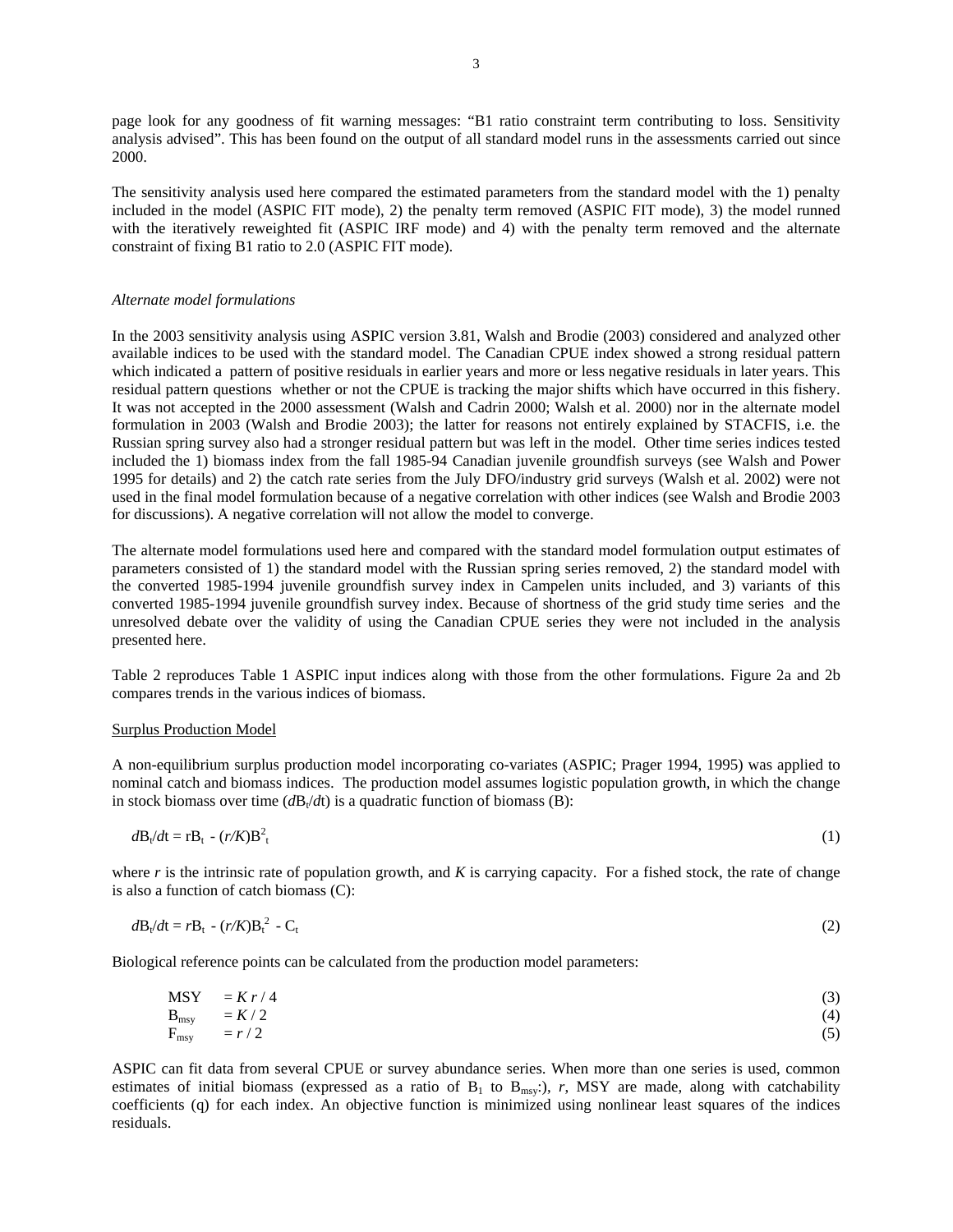Model tuning is similar to tuning an age structure analysis. The tuning index enters the model and is compared to the production model estimates of the stock size and residuals are incorporated into computation of the objective function (see Prager 1994, 1996 for details).

#### ASPIC versions

All analyses presented here use version 3.81 of ASPIC, which is the accepted software used since the 2000 assessment. Walsh and Brodie (2003) present a detail discussion of comparative results of parameters estimates using different versions of the software.

### **Results and Discussions**

#### Sensitivity Analyses

Table 3-6 show the correlation matrices, goodness of fit, convergence trials and reliability statistics for the each run of the model. For the sensitivity analysis the comparisons include: 1) the standard model with the penalty tern included, 2) the standard model with the penalty term removed 3) the standard model with iteratively reweighted fits (IRF mode) and 4) model 2 with B1 ratio fixed at 2. A summary of the biological and fishing parameter estimates derived from each of the model runs are located in Table 7 together with the model mean square errors. Analysis #s 1, 2 and 4 were runned in the ASPIC 'FIT" mode and analysis # 3 were runned in the ASPIC 'IRF" mode, where an inverse variance weighting was used. In the 'FIT" mode all series indices were assigned equal weightings..

Model # 1, the accepted **Standard Model** formulation incorporates a series of observations on Campelen spring biomass index (CPUE) along with nominal catch as the model and uses the Canadian Yankee spring and Canadian Campelen fall survey series, the Russian spring surveys and the Spanish spring surveys as tuners (runned in the ASPIC FIT mode) (Table 7).

Tables 3-6 shows the correlations among biomass indices varied widely with some losses and gains in relationships depending on configuration used. In the standard model output in Table 3 the 5 pairwise correlations show that 4 were moderate to strong (r>0.7), and one, the Russian spring survey index was weak. The Russian spring series was a poorly correlated with the Yankee spring survey time series (r<=0.2) for the overlapping 1971-1982 time series. The model fits, in terms the coefficient of determination ' $r^2$ ', showed that use of the Russian series fitted the model poorly ( $r^2$  = 0.3) while the model fits for the other series had  $r^2 > 0.6$ .

Table 7 shows the summary results from model manipulations: Model #2 used the standard model with penalty term removed (ASPIC FIT mode); Model # 3 used the standard model with an iteratively reweighted fit (ASPIC IRF mode), and Model # 4 used the standard model with B1 ratio constrained at 2.0 (ASPIC FIT mode). The reliability statistics for the model fits are almost identical (Tables 3-6) and Table 7 shows that running the model in the IRF mode has a significant, 50%, reduction in error (MSE) when compared to the FIT mode outputs.

The full ASPIC output from Model #1, the standard model, including the 500 bootstrap trials to estimate the bias corrected estimates are shown Appendix A. It shows the residual patterns for each of the data series in the standard model. Residuals appeared to be more or less randomly distributed for all Canadian survey indices, but not for the Russian spring survey, which had a strong pattern of positive residuals during the 1970s and early 1980s and negative residuals for subsequent years. Figures 2 shows the Russian spring series in comparison to the two Canadian spring indices that overlap. There is no correlation between both 1971-1982 Russian spring and Canadian Yankee indices ( $r = .20$ ;  $p = 0.5594$ ,  $n = 11$ ) however, both 1984-1991 Russian and Canadian Campelen series track each other well ( $r = .93$ ;  $p = 0.0007$ ,  $n = 8$ ). The 1971-1983 Russian series may be a misleading index of biomass. The Spanish series showed a pattern of negative residuals in the first three years and positive residuals in the next 8 years. Although the Spanish time series did not fit the model well, in the Walsh and Brodie (2003) sensitivity analysis of the standard model formulation from the 2002 stock assessment the addition of 4 more years of survey data has improved that fit  $(r>0.5)$ .

# Sensitivity

The summary of sensitivity analyses in Table 7 shows the B1 ratio of the standard model (Model #1) with the penalty term included still exceeds 2.0. This has been consistent in all assessment runs with this model formulation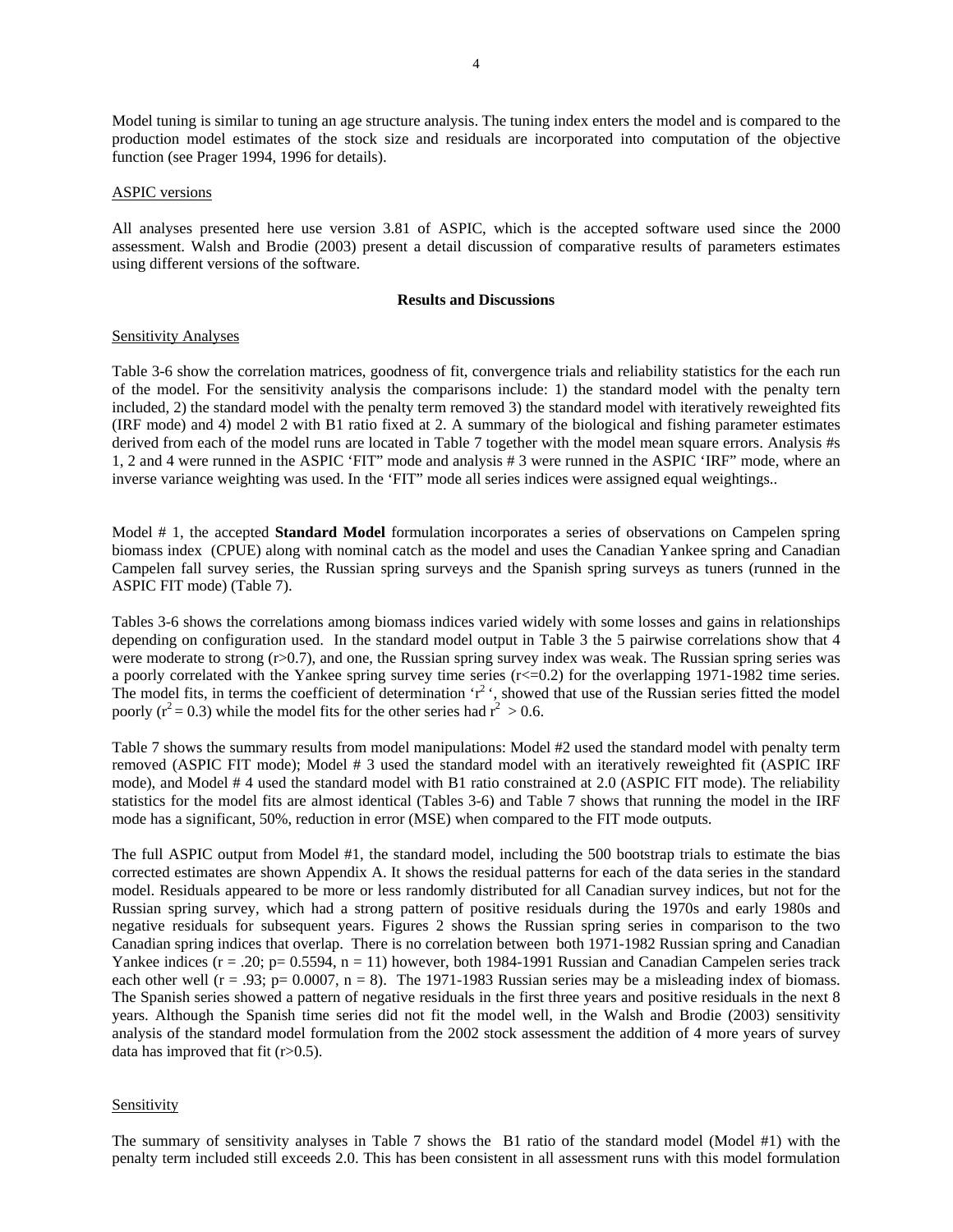(see also Walsh and Brodie 2003). The trend in the relative and bias corrected estimates (500 bootstrap trials from ASPIC 'BOT' mode) of biomass and fishing mortality are presented in Figures 3 a and 3b and showed that there is almost no difference in these indices. With the exception of the B1 ratio, the amount of bias (%) estimated in the bootstrap for MSY, r, K, Bmsy, Fmsy, B/Bmsy and F/Fmsy was less than 1% (see last page of Appendix A). Removal of the penalty term (Model #2) shows that without the term the B1 ratio is a lot higher (Table 7). Although the removal of the penalty term changes the estimates of other parameters they do not appear to be dramatic (most notable was a decrease in r from 0.45 to 0.42 and an increase in  $F_{2000}/F_{\text{msy}}$ ). In the 2003 sensitivity analysis, the B1 ratio was estimated to be 43.8 when the penalty term was removed, however, most parameter estimates were similar to those estimated with the penalty term in the model. Having the B1 ratios>2 conflicts with the perception that the yellowtail flounder stock in the mid-1960s was near virgin state according population theory.

 Running the model in the IRF mode (Model # 3) resulted in the amount of model error decreasing by 43% and the B1 ratio being close to 2.0. i.e. 1.99. With the exception of B/Bmsy and F/Fmsy, the estimates of key parameters were close to that derived with the standard model (equal weights given to all indices) in which the penalty term is used to constrain B1 (Table 7). Similar IRF mode results were seen in the 2003 analysis by Walsh and Brodie (2003). In Model # 4 formulation the alternate constraint method of fixing the B1 ratio at 2.0 was used and, with the exception of 'r' dropping from 0.45 to 0.43, and changes in B/Bmsy and F/Fmsy most estimates of key parameters were similar to the standard model with the penalty included.

Figures 4a and 4b compares the trends in the estimated relative biomass and fishing mortality from the standard model formulation with that derived using 1) an iterative reweighting fit (IRF mode) of the standard model and 2) the standard model with the penalty term excluded and the B1 ratio fixed at 2. With the exception of the 1965- 1968 biomass trends, there is no difference in the time series trends of relative biomass and fishing mortality between the standard model (penalty term in) and the model constrained so B is fixed at 2 (penalty term removed) and the standard model runned in the IRF mode.

In summary, the best fitted standard model was derived using the iterative reweighting fit (IRF mode). However, when ASPIC is run in the IRF mode, the bootstrapping utility that would derive the bias corrected estimates, and hence medium and long term yield projections are not available in the ASPIC software package. Dropping the penalty term in the standard model and fixing the B1 ratio at 2.0 also gave lower estimates of 'r' than the standard model and the number of convergence trials dropped from 33 to 7. There could be an argument for a model that gives a lower 'r', which should reflect a population intrinsic rate of growth being closer to the current perception that the Grand Bank yellowtail flounder is a slow growing and long-lived species (Dwyer et al. 2003)*,* however, 'r' may be measured imprecisely by the model. Variability around the bias corrected estimates from a model with B1 ratio fixed at 2.0 was also much lower than that estimated by the standard model as seen in Table 15. The conclusion is that the standard model with the penalty term in place is insensitive to the estimate of the starting biomass in the first year (Prager 1996) and dropping the penalty term constraint and using the fixed B1 ratio constraint results in a less variable estimates of biological and fishing parameters and a better estimate of 'r' that fits closer our perception of the rate of growth for this stock.

# Alternate Model formulation

The alternate model formulations used here, and compared with the standard model formulation output estimates of parameters, consisted of 1) the standard model with the Russian spring series removed, 2) the standard model with the converted 1985-1994 juvenile groundfish survey index in Campelen units included, and 3) variants of this converted 1985-1994 juvenile groundfish survey index in Campelen units.

# *Excluding Russian series*

The correlation matrices, goodness of fit, convergence trials and reliability statistics of various alternate model formulations of the standard model are shown in Tables 8-9 and parameter estimates are compared in Table 14 with those derived from the standard model. Model fits are modestly improved with the removal of the Russian series. Fixing B1 ratio at 2.0 does not improve the fit. There was no improvement in the model fit reliability statistics when compare to the standard model in Table 3, however the model converged at a faster rate (33 vs 17 trials) when the Russian series was removed.

Model # 1, (repeated from Table 7), is the accepted **Standard Model** formulation that incorporates a series of observations on Campelen spring biomass index along with nominal catch in the model and uses the Canadian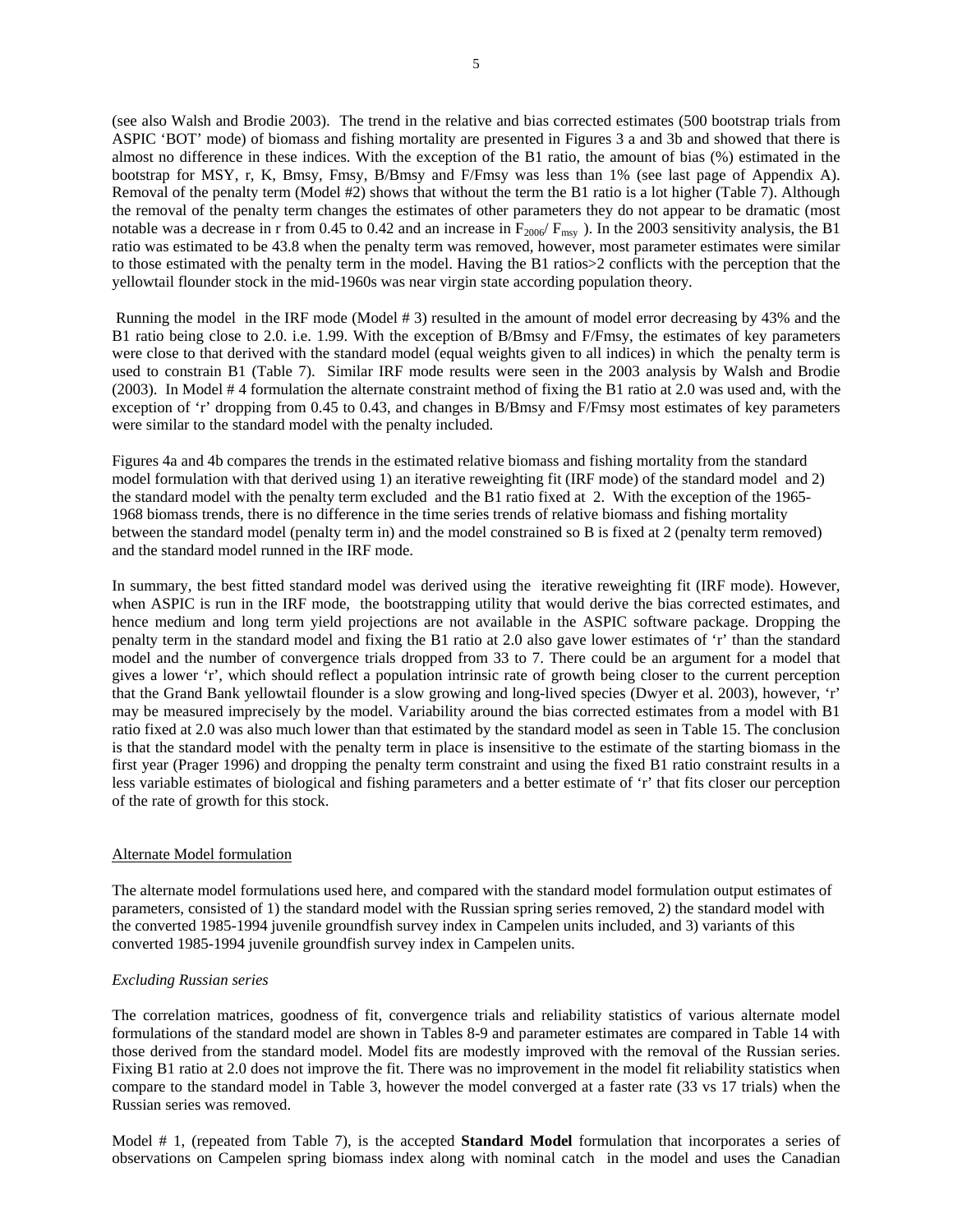Yankee spring and Canadian Campelen spring and fall survey series, the Russian spring surveys and the Spanish spring surveys as tuners (runned in the ASPIC FIT mode). Because of the poor fit of the Russian spring surveys to the other indices of biomass and the strong residual pattern in residuals (Table 3, Appendix 1), Models # 2 and #3 are the standard model with the Russian time series removed.

Walsh and Brodie (2003) reported that the standard model was very sensitive to removing the Russian time series from the model. Large changes in estimates of B1 ratio, MSY,  $B_{\text{msy}}$ ,  $F_{\text{msy}}$ ,  $B_{2003}/B_{\text{msy}}$  and  $F_{2002}/F_{\text{msy}}$  were noted at that time when compared to the standard model. Here with the Russian index removed, the Model (# 2) estimates of MSY,  $B_{\text{msy}}$ ,  $F_{\text{msy}}$ ,  $B_{2007}/B_{\text{msy}}$  and  $F_{2006}/F_{\text{msy}}$  were relatively robust to excluding the Russian series, however, there was a 37% decrease in model error (MSE) when the time series was excluded. With the Russian series excluded, the B1 ratio ( $B_{1965}/B_{MSY}$ ) showed a small increase from 2.15 to 2.19, a small increase in 'r' from 0.45 to 0.49 and a decrease in 'K' (159, 000 to 149, 000 t) which would affect  $B_{MSY}$  (decrease from 79,400 t to 75,000 t) (Table 14; Models # 1 and 2).  $F_{MSY}$  increased from 0.22 to 0.25 and MSY showed a minor change and the medium term projected yields at  $2/3$   $F_{\text{msy}}$  would be expected to have a slightly higher estimate should this model formulation be used. Excluding the series resulted in an increase in 'r' from 0.45 to 0.49 , which is in disagreement with recent revision to the life history information that this species is a slow growing and long lived species (Dwyer et al 2003) i.e. higher 'r' is a sign of a fast growing species. Nevertheless 'r' may be measured less precisely in the ASPIC model (Prager 1994). Here Model # 2 ( Table 14) shows that with the Russian series removed from the standard model, and using the alternate constraining method whereby the penalty term was dropped and B1 fixed at 2.0 there were minor changes in estimates of parameters when compared to leaving the penalty term in. Model error was still 37% lower than that estimated in the Standard Model.

#### *Canadian juvenile series*

The second alternate formulation used was the 1985-94 juvenile groundfish surveys which covered all of the major yellowtail habitat in the Divisions 3LNO and employed a Yankee 41 shrimp trawl. Based on the results of comparative fishing experiments between the Yankee 41 shrimp trawl and the Campelen 1800 shrimp trawl aboard *CCG Wilfred Templeman* this time series was converted to Campelen trawl units (Walsh and Veitch 2005). These surveys started in August in the earlier years and the moved to September in later years (see Walsh and Power 1995), one month earlier than the start of most of the annual fall surveys which began in 1990. Figure 5 shows the index of the 1985-94 converted Yankee time series in Campelen units (from here on referred to as the "juvenile surveys") and the 1990-1994 converted Engel time series in Campelen units and the 1995-2006 Campelen time series.

Table 14, Models # 4 and 5, show that inclusion of the juvenile time series into the standard model (Model # 4) and the standard model with the Russian series excluded (Model # 5) would not result in model convergence because of negative correlations with the model (Campelen spring/nominal catch) and the Russian time series. Both the Campelen (Engel converted) spring and the Russian spring surveys both showed a decline in stock size during the 1985-1993 period while the fall 1985-94 juvenile series and the regular 1990-1994 fall series showed an increasing trend (Fig 6).

In the currently accepted standard model formulation, the Canadian fall index was derived from a converted (in Campelen units) large mesh/large footgear Engel otter trawl and a small mesh/small footgear Campelen shrimp trawl. The juvenile surveys used a small mesh/small footgear Yankee shrimp trawl with similar length selection pattern as the Campelen survey trawl (Walsh and Veitch 2005). I dropped the short 1990-1994 fall Engel converted time series and replaced it with the 1985-1994 juvenile surveys to create a "new" shrimp trawl fall survey index (Figs. 5 and 6). This now allowed the fall surveys to be extended back to 1985 similar to the Canadian Campelen spring index which began in 1984 thus providing another the index to cover the time period leading up to the collapse of the stock.

In Table 14, Model # 6 is the alternate formulation for the standard model with the Russian time series excluded and the "new fall shrimp trawl survey" index included. Since the Campelen spring index is in the model with catch then this new series is the only tuning index to cover the time period leading up to the collapse of the stock. The correlation matrices, goodness of fit, convergence trials and the reliability statistics are presented in Tables 8. Of the 4 pairwise correlations among the biomass indices included in the production analysis, all were strong (r>0.8) and the model fits in terms of  $r^2$  were very moderate to high  $(r^2 > 0.5)$  and compared well with the accepted standard model formulation diagnostics in Table 3. However, the key biological parameter estimates, MSY, K and Bmsy, in the alternate model show much larger estimates when compared to the standard model ( Model # 1; Table 14). A decrease in 'r' from 0.45 to 0.42 is contributing to this inflation. As well the B1 ratio of 0.70 is low in the alternate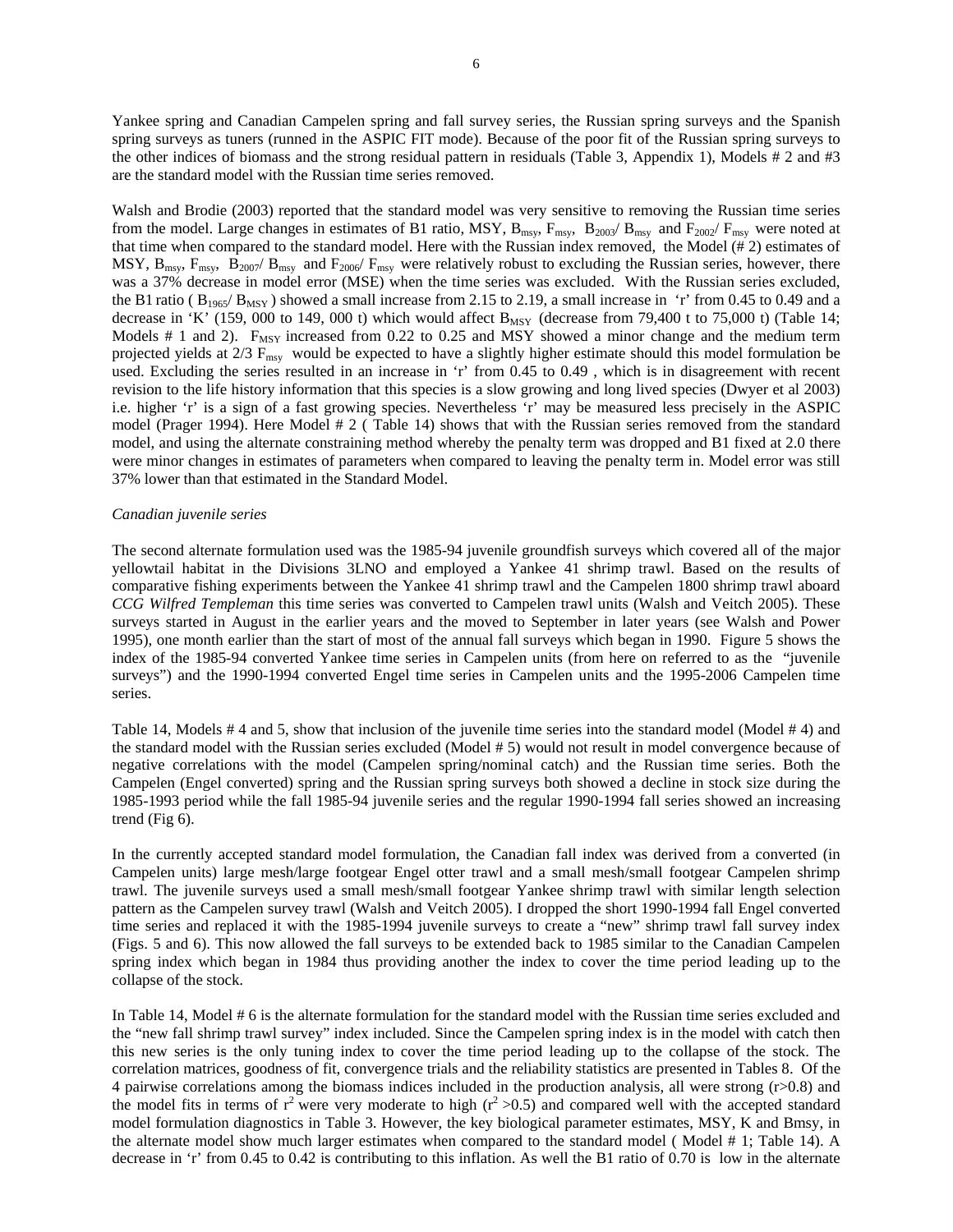model compared when with 2.15 in the standard model. Model errors was similar in both formulations. There are minor changes in fishing parameters between the two models. Figures 7 and 7b shows the alternate model fits of the relative and the bias corrected (from the 500 bootstrap trials) estimates of biomass and fishing mortality. There were minor differences in the precision of indices.

Tables 11-13 show Models #7-9 sensitivity analysis of the alternate standard model, similar to that seen with the standard model in Table 7, with output correlation matrices, goodness of fit, convergence trials and the reliability statistics. There were minor changes in the correlations, fits and reliability statistics, however, it took only 3 trials for the model to converge in the IRF mode as compared to 35 in the FIT mode and 7 trials with B1 ratio fixed at 2. Table 14 summaries the changes in parameter estimates. Minor difference are seen when the penalty term is dropped and when the IRF mode is used (noticeable drop in model error), however, constraining the model by fixing B1 gave unrealistic estimates similar to Model #s 2 and 3 when the Russian index was removed. Realistically there is no need to use a penalty term or a fixed constraint method since B1 ratio is well below 2.0.

The biological and fishing parameter estimates and errors from the accepted standard model and the alternate standard model are presented in Table 15. The trajectory of relative biomass and fishing mortality in the new alternate model (# 6) formulation was compared with the accepted standard model formulation (Model #1) used in the current NAFO assessment in Figure 8a and 8b. Only the trajectories of the relative biomass from 1965-1971 showed a major difference in trend due to the standard model's starting biomass being greater than the maximum stock biomass (K) while the alternate standard model shows it was well below K. After 1971 the trends were similar and have close agreement from 1987-2006. The alternate standard model calculates the relative population biomass at the start of the time series as being below Bmsy ( $B_1$  ratio or  $B_{1965}/ B_{MSY} = 0.70$ ; Table 14; Fig. 7a). This condition of B1< Bmsy in the earlier years would indicate that a stock that was in already in an exploited state. The perception from the Standard Model was, given that the fishery began in the 1965, the stock should have been close to an unexploited state. According to logistic theory the biomass in the first year  $B_1$  should be less than the maximum stock biomass (carrying capacity) which occurs for the alternate standard model but is not with the accepted standard model, even with the penalty term used.

To investigate this large difference in the perception of stock size at the start of the fishery from both model runs, both the catch and the Canadian CPUE index (from Brodie et al. 2006) were overlaid on the biomass trajectories for the standard model and the alternate standard model and shown in Fig. 9. The catches during 1965-1969 period showed an increasing trend matching the biomass trend for the alternate standard model while the CPUE index showed a decreasing trend similar to that seen in the biomass trajectory from the accepted standard model. If the CPUE index for the 1965-70 time period is proportional to stock biomass then the biomass would have to be high to sustain the high catch rates. However, Brodie et al. (2006) and Walsh and Brodie 2003 caution the use of this index. In addition Prager (1996) cautions about making inferences about the first 2– 5 years without auxiliary information because of imprecision in the estimate of B1 in the starting year. If we dropped the 1965-1969 then the trend in the biomass trajectories for both models are similar. Other information on the fishery and stock size is not currently available for the period leading up to the 1965 reported landings.

Table 15 compares the bias corrected estimates of biological and fishing parameters based on 500 bootstrap trials for the Standard Model, the Standard Model with B1 fixed at 2.0 and the Alternate Standard Model. The relative interquartile range from the bootstrap table is a measure of statistical dispersion and expressed here as a percentage. The model parameter estimates of MSY,  $B_{msy}$ ,  $F_{msy}$ ,  $B_{2007}/B_{msy}$  and  $F_{2006}/F_{msy}$  are relatively robust to the three formulations with most changes in estimates seen in the alternate standard model. The variance around the estimates is lower for the standard model when B1 is fixed at 2 and highest for the alternate standard model formulation.

#### **Summary and conclusions**

With an additional 4 years of index data, the NAFO accepted formulation of the standard model is now robust enough to exclude the Russian time series. This reversal in the conclusion from the 2003 sensitivity analysis is due to the increase in the length of the yellowtail flounder time series of catch and survey indices. As the time series is lengthen, the model fit and resiliency should improve along with the precision of the estimates. Results of the sensitivity analyses would suggest that the accepted standard model should be constrained so that the starting biomass in the first year is not greater than K. Dropping the penalty term and fixing B1 ratio at 2.0 will give a more realistic biological model (lower 'r'), and minor changes in the estimate of fishing mortality will have little effect on the projected yield for the 2007 fishery (Table 15). At this point in time there is no reason to suggest the alternate formulation of the standard model with the juvenile series is a better model to replace the existing one. The sensitivity analysis methods described here should be part of the full assessment of the yellowtail flounder stock.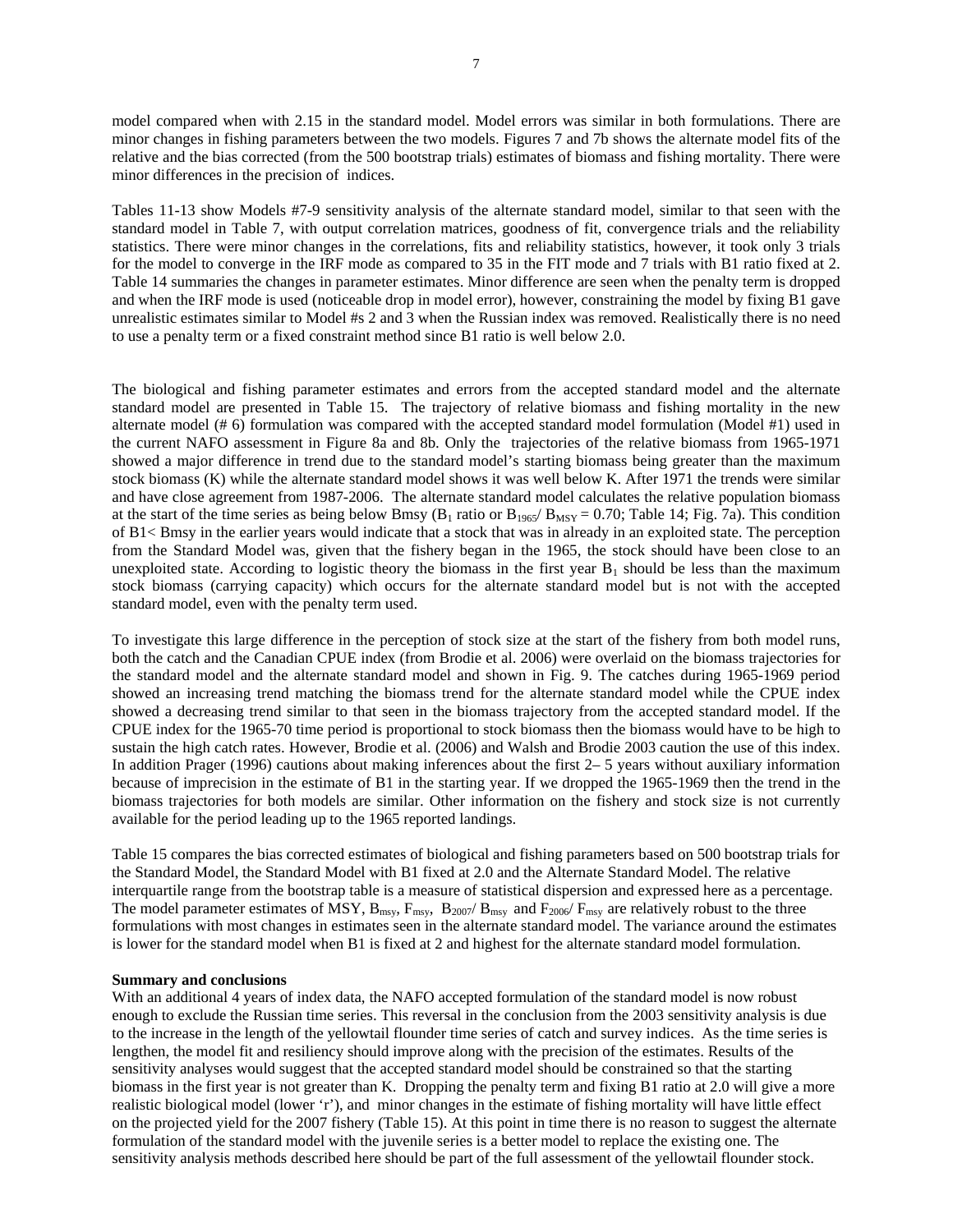### Epilogue

When this analysis was presented at the 2007 meeting it generated a lot of discussion and suggestions for future work that formed the basis of several STACFIS recommendations that are repeated here: Based on the results of the sensitivity analysis and the alternate model formulation in the input data used in the ASPIC surplus production model, **STACFIS** recommends the following: 1) *that a sensitivity analysis of parameter estimates for the surplus production model (ASPIC) be routinely completed at the semi-annual assessments; 2) that further investigations of the effect of excluding the Russian spring time series, 1971-1991 from the standard formation of the surplus production model used in all stock assessments since 2000 be conducted; and, 3)that a comparative evaluation of the parameter estimates, levels of precision, model fits and diagnostics derived from ASPIC versions 3.81, used in*  the semi-annual stock assessments, with that derived from the latest version 5.1 be conducted. Based on the promising results from an alternate formulation of the ASPIC surplus production model **STACFIS** recommends *that other sources of yellowtail flounder survey and fishery data for the time period before 1971 be explored to gather information on the state of the stock which could affect the choice of model formulation that best describes the time period 1965-1970.* 

A suggestion for the accepted standard model to improve the fit would be to drop the 1971-82 USSR – Russian series because of poor correlation with the Canadian Yankee spring surveys for the same time period. The 1984- 1991 USSR-Russian series is well correlated with the Canadian spring survey times series for the same period. It was noted that in a 1997 paper by Bulatova et al. (Thanks Antonio!) that the 1971-82 series estimates were based on fixed stations while the 1984-1991 followed a random stratified sampling design. This could explain a lack of a relationship with the Canadian survey data which is based on a stratified random design for the same time period.

In the alternate standard model formulation, a question was raised as to the validity of dropping the 1990-1994 fall converted (Engel) Canadian Campelen time series and replacing it with the Canadian juvenile series for the period 1985-1994 and then appended it to the 1995-2005 Campelen fall series. In response, this would extend the fall converted time series back to 1985 and overlap the Canadian 1984-2005 spring survey time series, thereby providing another view of what happen to the stock leading up to the 1994 moratorium. However, one could have also entered the Canadian Engel unconverted data for the fall 1990-1994 as a separate index into the model and this should be investigated

#### **Acknowledgements**

This paper benefited greatly from earlier input of Steven Cadrin and Mike Prager and cooperate analysis by- and discussions with Bill Brodie.

#### **References**

Brodie, W.R., S.J. Walsh and D. Power. 2006. The Canadian fishery for yellowtail flounder in NAFO Divisions 3LNO in 2004 and 2005. NAFO SCR Doc. 06/40: 12p

Cadrin S.X and S.J. Walsh. 1999. Surplus production analysis and potential precautionary reference points for Grand Bank yellowtail flounder (NAFO Divisions 3LNO) NAFO SCR Doc. 49/3:48p

Dwyer, K.S., Walsh, S. J. and S. E. Campana. 2003. Age determination, validation and growth of Grand Bank yellowtail flounder (Limanda ferruginea). ICES J. Mar. Sci. 60:1123-1138.

González-Troncoso, D. , C. González and Xabier Paz. 2006 Atlantic Cod and Yellowtail Flounder Indices from the Spanish Survey Conducted in Divisions 3NO of the NAFO Regulatory Area NAFO SCR Doc. 06/13

McCallum , B.R. and S.J. Walsh. 1997. Groundfish survey trawls used at the Northwest Atlantic Fisheries Centre, 1971-present. NAFO Sci. Council Studies 29: 93-104.

Paz X., D. González Troncoso and E. Román. 2002. Yellowtail flounder data from surveys conducted by spain in NAFO regulatory area of Divisions 3NO, 1995-2001.NAFO SCR Doc. 02/3: 12p.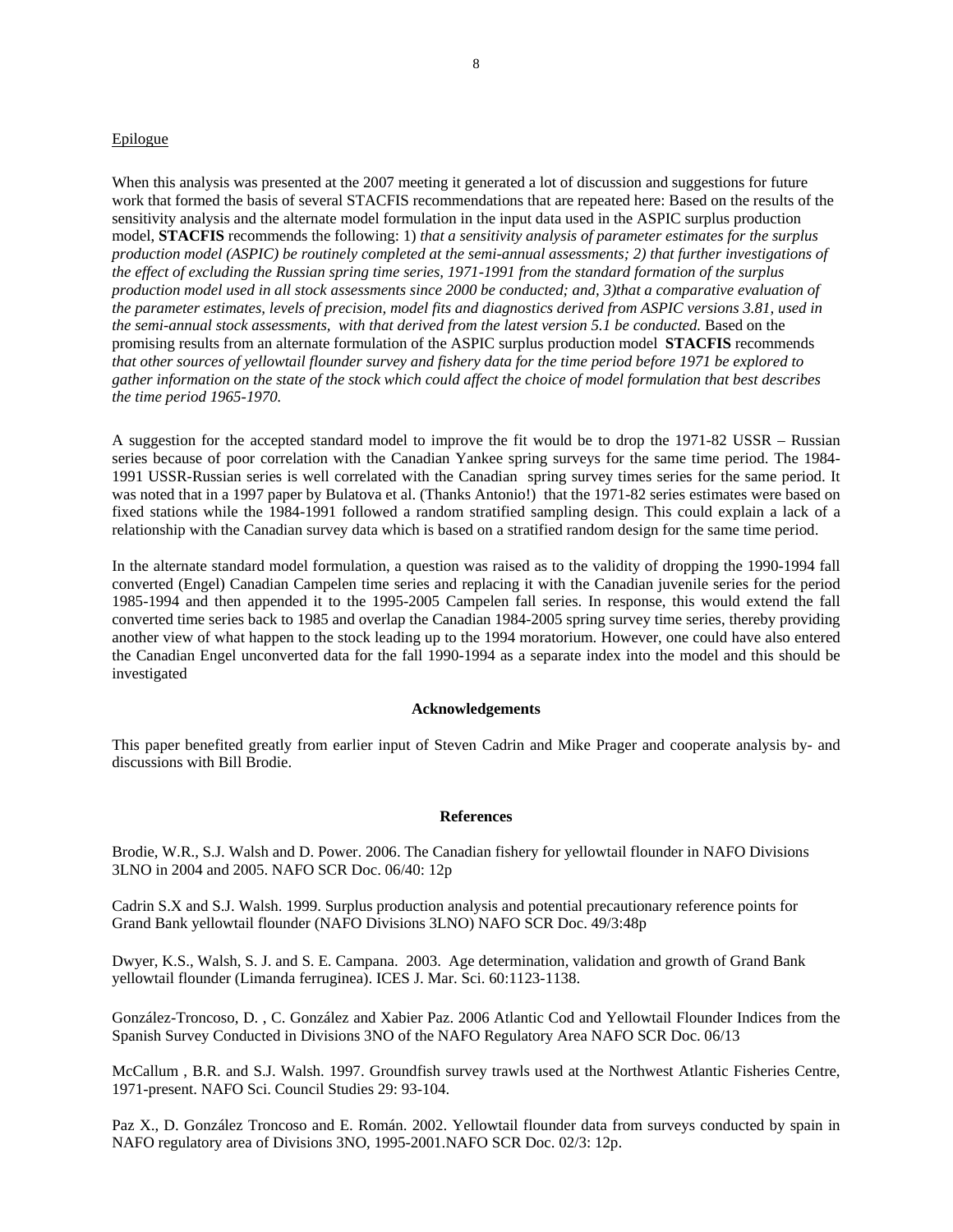Paz X., D. González Troncoso and E. Román. 2003. New time Series for Yellowtail Flounder from the Comparative Experience Between the C/V Playa de Menduíña and the R/V Vizconde de Eza in the NAFO Regulatory Area of Divisions 3NO, 1995-2002. NAFO SCR Doc. 03/6, Ser. No. N4812.

Paz X., D. González Troncoso and E. Román. 2004. New time Series for Yellowtail Flounder from the Comparative Experience Between the C/V Playa de Menduíña and the R/V Vizconde de Eza in the NAFO Regulatory Area of Divisions 3NO, 1995-2003. NAFO SCR Doc. 04/10, Ser. No. N4955.

Prager, M.H. 1994. A suite of extensions to a nonequilibrium surplus-production model. Fish. Bull. 92: 374-389.

Prager, M.H. 1995. Users manual for ASPIC: a stock-production model incorporating covariates. SEFSC Miami Lab Doc. MIA-92/93-55

Prager, M.H. 1996. Application of a surplus production model to a swordfish-like simulated stock with time changing gear selectivity. Trans. Amer. Fish. Soc. 125:729-740.

Walsh, S.J. and W.B. Brodie 2003. Sensitivity analysis of survey biomass indices used to tune ASPIC production model for Grand Bank yellowtail flounder. NAFO SCR Doc. 03/61:23p

Walsh, S.J. and S.X. Cadrin. 2000. Evaluating total allowable catch projections for yellowtail flounder (Limanda ferruginea) on the Grand Bank using multiple indices and surplus production analysis. NAFO SCR Doc. 00/44, Ser. No. N4275, 40 p.

Walsh, S.J and M. F. Veitch 2005.Conversion of the Canadian juvenile (Yankee trawl) groundfish survey time series for yellowtail flounder on the Grand Bank, NAFO Div. 3LNO, into Campelen trawl units. NAFO SCR Doc. 05/48:11p

Walsh, S. J. and D. Power 1995 Abundance and biomass of American plaice populations on the Grand Banks as derived from the juvenile groundfish surveys, NAFO Divisions 3LNO. NAFO SCR Doc. 95/59: 21p

Walsh, S.J. W. B. Brodie and M. J. Morgan 2006 . The 2006 assessment of the Grand Bank yellowtail flounder stock, NAFO Divisions 3LNO NAFO SCR Doc. 06/48: 31p

Walsh S.J. M. F. Veitch, W. B. Brodie and W. R. Bowering 2002. The distribution and abundance of yellowtail flounder (Limanda ferruginea) from the Canadian annual bottom trawl surveys of the Grand Bank, in NAFO Division 3LNO, from 1984-2001. NAFO SCR Doc. 02/43

Warren, W., W. Brodie, D. Stansbury, S. Walsh, J. Morgan and D. Orr 1997. Analysis of the 1996 comparative Fishing trials between the Alfred Needler with the Engel 145 trawl and the Wilfred Templeman with the Campelen 1800 trawl. NAFO SCR Doc. 97/68:12p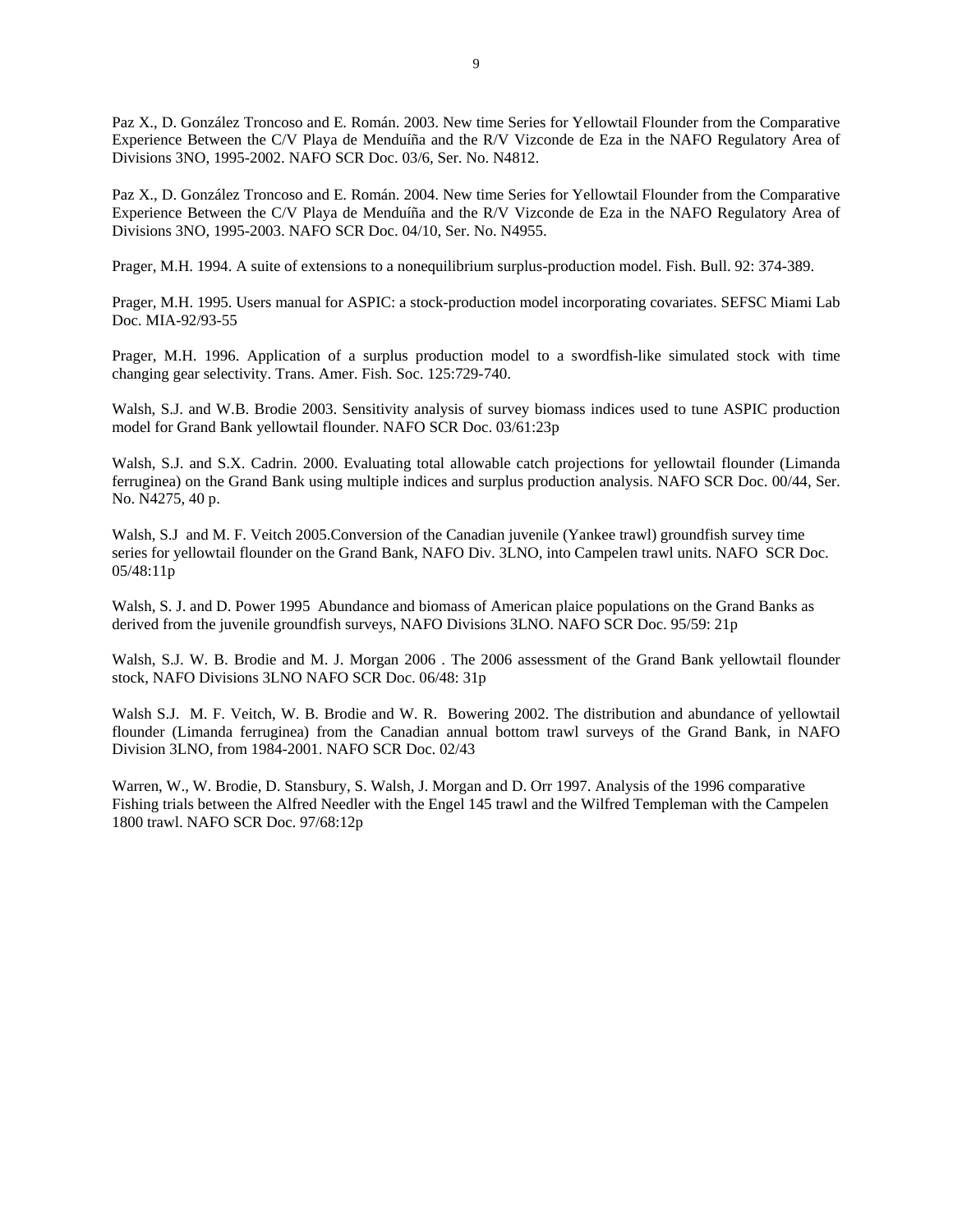| Year |      | Nominal<br>catch | Canadian<br>Yankee<br>survey | Russian<br>survey | Canadian<br>spring<br>survey | Canadian<br>Campelen Campelen survey in<br>fall survey NRA | Spanish |
|------|------|------------------|------------------------------|-------------------|------------------------------|------------------------------------------------------------|---------|
|      |      | (000 t)          | (000 t)                      | (000 t)           | (000 t)                      | (000 t)                                                    | (000 t) |
|      | 1965 | 3.13             |                              |                   |                              |                                                            |         |
|      | 1966 | 7.026            |                              |                   |                              |                                                            |         |
|      | 1967 | 8.878            |                              |                   |                              |                                                            |         |
|      | 1968 | 13.34            |                              |                   |                              |                                                            |         |
|      | 1969 | 15.708           |                              |                   |                              |                                                            |         |
|      | 1970 | 26.426           |                              |                   |                              |                                                            |         |
|      | 1971 | 37.342           | 96.9                         |                   |                              |                                                            |         |
|      | 1972 | 39.259           | 79.2                         | 106.0             |                              |                                                            |         |
|      | 1973 | 32.815           | 51.7                         | 217.0             |                              |                                                            |         |
|      | 1974 | 24.313           | 40.3                         | 129.0             |                              |                                                            |         |
|      | 1975 | 22.894           | 37.4                         | 126.0             |                              |                                                            |         |
|      | 1976 | 8.057            | 41.7                         | 131.0             |                              |                                                            |         |
|      | 1977 | 11.638           | 65.0                         | 188.0             |                              |                                                            |         |
|      | 1978 | 15.466           | 44.3                         | 110.0             |                              |                                                            |         |
|      | 1979 | 18.351           | 38.5                         | 98.0              |                              |                                                            |         |
|      | 1980 | 12.377           | 51.4                         | 164.0             |                              |                                                            |         |
|      | 1981 | 14.68            | 45.0                         | 158.0             |                              |                                                            |         |
|      | 1982 | 13.319           | 43.1                         | 125.0             |                              |                                                            |         |
|      | 1983 | 10.473           |                              |                   |                              |                                                            |         |
|      | 1984 | 16.735           |                              | 132.0             | 217.7                        |                                                            |         |
|      | 1985 | 28.963           |                              | 85.0              | 146.8                        |                                                            |         |
|      | 1986 | 30.176           |                              | 42.0              | 138.2                        |                                                            |         |
|      | 1987 | 16.314           |                              | 30.0              | 124.6                        |                                                            |         |
|      | 1988 | 16.158           |                              | 23.0              | 81.0                         |                                                            |         |
|      | 1989 | 10.207           |                              | 44.0              | 103.8                        |                                                            |         |
|      | 1990 | 13.986           |                              | 27.0              | 103.1                        | 65.8                                                       |         |
|      | 1991 | 16.203           |                              | 27.5              | 93.4                         | 82.4                                                       |         |
|      | 1992 | 10.762           |                              |                   | 61.4                         | 64.5                                                       |         |
|      | 1993 | 13.565           |                              |                   | 63.3                         | 112.8                                                      |         |
|      | 1994 | 2.069            |                              |                   | 55.6                         | 106.4                                                      |         |
|      | 1995 | 0.067            |                              |                   | 70.6                         | 129.8                                                      | 9.3     |
|      | 1996 | 0.287            |                              |                   | 175.6                        | 134.3                                                      | 43.3    |
|      | 1997 | 0.8              |                              |                   | 174.9                        | 222.9                                                      | 38.7    |
|      | 1998 | 4.348            |                              |                   | 202.2                        | 231.6                                                      | 122.6   |
|      | 1999 | 6.561            |                              |                   | 365.7                        | 249.9                                                      | 197     |
|      | 2000 | 11.121           |                              |                   | 287.5                        | 335.0                                                      | 144.7   |
|      | 2001 | 14.147           |                              |                   | 366.0                        | 475.8                                                      | 182.7   |
|      | 2002 | 10.698           |                              |                   | 199.5                        | 339.7                                                      | 148.5   |
|      | 2003 | 13.806           |                              |                   | 386.5                        | 368.3                                                      | 136.8   |
|      | 2004 | 13.354           |                              |                   | 307.9                        | 374.7                                                      | 170.0   |
|      | 2005 | 13.933           |                              |                   | 388.8                        | 342.7                                                      | 156.5   |

Table 1 Input data indices used in the standard 2006 ASPIC Surplus Production model from 1965-2005 (see Walsh et al. 2006 for details)

*\*Note a correction made to Canadian fall survey estimates from 1990 to 1997 which incorrectly used Biomass at age data series in the assesment since 2000-2006. A correction was also made to the 1999 point due to a keypunch error.*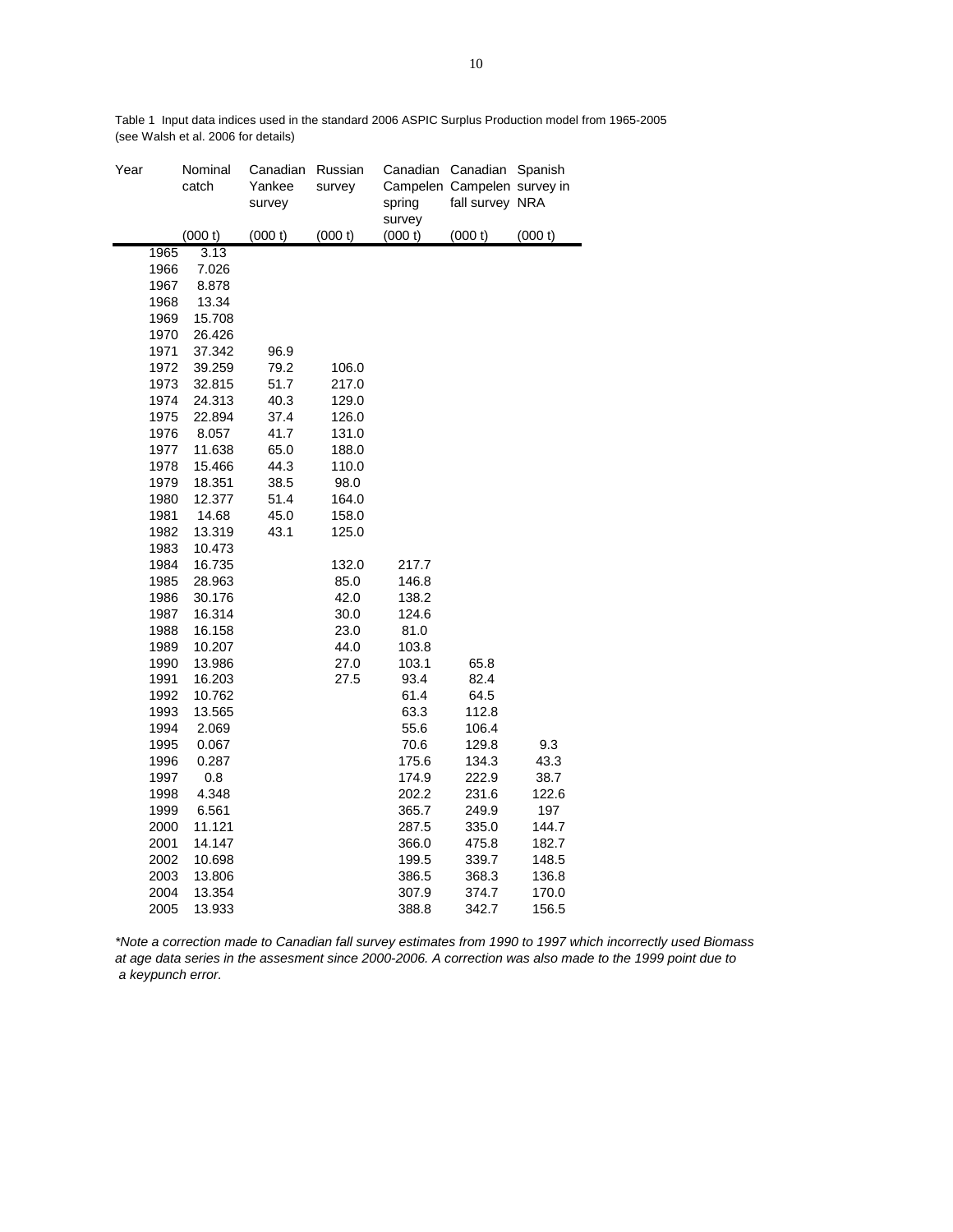| Year         | Nominal<br>catch | Canadian<br>Yankee<br>survey | Russian<br>survey | Canadian<br>Campelen<br>spring survey | Canadian<br>Campelen<br>fall | Spanish<br>survey | Candian<br>Juvenile<br>in<br>Campele<br>n Units | Combine<br>Can.<br>Juvenile &<br>Can.<br>Campelen<br>Fall |
|--------------|------------------|------------------------------|-------------------|---------------------------------------|------------------------------|-------------------|-------------------------------------------------|-----------------------------------------------------------|
|              | (000 t)          | (000 t)                      | (000 t)           | (000 t)                               | (000 t)                      | (000 t)           | (000 t)                                         | (000t)                                                    |
| 1965         | 3.13             |                              |                   |                                       |                              |                   |                                                 |                                                           |
| 1966         | 7.026            |                              |                   |                                       |                              |                   |                                                 |                                                           |
| 1967         | 8.878            |                              |                   |                                       |                              |                   |                                                 |                                                           |
| 1968         | 13.34            |                              |                   |                                       |                              |                   |                                                 |                                                           |
| 1969         | 15.708           |                              |                   |                                       |                              |                   |                                                 |                                                           |
| 1970         | 26.426           |                              |                   |                                       |                              |                   |                                                 |                                                           |
| 1971         | 37.342           | 96.9                         |                   |                                       |                              |                   |                                                 |                                                           |
| 1972         | 39.259           | 79.2                         | 106               |                                       |                              |                   |                                                 |                                                           |
| 1973         | 32.815           | 51.7                         | 217               |                                       |                              |                   |                                                 |                                                           |
| 1974         | 24.313           | 40.3                         | 129               |                                       |                              |                   |                                                 |                                                           |
| 1975         | 22.894           | 37.4                         | 126               |                                       |                              |                   |                                                 |                                                           |
| 1976         | 8.057            | 41.7                         | 131               |                                       |                              |                   |                                                 |                                                           |
| 1977         | 11.638           | 65                           | 188               |                                       |                              |                   |                                                 |                                                           |
| 1978         | 15.466           | 44.3                         | 110               |                                       |                              |                   |                                                 |                                                           |
| 1979         | 18.351           | 38.5                         | 98                |                                       |                              |                   |                                                 |                                                           |
| 1980         | 12.377           | 51.4                         | 164               |                                       |                              |                   |                                                 |                                                           |
| 1981         | 14.68            | 45                           | 158               |                                       |                              |                   |                                                 |                                                           |
| 1982         | 13.319           | 43.1                         | 125               |                                       |                              |                   |                                                 |                                                           |
| 1983         | 10.473           |                              |                   |                                       |                              |                   |                                                 |                                                           |
| 1984         | 16.735           |                              | 132               | 217.7                                 |                              |                   |                                                 |                                                           |
| 1985         | 28.963           |                              | 85                | 146.8                                 |                              |                   | 94.1                                            | 94.1                                                      |
| 1986         | 30.176           |                              | 42                | 138.2                                 |                              |                   | 128.0                                           | 128.0                                                     |
| 1987<br>1988 | 16.314           |                              | 30<br>23          | 124.6<br>81                           |                              |                   | 47.4<br>73.7                                    | 47.4<br>73.7                                              |
|              | 16.158           |                              |                   |                                       |                              |                   | 110.7                                           | 110.7                                                     |
| 1989<br>1990 | 10.207<br>13.986 |                              | 44<br>27          | 103.8<br>103.1                        | 65.8                         |                   | 120.2                                           | 120.2                                                     |
| 1991         | 16.203           |                              | 27.5              | 93.4                                  | 82.4                         |                   | 149.8                                           | 149.8                                                     |
| 1992         | 10.762           |                              |                   | 61.4                                  | 64.5                         |                   | 113.7                                           | 113.7                                                     |
| 1993         | 13.565           |                              |                   | 63.3                                  | 112.8                        |                   | 150.3                                           | 150.3                                                     |
| 1994         | 2.069            |                              |                   | 55.6                                  | 106.4                        |                   | 247.3                                           | 247.3                                                     |
| 1995         | 0.067            |                              |                   | 70.6                                  | 129.8                        | 9.3               |                                                 | 129.8                                                     |
| 1996         | 0.287            |                              |                   | 175.6                                 | 134.3                        | 43.3              |                                                 | 134.3                                                     |
| 1997         | $0.8\,$          |                              |                   | 174.9                                 | 222.9                        | 38.7              |                                                 | 222.9                                                     |
| 1998         | 4.348            |                              |                   | 202.2                                 | 231.6                        | 122.6             |                                                 | 231.6                                                     |
| 1999         | 6.561            |                              |                   | 365.7                                 | 249.9                        | 197               |                                                 | 249.9                                                     |
| 2000         | 11.121           |                              |                   | 287.5                                 | 335.0                        | 144.7             |                                                 | 335                                                       |
| 2001         | 14.147           |                              |                   | 366.0                                 | 475.8                        | 182.7             |                                                 | 475.8                                                     |
| 2002         | 10.698           |                              |                   | 199.5                                 | 339.7                        | 148.5             |                                                 | 339.7                                                     |
| 2003         | 13.806           |                              |                   | 386.5                                 | 368.3                        | 136.8             |                                                 | 368.3                                                     |
| 2004         | 13.354           |                              |                   | 307.9                                 | 374.7                        | 170.0             |                                                 | 374.7                                                     |
| 2005         | 13.933           |                              |                   | 388.8                                 | 342.7                        | 156.5             |                                                 | 342.7                                                     |

Table 2 Input indices used in the alternate surplus production model trials in Tables 7 & 13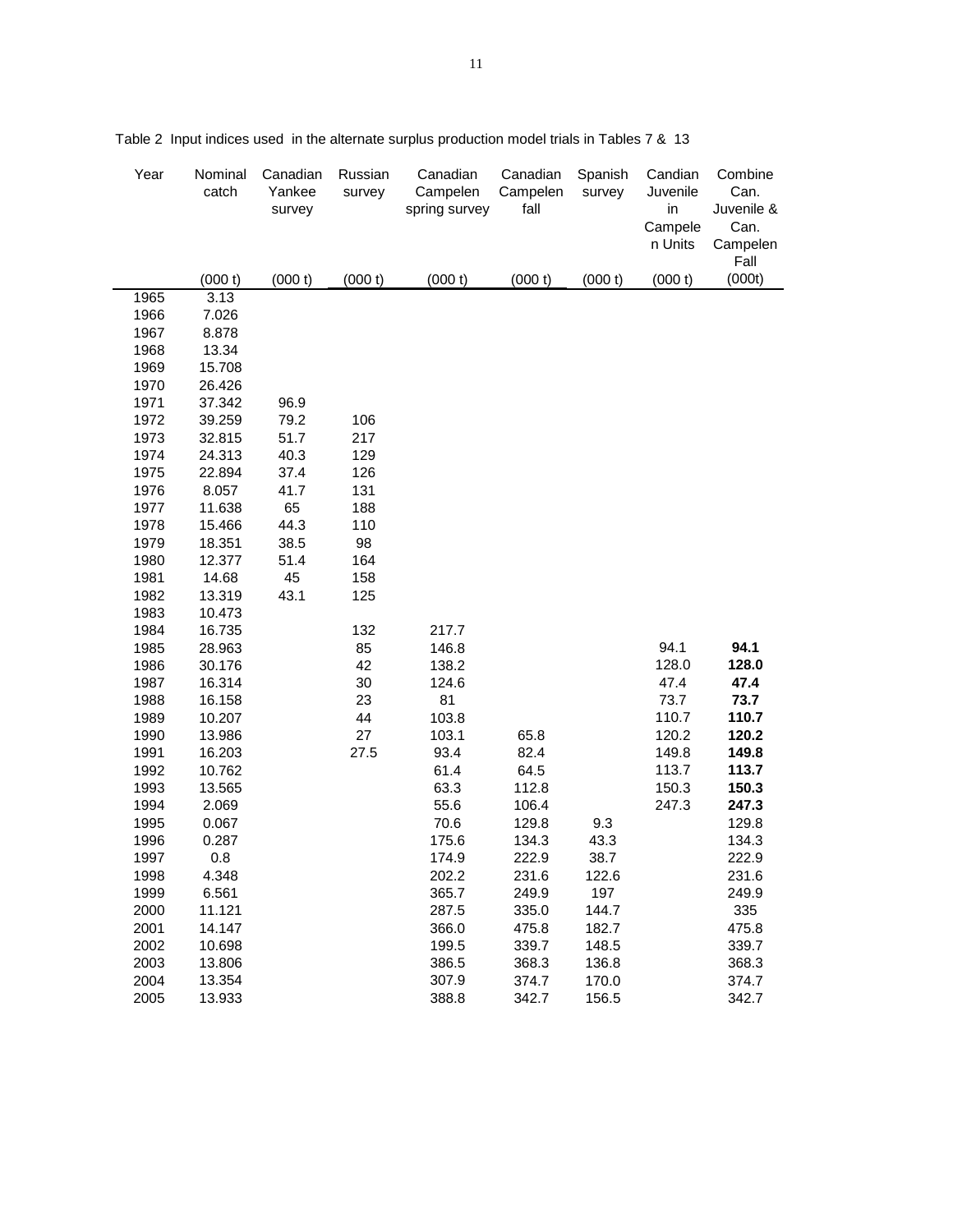Table 3a. Correlation matrix for Standard model: Nominal catch/Canadian Campelen spring survey model and survey biomass indices using 1965-2005 data as used in NAFO 2006 stock assessment. (Model 1, Table7). A penalty term is used in calculating the total objective function when B1>2.

| CONTROL PARAMETERS USED (FROM INPUT FILE)                                                |               |          |                     |                   |                                  |  |               |  |  |  |
|------------------------------------------------------------------------------------------|---------------|----------|---------------------|-------------------|----------------------------------|--|---------------|--|--|--|
| Number of years analyzed:                                                                | 42            |          |                     |                   | Number of bootstrap trials:      |  | $\cap$        |  |  |  |
| Number of data series:                                                                   | $\sim$ 5      |          |                     |                   | Lower bound on MSY:              |  | $1.000E + 00$ |  |  |  |
| Objective function computed: in effort                                                   |               |          |                     |                   | Upper bound on MSY:              |  | $5.000E + 01$ |  |  |  |
| Relative conv. criterion (simplex): 1.000E-06                                            |               |          |                     | Lower bound on r: |                                  |  | 1.000E-01     |  |  |  |
| Relative conv. criterion (restart): 3.000E-06                                            |               |          |                     | Upper bound on r: |                                  |  | $5.000E + 00$ |  |  |  |
| Relative conv. criterion (effort): 1.000E-02                                             |               |          |                     |                   | Random number seed:              |  | 9114895       |  |  |  |
| Maximum F allowed in fitting:                                                            | 5.000         |          |                     |                   | Monte Carlo search mode, trials: |  | 2 50000       |  |  |  |
| PROGRAM STATUS INFORMATION (NON-BOOTSTRAPPED ANALYSIS)<br>code 0                         |               |          |                     |                   |                                  |  |               |  |  |  |
| Normal convergence.                                                                      |               |          |                     |                   |                                  |  |               |  |  |  |
|                                                                                          |               |          |                     |                   |                                  |  |               |  |  |  |
| CORRELATION AMONG INPUT SERIES EXPRESSED AS CPUE (NUMBER OF PAIRWISE OBSERVATIONS BELOW) |               |          |                     |                   |                                  |  |               |  |  |  |
|                                                                                          |               |          |                     |                   |                                  |  |               |  |  |  |
| 1 Fishery-catch/Spring biomass                                                           | 1.000         |          |                     |                   |                                  |  |               |  |  |  |
|                                                                                          | 2.2           |          |                     |                   |                                  |  |               |  |  |  |
|                                                                                          |               |          |                     |                   |                                  |  |               |  |  |  |
| 2 Canadian Yankee Survey                                                                 | $0.000$ 1.000 |          |                     |                   |                                  |  |               |  |  |  |
|                                                                                          | $\Omega$      | 12       |                     |                   |                                  |  |               |  |  |  |
|                                                                                          |               |          |                     |                   |                                  |  |               |  |  |  |
| 3 Canadian Fall Survey                                                                   | 0.877         |          | $0.000 \quad 1.000$ |                   |                                  |  |               |  |  |  |
|                                                                                          | 16            | $\Omega$ | 16                  |                   |                                  |  |               |  |  |  |
|                                                                                          | 0.933         |          | $0.198$ 1.000 1.000 |                   |                                  |  |               |  |  |  |
| 4 Russian Survey                                                                         | 8             | 11       | $\overline{2}$      | 19                |                                  |  |               |  |  |  |
|                                                                                          |               |          |                     |                   |                                  |  |               |  |  |  |

| 5 Spanish Survey Converted biomass | 11 0 11 | $0.840$ $0.000$ $0.790$ $0.000$ $1.000$ |          |    |  |
|------------------------------------|---------|-----------------------------------------|----------|----|--|
|                                    |         | $1 \qquad 2 \qquad 3$                   | $\sim$ 4 | Б. |  |

# 3b. Goodness of fit for Standard Model using the 1965-2005 (Model 2, Table 7). A penalty term is used in calculating the total objective function when B1>2.

GOODNESS-OF-FIT AND WEIGHTING FOR NON-BOOTSTRAPPED ANALYSIS

|            | Loss component number and title       | Weighted<br>SSE   | N    | Weighted<br>MSE | Current<br>weight | Suggested<br>weight | R-squared<br>in CPUE |  |  |  |  |  |
|------------|---------------------------------------|-------------------|------|-----------------|-------------------|---------------------|----------------------|--|--|--|--|--|
| $Loss(-1)$ | SSE in vield                          | $0.000E + 00$     |      |                 |                   |                     |                      |  |  |  |  |  |
| Loss(0)    | Penalty for B1R > 2                   | 5.353E-03         |      | N/A             | $1.000E + 00$     | N/A                 |                      |  |  |  |  |  |
| Loss(1)    | Fishery-catch/Spring biomass          | $1.050E + 00$     | 2.2. | $5.250E - 02$   | $1.000E + 00$     | $1.297E + 00$       | 0.827                |  |  |  |  |  |
| Loss(2)    | Canadian Yankee Survey                | 2.659E-01         | 12   | $2.659E - 02$   | $1.000E + 00$     | $2.561E + 00$       | 0.804                |  |  |  |  |  |
| Loss(3)    | Canadian Fall Survey                  | 1.088E+00         | 16   | $7.772E - 02$   | $1.000E + 00$     | 8.761E-01           | 0.875                |  |  |  |  |  |
| Loss(4)    | Russian Survey                        | $4.963E+00$       | 19   | $2.920E - 01$   | $1.000E + 00$     | $2.332E - 01$       | 0.294                |  |  |  |  |  |
| Loss(5)    | Spanish Survey Converted biomass 2006 | 2.951E+00         | 11   | $3.279E - 01$   | $1.000E + 00$     | 2.077E-01           | 0.559                |  |  |  |  |  |
|            | TOTAL OBJECTIVE FUNCTION:             | $.03239738E + 01$ |      |                 |                   |                     |                      |  |  |  |  |  |

NOTE: B1-ratio constraint term contributing to loss. Sensitivity analysis advised.

| Number of restarts required for convergence:   | -33    |
|------------------------------------------------|--------|
| Est. B-ratio coverage index (0 worst, 2 best): | 1.7969 |
| Est. B-ratio nearness index (0 worst, 1 best): | 1.0000 |

k These two measures are defined in Prager<br>katal. (1996), Trans. A.F.S. 125:729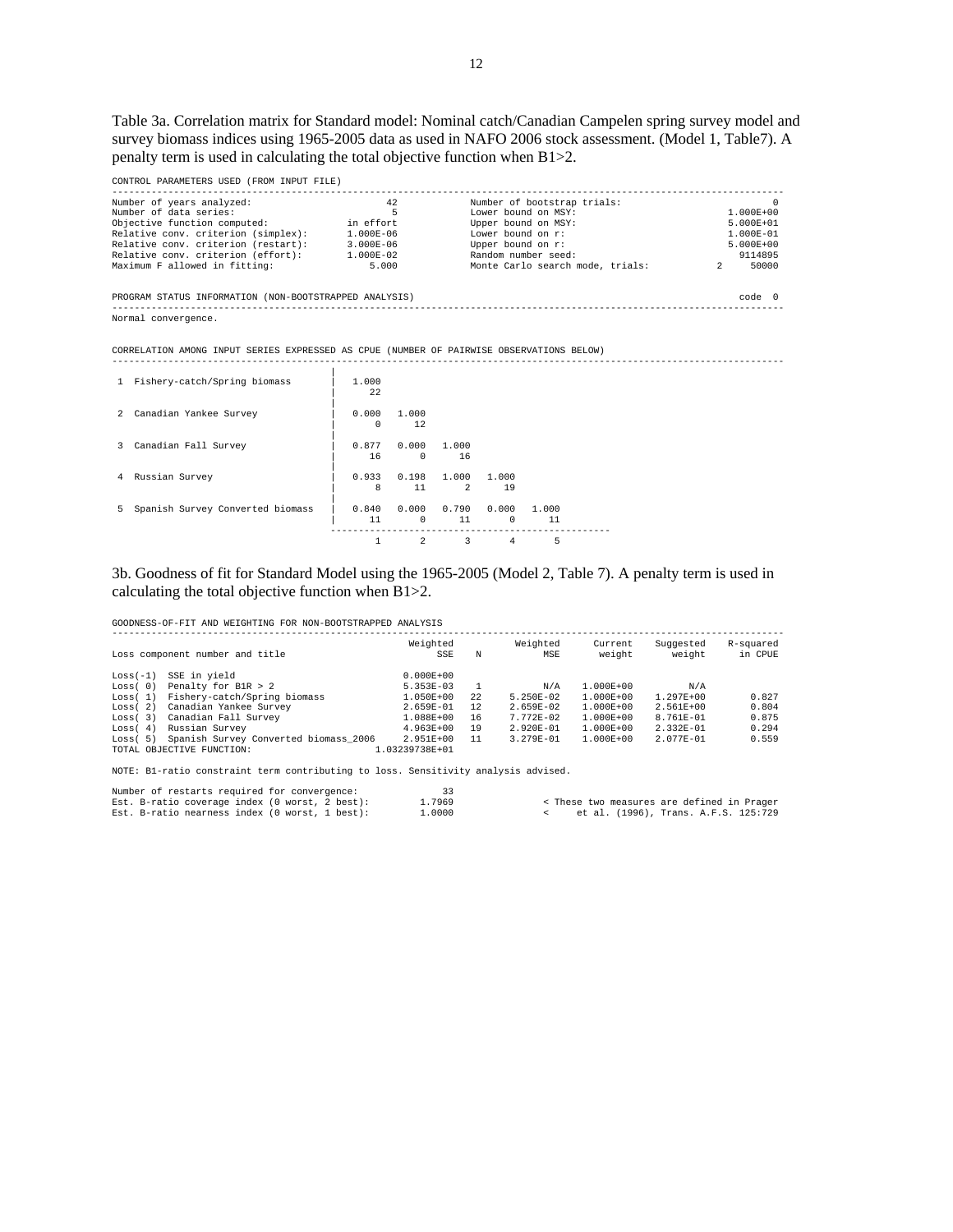Table 4a. Correlation matrix for Standard model with penalty term removed : Nominal catch/Canadian Campelen spring survey model and survey biomass indices using 1965-2005 data as used in NAFO 2006 stock assessment. (Model #2, Table # 7).

Normal convergence.

CORRELATION AMONG INPUT SERIES EXPRESSED AS CPUE (NUMBER OF PAIRWISE OBSERVATIONS BELOW)

| 1 Fishery-catch/Spring biomass     | 1,000<br>22         |                     |                         |                       |             |  |
|------------------------------------|---------------------|---------------------|-------------------------|-----------------------|-------------|--|
| 2 Canadian Yankee Survey           | 0.000<br>$^{\circ}$ | 1,000<br>12         |                         |                       |             |  |
| 3 Canadian Fall Survey             | 0.877<br>16         | 0.000<br>$^{\circ}$ | 1.000<br>16             |                       |             |  |
| 4 Russian Survey                   | 0.933<br>8          | 0.198<br>11         | 1.000<br>$\overline{2}$ | 1.000<br>19           |             |  |
| 5 Spanish Survey Converted biomass | 0.840<br>11         | 0.000<br>$^{\circ}$ | 0.790<br>11             | 0.000<br>$\mathbf{0}$ | 1,000<br>11 |  |
|                                    |                     | 2                   | 3                       | 4                     | 5           |  |

# Table 4b. Goodness of fit for Standard Model with penalty term removed using the 1965-2005 (Model # 2, Table # 7).

|            | Loss component number and title                | Weighted<br>SSE | N                                                  | Weighted<br>MSE                            | Current<br>weight | Suggested<br>weight | R-squared<br>in CPUE |  |  |  |  |
|------------|------------------------------------------------|-----------------|----------------------------------------------------|--------------------------------------------|-------------------|---------------------|----------------------|--|--|--|--|
| $Loss(-1)$ | SSE in yield                                   | $0.000E + 00$   |                                                    |                                            |                   |                     |                      |  |  |  |  |
| Loss(0)    | Penalty for B1R > 2                            | $0.000E + 00$   | $\overline{1}$                                     | N/A                                        | $0.000E + 00$     | N/A                 |                      |  |  |  |  |
| Loss(1)    | Fishery-catch/Spring biomass                   | $1.167E + 00$   | 2.2.                                               | $5.833E - 02$                              | $1.000E + 00$     | $1.197E + 00$       | 0.798                |  |  |  |  |
| Loss(2)    | Canadian Yankee Survey                         | $2.623E - 01$   | 12                                                 | $2.623E - 02$                              | $1.000E + 00$     | $2.661E + 00$       | 0.795                |  |  |  |  |
| Loss(3)    | Canadian Fall Survey                           | $1.060E + 00$   | 16                                                 | $7.574E - 02$                              | $1.000E + 00$     | $9.216E - 01$       | 0.865                |  |  |  |  |
| Loss(4)    | Russian Survey                                 | $4.646E+00$     | 19                                                 | $2.733E - 01$                              | $1.000E + 00$     | $2.554E - 01$       | 0.316                |  |  |  |  |
| Loss(5)    | Spanish Survey Converted biomass 2006          | $3.232E + 00$   | 11                                                 | $3.591E - 01$                              | $1.000E + 00$     | $1.944E - 01$       | 0.528                |  |  |  |  |
|            | TOTAL OBJECTIVE FUNCTION:                      | 1.03672406E+01  |                                                    |                                            |                   |                     |                      |  |  |  |  |
|            | Number of restarts required for convergence:   | 6               |                                                    |                                            |                   |                     |                      |  |  |  |  |
|            | Est. B-ratio coverage index (0 worst, 2 best): | 1.7819          |                                                    | < These two measures are defined in Prager |                   |                     |                      |  |  |  |  |
|            | Est. B-ratio nearness index (0 worst, 1 best): | 1,0000          | et al. (1996), Trans. A.F.S. 125:729<br>$\epsilon$ |                                            |                   |                     |                      |  |  |  |  |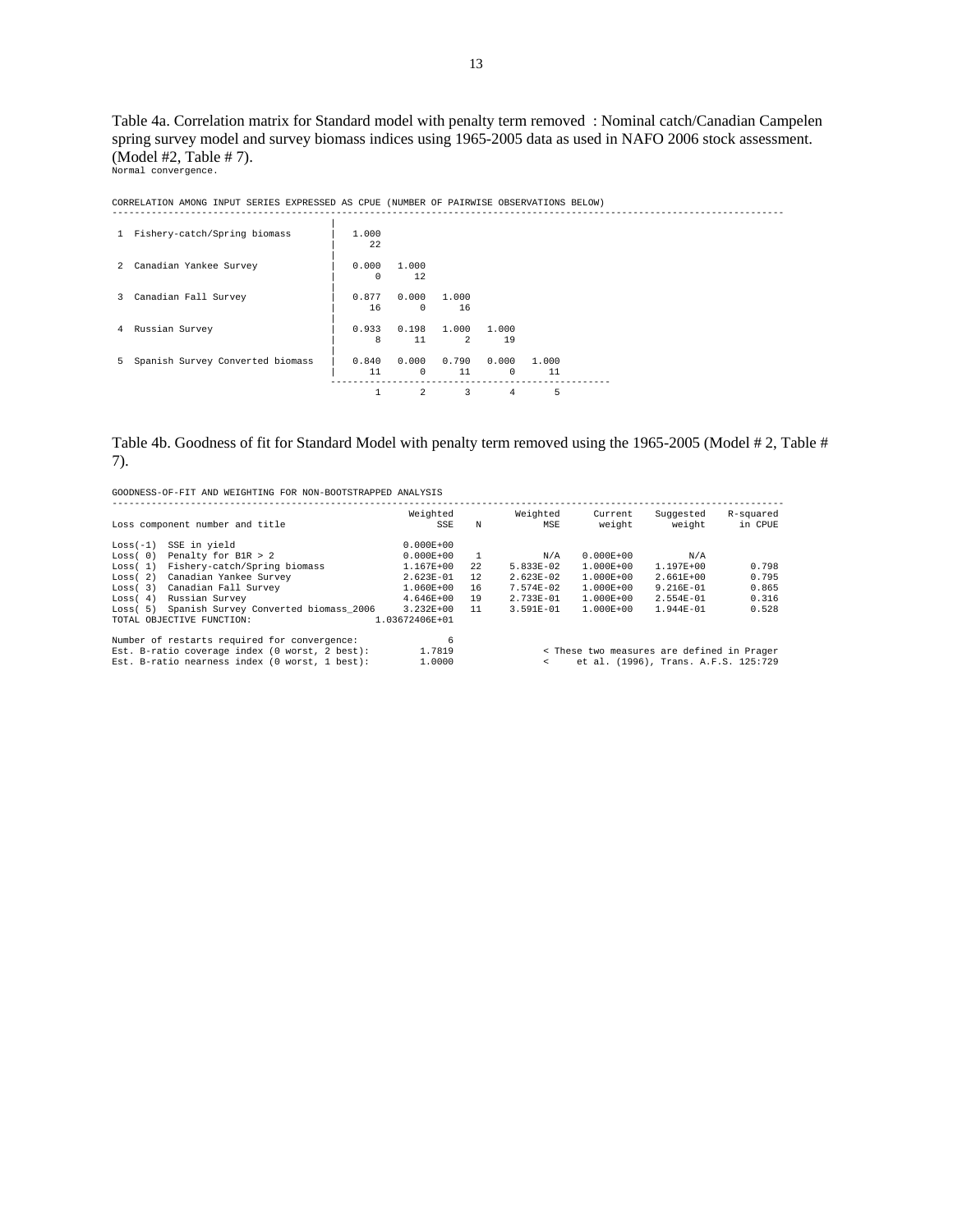Table 5a. Correlation matrix for Standard model with an iteratively reweighted fit (IRF mode) : Nominal catch/Canadian Campelen spring survey model and survey biomass indices using 1965-2005 data as used in NAFO 2006 stock assessment. (Model #3, Table # 7).

Normal convergence.

CORRELATION AMONG INPUT SERIES EXPRESSED AS CPUE (NUMBER OF PAIRWISE OBSERVATIONS BELOW)

| 1 Fishery-catch/Spring biomass     | 1,000<br>22       |                     |                         |                       |             |  |
|------------------------------------|-------------------|---------------------|-------------------------|-----------------------|-------------|--|
| 2 Canadian Yankee Survey           | 0.000<br>$\Omega$ | 1,000<br>12         |                         |                       |             |  |
| 3 Canadian Fall Survey             | 0.877<br>16       | 0.000<br>$^{\circ}$ | 1,000<br>16             |                       |             |  |
| 4 Russian Survey                   | 0.933<br>8        | 0.198<br>11         | 1.000<br>$\overline{2}$ | 1.000<br>19           |             |  |
| 5 Spanish Survey Converted biomass | 0.840<br>11       | 0.000<br>0          | 0.790<br>11             | 0.000<br>$\mathbf{0}$ | 1,000<br>11 |  |
|                                    |                   | 2                   | 3                       | 4                     | 5           |  |

# Table 5b. Goodness of fit for Standard Model with an iteratively reweighted fit (IRF mode) using the 1965-2005 (Model # 3, Table # 7).

|            | Loss component number and title                | Weighted<br>SSE | N              | Weighted<br>MSE                                    | Current<br>weight | Suqqested<br>weight                        | R-squared<br>in CPUE |  |  |  |  |
|------------|------------------------------------------------|-----------------|----------------|----------------------------------------------------|-------------------|--------------------------------------------|----------------------|--|--|--|--|
| $Loss(-1)$ | SSE in yield                                   | $0.000E + 00$   |                |                                                    |                   |                                            |                      |  |  |  |  |
| Loss(0)    | Penalty for B1R > 2                            | $0.000E + 00$   | $\overline{1}$ | N/A                                                | $1.000E + 00$     | N/A                                        |                      |  |  |  |  |
| Loss(1)    | Fishery-catch/Spring biomass                   | 1.259E+00       | 22             | $6.295E-02$                                        | $1.354E + 00$     | 1.351E+00                                  | 0.844                |  |  |  |  |
| Loss(2)    | Canadian Yankee Survey                         | $6.300E - 01$   | 12             | $6.300E - 02$                                      | $2.352E + 00$     | $2.345E + 00$                              | 0.803                |  |  |  |  |
| Loss(3)    | Canadian Fall Survey                           | $8.692E - 01$   | 16             | $6.209E - 02$                                      | $1.012E + 00$     | $1.024E + 00$                              | 0.875                |  |  |  |  |
| Loss(4)    | Russian Survey                                 | $1.075E + 00$   | 19             | $6.323E - 02$                                      | $2.056E - 01$     | $2.042E - 01$                              | 0.267                |  |  |  |  |
| Loss(5)    | Spanish Survey Converted biomass 2006          | $5.723E - 01$   | 11             | $6.359E - 02$                                      | $1.715E - 01$     | $1.694E - 01$                              | 0.521                |  |  |  |  |
|            | TOTAL OBJECTIVE FUNCTION:                      | 4.40540738E+00  |                |                                                    |                   |                                            |                      |  |  |  |  |
|            | Number of restarts required for convergence:   | 10              |                |                                                    |                   |                                            |                      |  |  |  |  |
|            | Est. B-ratio coverage index (0 worst, 2 best): | 1.7367          |                |                                                    |                   | < These two measures are defined in Prager |                      |  |  |  |  |
|            | Est. B-ratio nearness index (0 worst, 1 best): | 1,0000          |                | et al. (1996), Trans. A.F.S. 125:729<br>$\epsilon$ |                   |                                            |                      |  |  |  |  |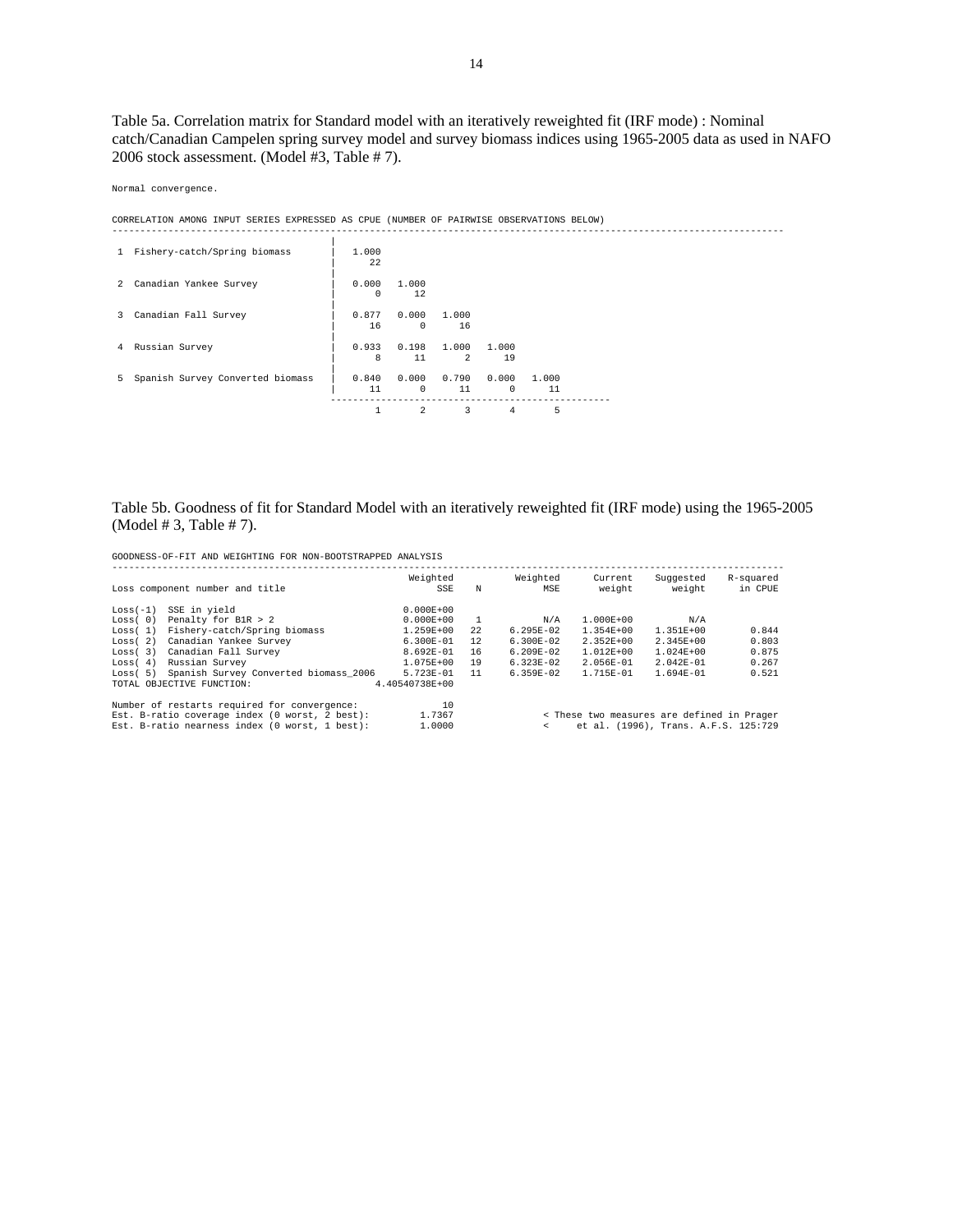Table 6a. Correlation matrix for Standard model with B1 fixed at 2: Nominal catch/Canadian Campelen spring survey model and survey biomass indices using 1965-2005 data as used in NAFO 2006 stock assessment. (Model # 4, Table #7).

------------------------------------------------------------------------------------------------------------------------

Normal convergence.

CORRELATION AMONG INPUT SERIES EXPRESSED AS CPUE (NUMBER OF PAIRWISE OBSERVATIONS BELOW)

| $\mathbf{1}$ | Fishery-catch/Spring biomass     | 1.000<br>22 |                           |                         |                   |             |  |
|--------------|----------------------------------|-------------|---------------------------|-------------------------|-------------------|-------------|--|
| 2            | Canadian Yankee Survey           | 0.000<br>0  | 1.000<br>12               |                         |                   |             |  |
| 3            | Canadian Fall Survey             | 0.877<br>16 | 0.000<br>$\Omega$         | 1.000<br>-16            |                   |             |  |
| 4            | Russian Survey                   | 0.933<br>8  | 0.198<br>11               | 1,000<br>$\mathfrak{D}$ | 1,000<br>19       |             |  |
| 5            | Spanish Survey Converted biomass | 0.840<br>11 | 0.000<br>$^{\circ}$       | 0.790<br>11             | 0.000<br>$\Omega$ | 1.000<br>11 |  |
|              |                                  |             | -------<br>$\mathfrak{D}$ | 3                       | 4                 | 5           |  |

# Table 6b. Goodness of fit for Standard Model with B1 fixed at 2 using the 1965-2005 (Model #4, Table #7).

| Loss component number and title                  | Weighted<br>SSE | N   | Weighted<br>MSE | Current<br>weight                    | Suqqested<br>weight                        | R-squared<br>in CPUE |  |  |  |  |  |
|--------------------------------------------------|-----------------|-----|-----------------|--------------------------------------|--------------------------------------------|----------------------|--|--|--|--|--|
| SSE in yield<br>$Loss(-1)$                       | $0.000E + 00$   |     |                 |                                      |                                            |                      |  |  |  |  |  |
| Penalty for B1R > 2<br>Loss(0)                   | $0.000E + 00$   |     | N/A             | $1.000E + 00$                        | N/A                                        |                      |  |  |  |  |  |
| Fishery-catch/Spring biomass<br>Loss(1)          | $1.084E + 00$   | 22  | $5.422E - 02$   | $1.000E + 00$                        | $1.263E + 00$                              | 0.818                |  |  |  |  |  |
| Canadian Yankee Survey<br>Loss(2)                | $2.655E - 01$   | 12. | $2.655E - 02$   | $1.000E + 00$                        | $2.579E + 00$                              | 0.798                |  |  |  |  |  |
| Canadian Fall Survey<br>Loss(3)                  | 1.057E+00       | 16  | 7.549E-02       | $1.000E + 00$                        | $9.072E - 01$                              | 0.872                |  |  |  |  |  |
| Russian Survey<br>Loss(4)                        | $4.875E + 00$   | 19  | $2.868E - 01$   | $1.000E + 00$                        | $2.388E - 01$                              | 0.298                |  |  |  |  |  |
| Spanish Survey Converted biomass 2006<br>Loss(5) | $3.067E + 00$   | 11  | $3.408E - 01$   | $1.000E + 00$                        | $2.009E - 01$                              | 0.545                |  |  |  |  |  |
| TOTAL OBJECTIVE FUNCTION:                        | 1.03491867E+01  |     |                 |                                      |                                            |                      |  |  |  |  |  |
| Number of restarts required for convergence:     | n               |     |                 |                                      |                                            |                      |  |  |  |  |  |
| Est. B-ratio coverage index (0 worst, 2 best):   | 1.7922          |     |                 |                                      | < These two measures are defined in Prager |                      |  |  |  |  |  |
| Est. B-ratio nearness index (0 worst, 1 best):   | 1,0000          |     | $\epsilon$      | et al. (1996), Trans. A.F.S. 125:729 |                                            |                      |  |  |  |  |  |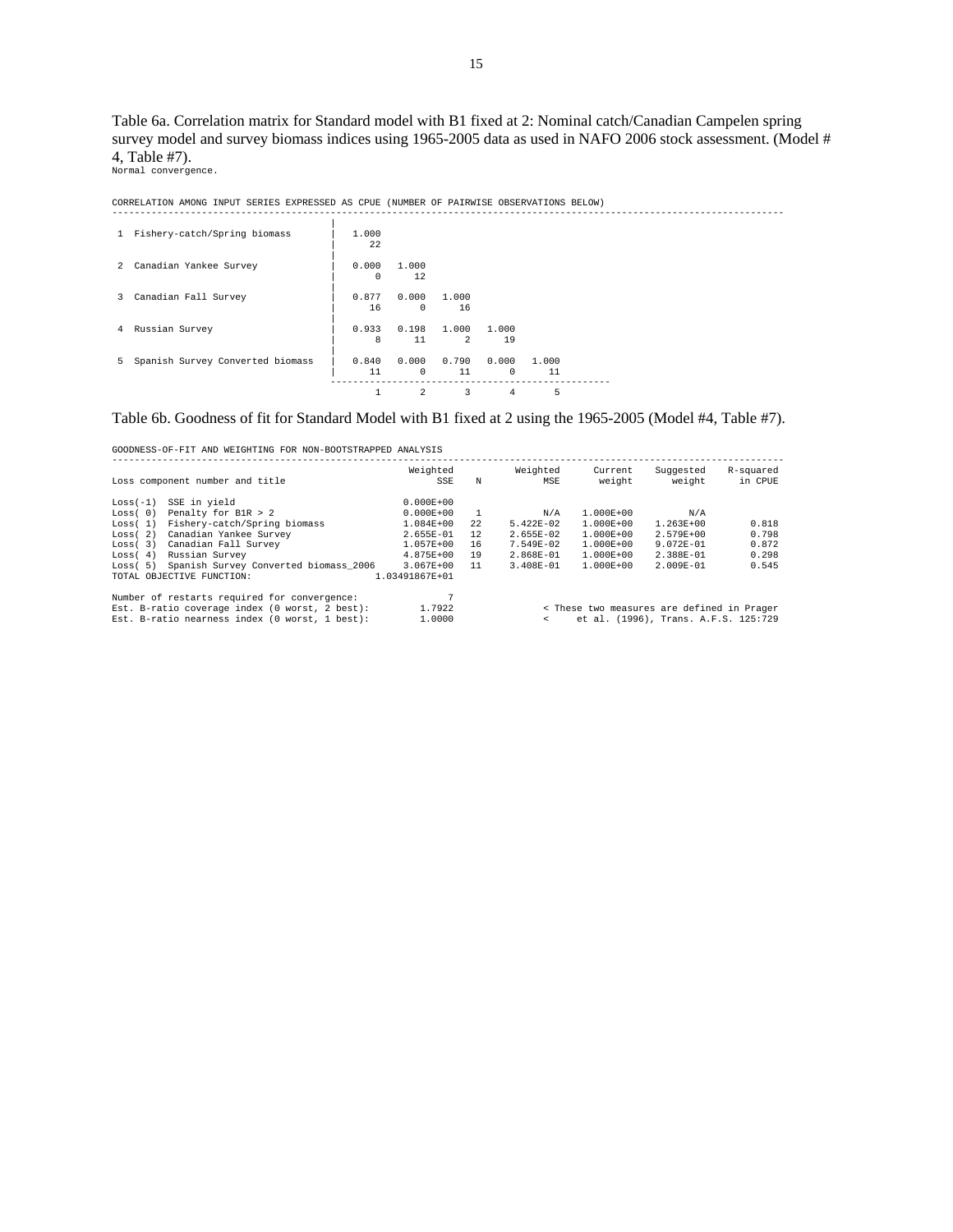Table 7. Sensitivity Analysis of STANDARD PRODUCTIONMODEL used in the 2006 assessment (MSY, K, Bmsy, and B2007 in thousand t units) using the 1965-2005 data series, and version 3.81 of the software*.* **Runs** 2-4 is the same setup as run 1 for the standard model, but with iterative re-weighting, with the penalty term removed and with B1 ratio fixed *. All runs use ratio values of B<sub>2007</sub> and F<sub>2006</sub>. All runs except # 3 (IRF mode) are with the "FIT"* mode of ASPIC.

| <b>Model</b>   | $B_1R$ | <b>MSY</b> | r    | K     | <b>B</b> msy | Fmsy | $B_{2007} B/$ | $F_{2006} F/$                                 | <b>MSE</b> | <b>Comment</b>  |
|----------------|--------|------------|------|-------|--------------|------|---------------|-----------------------------------------------|------------|-----------------|
|                |        |            |      |       |              |      | $B_{\rm msv}$ | $\mathbf{F}_{\mathbf{m}\mathbf{s}\mathbf{v}}$ |            |                 |
|                | 2.15   | 17.69      | 0.45 | 158.9 | 79.43        | 0.22 | 1.33          | 0.64                                          | 0.14       | <b>Standard</b> |
|                |        |            |      |       |              |      |               |                                               |            | Model (SM)      |
| $\mathbf{2}$   | 3.40   | 16.87      | 0.42 | 162.2 | 81.10        | 0.21 | 1.25          | 0.71                                          | 0.14       | Penalty         |
|                |        |            |      |       |              |      |               |                                               |            | removed         |
| 3              | 1.99   | 17.84      | 0.45 | 158.7 | 79.33        | 0.23 | 1.40          | 0.60                                          | 0.06       | Iteratively     |
|                |        |            |      |       |              |      |               |                                               |            | reweighted      |
|                |        |            |      |       |              |      |               |                                               |            | <b>IRF</b> Mode |
| $\overline{4}$ | 2.00   | 17.52      | 0.43 | 163.8 | 81.91        | 0.21 | 1.30          | 0.61                                          | 0.14       | Fixed B1R at    |
|                |        |            |      |       |              |      |               |                                               |            | 2.0             |

 $MSE = SSE/N-p$  where SSE is the total objective function, N= number of residual, i.e. sum of N in goodness of fit test table and p= number of parameters ( B1R, MSY, r + number of 'q's) form the Model parameter estimate table.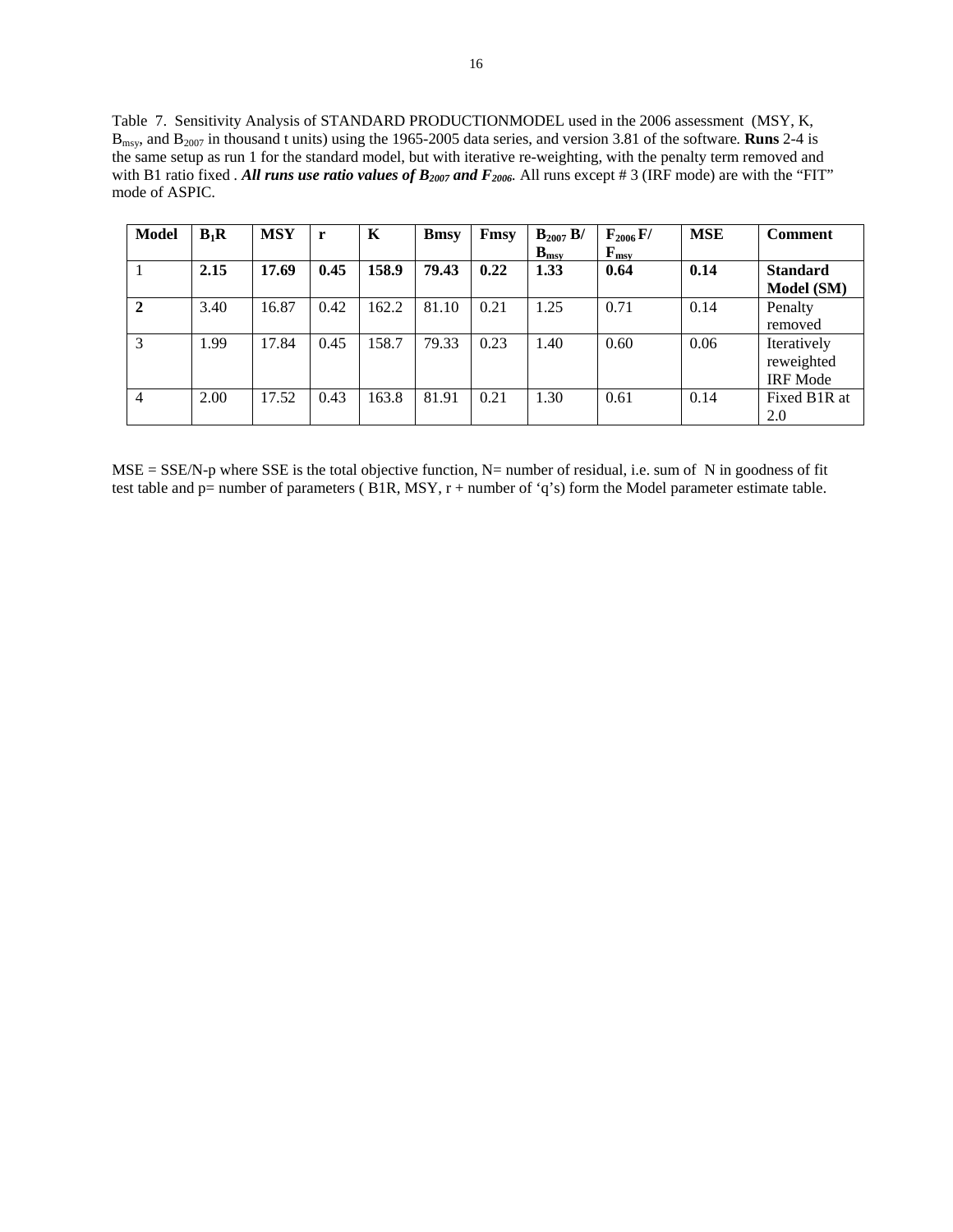Table 8a. Correlation matrix for Standard model with the Russia index removed: Nominal catch/Canadian Campelen spring survey model and survey biomass indices using 1965-2005 data as used in NAFO 2006 stock assessment. (Model # 2, Table #14)

------------------------------------------------------------------------------------------------------------------------

PROGRAM STATUS INFORMATION (NON-BOOTSTRAPPED ANALYSIS) code 0 ------------------------------------------------------------------------------------------------------------------------ Normal convergence.

CORRELATION AMONG INPUT SERIES EXPRESSED AS CPUE (NUMBER OF PAIRWISE OBSERVATIONS BELOW)

| $\mathbf{1}$ | Fishery-catch/Spring biomass     | 1,000<br>22       |                   |             |             |  |
|--------------|----------------------------------|-------------------|-------------------|-------------|-------------|--|
| 2            | Canadian Yankee Survey           | 0.000<br>$\Omega$ | 1,000<br>12       |             |             |  |
| 3            | Canadian Fall Survey             | 0.877<br>16       | 0.000<br>$\Omega$ | 1,000<br>16 |             |  |
| 4            | Spanish Survey Converted biomass | 0.840<br>11       | 0.000<br>$\Omega$ | 0.790<br>11 | 1.000<br>11 |  |
|              |                                  |                   |                   |             | 4           |  |

# Table 8b. Goodness of fit for Standard Model using the 1965-2005 with the Russia index removed. (Model # 2, Table #14)

GOODNESS-OF-FIT AND WEIGHTING FOR NON-BOOTSTRAPPED ANALYSIS

|            | Loss component number and title       | Weighted<br>SSE | N  | Weighted<br>MSE | Current<br>weight | Suggested<br>weight | R-squared<br>in CPUE |  |  |  |  |  |
|------------|---------------------------------------|-----------------|----|-----------------|-------------------|---------------------|----------------------|--|--|--|--|--|
| $Loss(-1)$ | SSE in vield                          | $0.000E + 00$   |    |                 |                   |                     |                      |  |  |  |  |  |
| Loss (0)   | Penalty for B1R > 2                   | 8.110E-03       |    | N/A             | $1.000E + 00$     | N/A                 |                      |  |  |  |  |  |
| Loss(1)    | Fishery-catch/Spring biomass          | 9.415E-01       | 22 | $4.708E - 02$   | $1.000E + 00$     | $1.136E + 00$       | 0.848                |  |  |  |  |  |
| Loss(2)    | Canadian Yankee Survey                | $2.766E - 01$   | 12 | $2.766E - 02$   | $1.000E + 00$     | $1.933E + 00$       | 0.805                |  |  |  |  |  |
| Loss(3)    | Canadian Fall Survey                  | $1.094E + 00$   | 16 | $7.817E - 02$   | $1.000E + 00$     | $6.840E - 01$       | 0.878                |  |  |  |  |  |
| Loss(4)    | Spanish Survey Converted biomass 2006 | $2.824E + 00$   | 11 | $3.138E - 01$   | $1.000E + 00$     | $1.704E - 01$       | 0.567                |  |  |  |  |  |
|            | TOTAL OBJECTIVE FUNCTION:             | 5.14502118E+00  |    |                 |                   |                     |                      |  |  |  |  |  |

NOTE: B1-ratio constraint term contributing to loss. Sensitivity analysis advised.

| Number of restarts required for convergence:   |        |  |                                            |  |
|------------------------------------------------|--------|--|--------------------------------------------|--|
| Est. B-ratio coverage index (0 worst, 2 best): | 1.7932 |  | < These two measures are defined in Prager |  |
| Est. B-ratio nearness index (0 worst, 1 best): | 1,0000 |  | et al. (1996), Trans. A.F.S. 125:729       |  |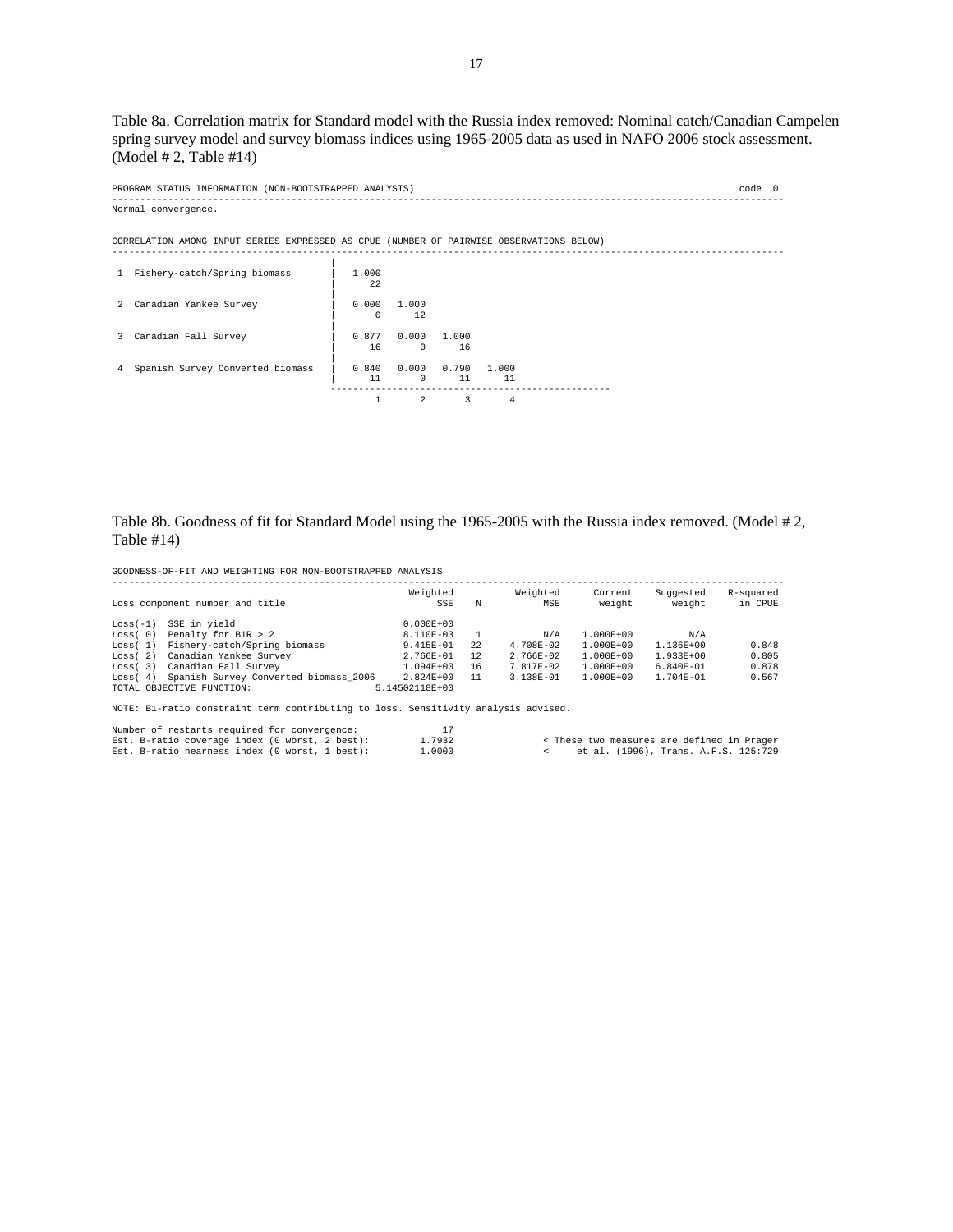Table 9a. Correlation matrix for Standard model with Russian index removed and B1 fixed at 2: Nominal catch/Canadian Campelen spring survey model and survey biomass indices using 1965-2005 data as used in NAFO 2006 stock assessment. (Model # 3, Table #14)

Normal convergence.

CORRELATION AMONG INPUT SERIES EXPRESSED AS CPUE (NUMBER OF PAIRWISE OBSERVATIONS BELOW)

|                | 1 Fishery-catch/Spring biomass   | 1,000<br>22 |                     |             |             |  |
|----------------|----------------------------------|-------------|---------------------|-------------|-------------|--|
|                | 2 Canadian Yankee Survey         | 0.000<br>0  | 1,000<br>12         |             |             |  |
|                | 3 Canadian Fall Survey           | 0.877<br>16 | 0.000<br>$^{\circ}$ | 1.000<br>16 |             |  |
| $4\phantom{0}$ | Spanish Survey Converted biomass | 0.840<br>11 | 0.000<br>$^{\circ}$ | 0.790<br>11 | 1.000<br>11 |  |
|                |                                  |             | 2                   | 3           | 4           |  |

# Table 9b. Goodness of fit for Standard Model with Russian index removed and B1 fixed at 2 using the 1965-2005 (Model #3, Table #14).

|            | Loss component number and title                                                                                                                  | Weighted<br>SSE        | N  | Weighted<br>MSE | Current<br>weight | Suggested<br>weight                                                                | R-squared<br>in CPUE |
|------------|--------------------------------------------------------------------------------------------------------------------------------------------------|------------------------|----|-----------------|-------------------|------------------------------------------------------------------------------------|----------------------|
| $Loss(-1)$ | SSE in vield                                                                                                                                     | $0.000E + 00$          |    |                 |                   |                                                                                    |                      |
| Loss(0)    | Penalty for B1R > 2                                                                                                                              | $0.000E + 00$          |    | N/A             | $1.000E + 00$     | N/A                                                                                |                      |
| Loss(1)    | Fishery-catch/Spring biomass                                                                                                                     | $9.449E - 01$          | 22 | $4.724E - 02$   | $1.000E + 00$     | $1.136E + 00$                                                                      | 0.847                |
| Loss(2)    | Canadian Yankee Survey                                                                                                                           | $2.778E - 01$          | 12 | $2.778E - 02$   | $1.000E + 00$     | $1.932E + 00$                                                                      | 0.803                |
| Loss(3)    | Canadian Fall Survey                                                                                                                             | $1.098E + 00$          | 16 | $7.845E - 02$   | $1.000E + 00$     | $6.840E - 01$                                                                      | 0.877                |
| Loss(4)    | Spanish Survey Converted biomass 2006                                                                                                            | $2.811E + 00$          | 11 | $3.123E - 01$   | $1.000E + 00$     | 1.718E-01                                                                          | 0.577                |
|            | TOTAL OBJECTIVE FUNCTION:                                                                                                                        | 5.13200744E+00         |    |                 |                   |                                                                                    |                      |
|            | Number of restarts required for convergence:<br>Est. B-ratio coverage index (0 worst, 2 best):<br>Est. B-ratio nearness index (0 worst, 1 best): | 15<br>1.7947<br>1,0000 |    | $\epsilon$      |                   | < These two measures are defined in Prager<br>et al. (1996), Trans. A.F.S. 125:729 |                      |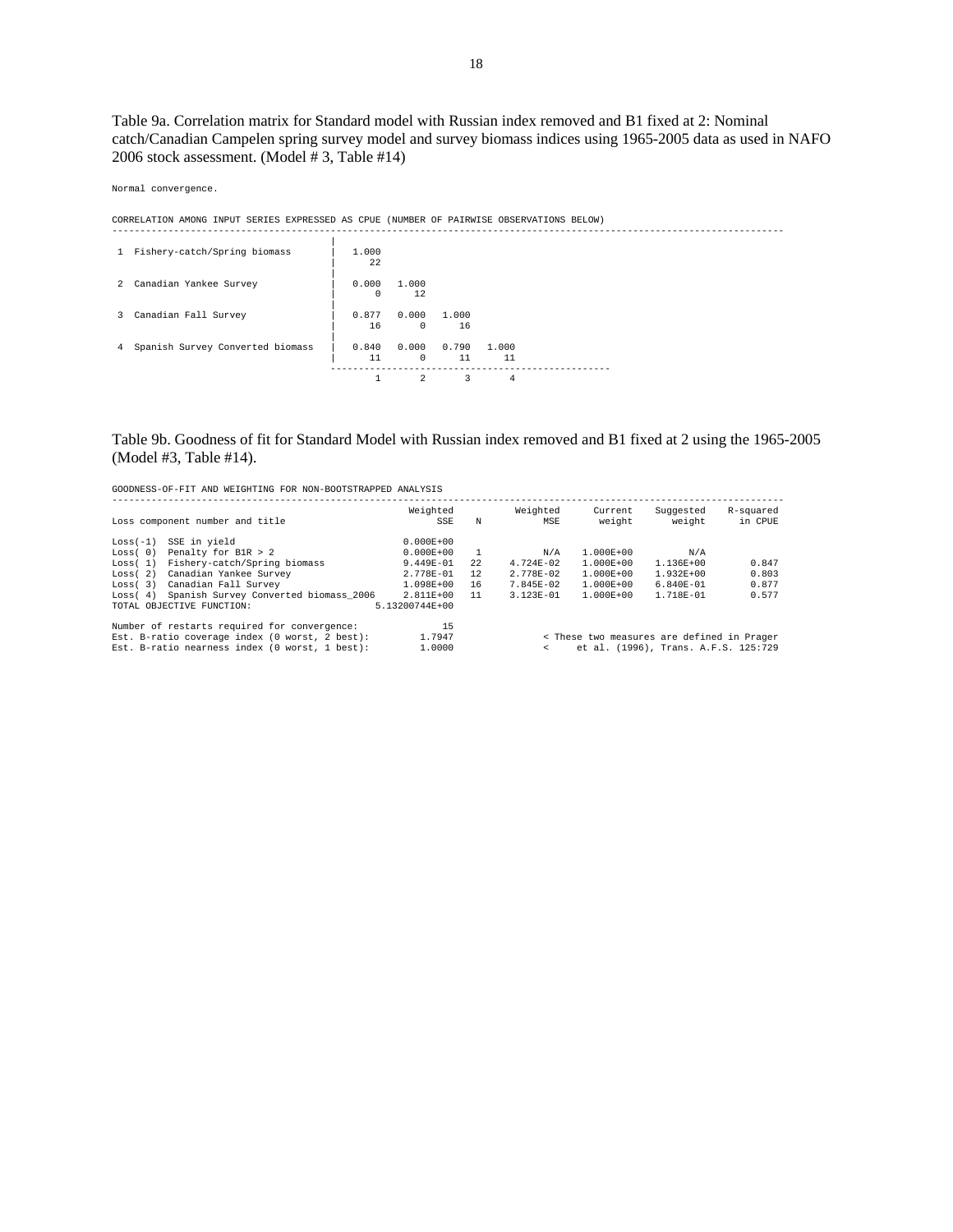Table 10a. Correlation matrix for Standard model with Canadian juvenile-fall index in the model and Russian index removed: Nominal catch/Canadian Campelen spring survey model and survey biomass indices using 1965-2005 data as used in NAFO 2006 stock assessment. (Model #6, Table # 14).

Normal convergence.

| CORRELATION AMONG INPUT SERIES EXPRESSED AS CPUE (NUMBER OF PAIRWISE OBSERVATIONS BELOW) |                   |                   |             |             |  |  |
|------------------------------------------------------------------------------------------|-------------------|-------------------|-------------|-------------|--|--|
| 1 Fishery-catch/Spring biomass                                                           | 1,000<br>2.2.     |                   |             |             |  |  |
| 2 Canadian Yankee Survey                                                                 | 0.000<br>$\Omega$ | 1,000<br>12       |             |             |  |  |
| 3 Canadian Fall with converted Juv                                                       | 0.812<br>2.1      | 0.000<br>$\Omega$ | 1.000<br>21 |             |  |  |
| 4 Spanish Survey Converted biomass                                                       | 0.840<br>11       | 0.000<br>$\Omega$ | 0.797<br>11 | 1.000<br>11 |  |  |
|                                                                                          |                   | $\mathcal{L}$     |             |             |  |  |

# Table 10b. Goodness of fit for Standard Model with Canadian juvenile-fall index in the model and Russian index removed using the 1965-2005 (Model #6, Table #14).

|            | Loss component number and title                | Weighted<br>SSE | N  | Weighted<br>MSE | Current<br>weight                          | Suggested<br>weight                  | R-squared<br>in CPUE |
|------------|------------------------------------------------|-----------------|----|-----------------|--------------------------------------------|--------------------------------------|----------------------|
| $Loss(-1)$ | SSE in vield                                   | $0.000E + 00$   |    |                 |                                            |                                      |                      |
| Loss(0)    | Penalty for B1R > 2                            | $0.000E + 00$   |    | N/A             | $1.000E + 00$                              | N/A                                  |                      |
| Loss(1)    | Fishery-catch/Spring biomass                   | $1.014E + 00$   | 22 | $5.071E - 02$   | $1.000E + 00$                              | $1.284E + 00$                        | 0.846                |
| Loss(2)    | Canadian Yankee Survey                         | $2.803E - 01$   | 12 | $2.803E - 02$   | $1.000E + 00$                              | $2.323E+00$                          | 0.787                |
| Loss(3)    | Canadian Fall with converted Juvenile S        | $3.251E + 00$   | 21 | $1.711E - 01$   | $1.000E + 00$                              | $3.805E - 01$                        | 0.744                |
| Loss(4)    | Spanish Survey Converted biomass 2006          | $3.425E + 00$   | 11 | $3.806E - 01$   | $1.000E + 00$                              | $1.711E - 01$                        | 0.503                |
|            | TOTAL OBJECTIVE FUNCTION:                      | 7.97071059E+00  |    |                 |                                            |                                      |                      |
|            | Number of restarts required for convergence:   | 35              |    |                 |                                            |                                      |                      |
|            | Est. B-ratio coverage index (0 worst, 2 best): | 1,1810          |    |                 | < These two measures are defined in Prager |                                      |                      |
|            | Est. B-ratio nearness index (0 worst, 1 best): | 1,0000          |    | $\epsilon$      |                                            | et al. (1996), Trans. A.F.S. 125:729 |                      |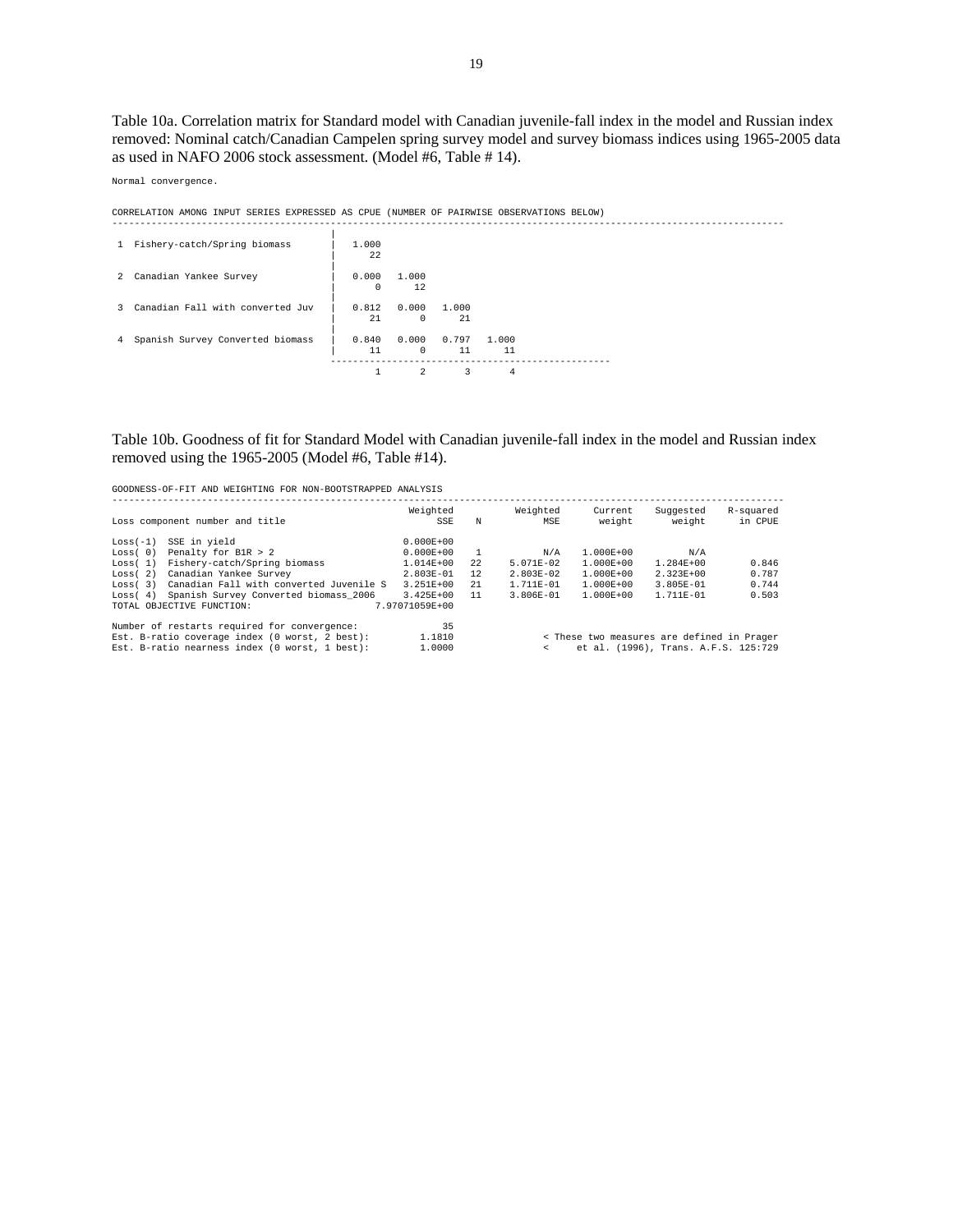Table 11a. Correlation matrix for Standard model with Canadian juvenile-fall index in the model and Russian index removed –Penalty term removed: Nominal catch/Canadian Campelen spring survey model and survey biomass indices using 1965-2005 data as used in NAFO 2006 stock assessment. (Model #7, Table # 14).

Normal convergence.

CORRELATION AMONG INPUT SERIES EXPRESSED AS CPUE (NUMBER OF PAIRWISE OBSERVATIONS BELOW)

| 1 Fishery-catch/Spring biomass     | 1,000<br>22 |                     |             |             |  |
|------------------------------------|-------------|---------------------|-------------|-------------|--|
| 2 Canadian Yankee Survey           | 0.000<br>0  | 1,000<br>12         |             |             |  |
| 3 Canadian Fall with converted Juv | 0.812<br>21 | 0.000<br>$^{\circ}$ | 1.000<br>21 |             |  |
| 4 Spanish Survey Converted biomass | 0.840<br>11 | 0.000<br>$\Omega$   | 0.797<br>11 | 1,000<br>11 |  |
|                                    |             | $\mathfrak{D}$      | 3           | 4           |  |

# Table 11b. Goodness of fit for Standard Model with Canadian juvenile-fall index in the model and Russian index removed –Penalty term removed using the 1965-2005 (Model #7, Table # 14).

| GOODNESS-OF-FIT AND WEIGHTING FOR NON-BOOTSTRAPPED ANALYSIS                                           |                                                      |    |                 |                   |                     |                      |  |  |  |  |  |
|-------------------------------------------------------------------------------------------------------|------------------------------------------------------|----|-----------------|-------------------|---------------------|----------------------|--|--|--|--|--|
| Loss component number and title                                                                       | Weighted<br>SSE                                      | N  | Weighted<br>MSE | Current<br>weight | Suggested<br>weight | R-squared<br>in CPUE |  |  |  |  |  |
| SSE in yield<br>$Loss(-1)$                                                                            | $0.000E + 00$                                        |    |                 |                   |                     |                      |  |  |  |  |  |
| Penalty for B1R > 2<br>Loss(0)                                                                        | $0.000E + 00$                                        |    | N/A             | $0.000E + 00$     | N/A                 |                      |  |  |  |  |  |
| Fishery-catch/Spring biomass<br>Loss(1)                                                               | $9.755E - 01$                                        | 22 | 4.878E-02       | $1.000E + 00$     | $1.316E + 00$       | 0.848                |  |  |  |  |  |
| Canadian Yankee Survey<br>Loss(2)                                                                     | 2.785E-01                                            | 12 | $2.785E - 02$   | $1.000E + 00$     | $2.306E + 00$       | 0.791                |  |  |  |  |  |
| Canadian Fall with converted Juvenile S<br>Loss(3)                                                    | $3.421E + 00$                                        | 21 | $1.801E - 01$   | $1.000E + 00$     | $3.566E - 01$       | 0.738                |  |  |  |  |  |
| Spanish Survey Converted biomass 2006<br>Loss(4)                                                      | 3.385E+00                                            | 11 | $3.761E - 01$   | $1.000E + 00$     | $1.707E - 01$       | 0.522                |  |  |  |  |  |
| TOTAL OBJECTIVE FUNCTION:                                                                             | 8.05980332E+00                                       |    |                 |                   |                     |                      |  |  |  |  |  |
| Number of restarts required for convergence:                                                          | 39                                                   |    |                 |                   |                     |                      |  |  |  |  |  |
| Est. B-ratio coverage index (0 worst, 2 best):                                                        | 1.1933<br>< These two measures are defined in Prager |    |                 |                   |                     |                      |  |  |  |  |  |
| Est. B-ratio nearness index (0 worst, 1 best):<br>1,0000<br>et al. (1996), Trans. A.F.S. 125:729<br>< |                                                      |    |                 |                   |                     |                      |  |  |  |  |  |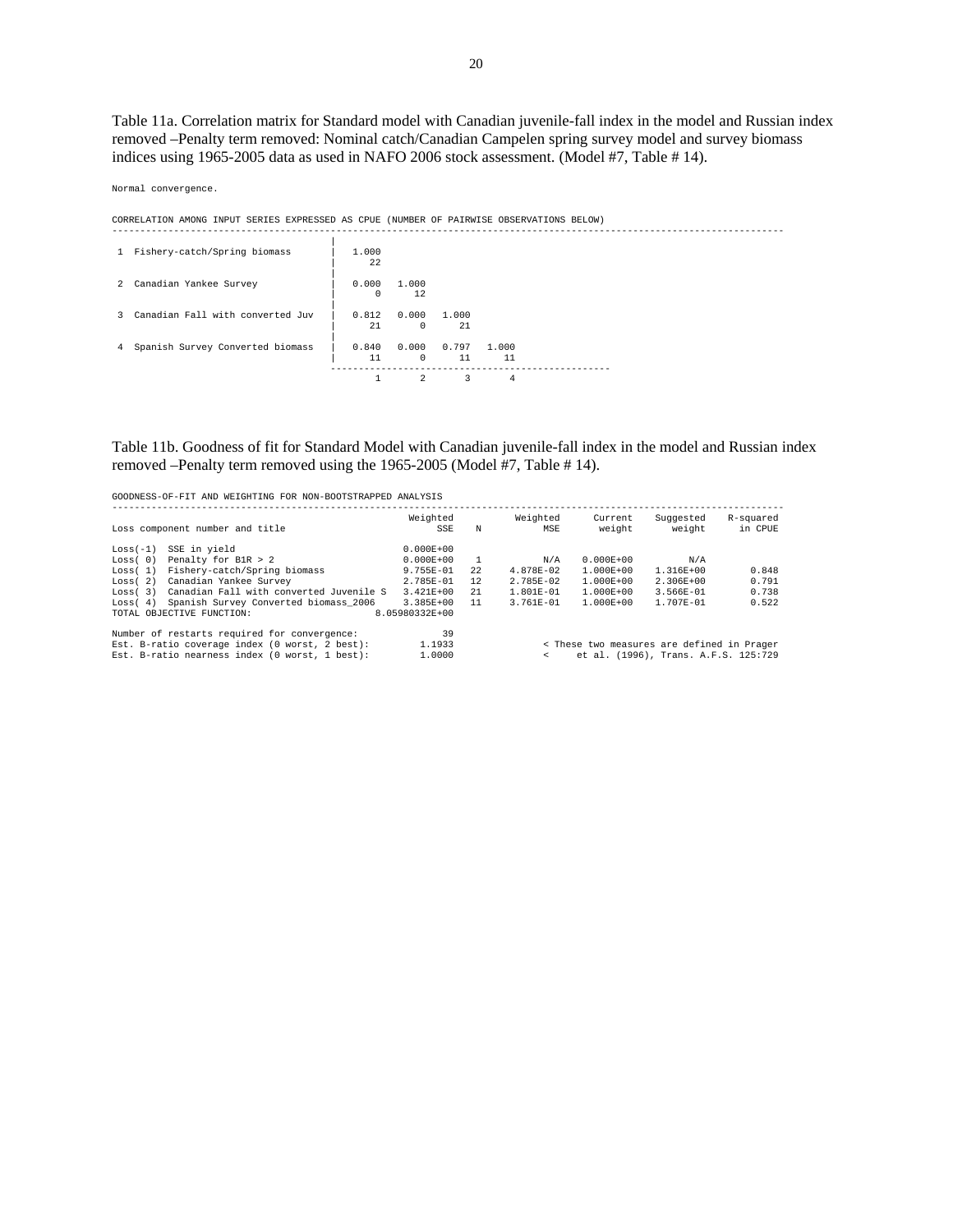Table 12a. Correlation matrix for Standard model with Canadian juvenile-fall index in the model and Russian index removed – using an iteratively reweighted fit (IRF mode): Nominal catch/Canadian Campelen spring survey model and survey biomass indices using 1965-2005 data as used in NAFO 2006 stock assessment. (Model 8, Table #14).

Normal convergence.

CORRELATION AMONG INPUT SERIES EXPRESSED AS CPUE (NUMBER OF PAIRWISE OBSERVATIONS BELOW)

| 1 Fishery-catch/Spring biomass     | 1,000<br>22 |                     |             |             |  |
|------------------------------------|-------------|---------------------|-------------|-------------|--|
| 2 Canadian Yankee Survey           | 0.000<br>0  | 1,000<br>12         |             |             |  |
| 3 Canadian Fall with converted Juv | 0.812<br>21 | 0.000<br>$^{\circ}$ | 1.000<br>21 |             |  |
| 4 Spanish Survey Converted biomass | 0.840<br>11 | 0.000<br>$\Omega$   | 0.797<br>11 | 1.000<br>11 |  |
|                                    |             | $\mathfrak{D}$      | 3           | 4           |  |

Table 12b. Goodness of fit for Standard Model with Canadian juvenile-fall index in the model and Russian index removed – using an iteratively reweighted fit (IRF mode): using the 1965-2005 (Model #8, Table #14).

| GOODNESS-OF-FIT AND WEIGHTING FOR NON-BOOTSTRAPPED ANALYSIS |                 |      |                 |                                            |                                      |                      |
|-------------------------------------------------------------|-----------------|------|-----------------|--------------------------------------------|--------------------------------------|----------------------|
| Loss component number and title                             | Weighted<br>SSE | N    | Weighted<br>MSE | Current<br>weight                          | Suggested<br>weight                  | R-squared<br>in CPUE |
| SSE in yield<br>$Loss(-1)$                                  | $0.000E + 00$   |      |                 |                                            |                                      |                      |
| Penalty for B1R > 2<br>Loss(0)                              | $0.000E + 00$   |      | N/A             | $1.000E + 00$                              | N/A                                  |                      |
| Fishery-catch/Spring biomass<br>Loss(1)                     | 1.280E+00       | 2.2. | $6.398E-02$     | $1.284E + 00$                              | 1.300E+00                            | 0.846                |
| Canadian Yankee Survey<br>Loss(2)                           | 6.519E-01       | 12   | $6.519E - 02$   | $2.323E+00$                                | $2.309E + 00$                        | 0.789                |
| Canadian Fall with converted Juvenile S<br>Loss(3)          | $1.263E + 00$   | 2.1  | $6.649E-02$     | $3.805E - 01$                              | $3.708E - 01$                        | 0.744                |
| Spanish Survey Converted biomass 2006<br>Loss(4)            | $5.777E - 01$   | 11   | $6.419E - 02$   | $1.711E - 01$                              | $1.727E - 01$                        | 0.496                |
| TOTAL OBJECTIVE FUNCTION:                                   | 3.77232993E+00  |      |                 |                                            |                                      |                      |
| Number of restarts required for convergence:                |                 |      |                 |                                            |                                      |                      |
| Est. B-ratio coverage index (0 worst, 2 best):              | 1.1769          |      |                 | < These two measures are defined in Prager |                                      |                      |
| Est. B-ratio nearness index (0 worst, 1 best):              | 1,0000          |      | $\epsilon$      |                                            | et al. (1996), Trans. A.F.S. 125:729 |                      |

Table 13a. Correlation matrix for Standard model with Canadian juvenile-fall index in the model and Russian index removed – using B1 ratio fixed at 2.0: Nominal catch/Canadian Campelen spring survey model and survey biomass indices using 1965-2005 data as used in NAFO 2006 stock assessment. (Model 9, Table #14).

Normal convergence.

CORRELATION AMONG INPUT SERIES EXPRESSED AS CPUE (NUMBER OF PAIRWISE OBSERVATIONS BELOW) ------------------------------------------------------------------------------------------------------------------------

|   | 1 Fishery-catch/Spring biomass   | 1,000<br>22 |                   |              |             |  |
|---|----------------------------------|-------------|-------------------|--------------|-------------|--|
| 2 | Canadian Yankee Survey           | 0.000<br>0  | 1.000<br>12       |              |             |  |
| 3 | Canadian Fall with converted Juv | 0.812<br>21 | 0.000<br>$\Omega$ | 1.000<br>2.1 |             |  |
| 4 | Spanish Survey Converted biomass | 0.840<br>11 | 0.000<br>$\Omega$ | 0.797<br>11  | 1.000<br>11 |  |
|   |                                  |             | 2                 | 3            | 4           |  |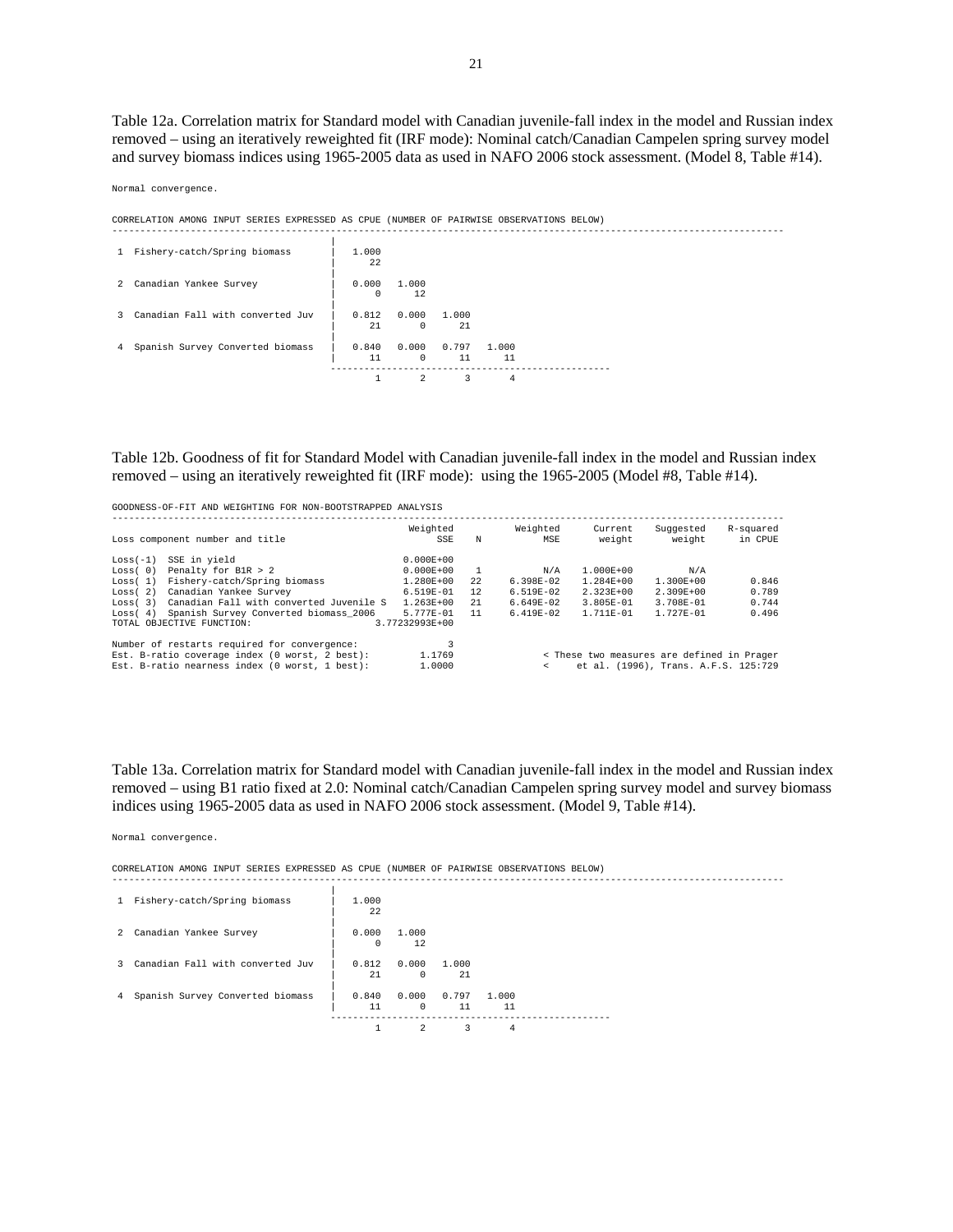Table 13b. Goodness of fit for Standard Model with Canadian juvenile-fall index in the model and Russian index removed – using B1 ratio fixed at 2.0: using the 1965-2005 (Model #9, Table #14).

|                                                                                                        | Loss component number and title                   | Weighted<br>SSE | N    | Weighted<br>MSE | Current<br>weight | Suggested<br>weight                  | R-squared<br>in CPUE |  |  |
|--------------------------------------------------------------------------------------------------------|---------------------------------------------------|-----------------|------|-----------------|-------------------|--------------------------------------|----------------------|--|--|
| $Loss(-1)$                                                                                             | SSE in yield                                      | $0.000E + 00$   |      |                 |                   |                                      |                      |  |  |
| Loss(0)                                                                                                | Penalty for B1R > 2                               | $0.000E + 00$   |      | N/A             | $1.000E + 00$     | N/A                                  |                      |  |  |
| Loss(1)                                                                                                | Fishery-catch/Spring biomass                      | $9.422E - 01$   | 2.2. | $4.711E - 02$   | $1.000E + 00$     | $1.339E + 00$                        | 0.848                |  |  |
| Loss(2)                                                                                                | Canadian Yankee Survey                            | $2.721E - 01$   | 12   | $2.721E - 02$   | $1.000E + 00$     | $2.318E + 00$                        | 0.806                |  |  |
| Loss(3)                                                                                                | Canadian Fall with converted Juvenile S           | $3.641E + 00$   | 21   | $1.916E - 01$   | $1.000E + 00$     | $3.291E - 01$                        | 0.729                |  |  |
| Loss(4)                                                                                                | Spanish Survey Converted biomass 2006             | $3.450E + 00$   | 11   | $3.833E - 01$   | $1.000E + 00$     | $1.646E - 01$                        | 0.500                |  |  |
|                                                                                                        | TOTAL OBJECTIVE FUNCTION:                         | 8.30515304E+00  |      |                 |                   |                                      |                      |  |  |
|                                                                                                        | n<br>Number of restarts required for convergence: |                 |      |                 |                   |                                      |                      |  |  |
| Est. B-ratio coverage index (0 worst, 2 best):<br>1.7292<br>< These two measures are defined in Prager |                                                   |                 |      |                 |                   |                                      |                      |  |  |
|                                                                                                        | Est. B-ratio nearness index (0 worst, 1 best):    | 1,0000          |      |                 |                   | et al. (1996), Trans. A.F.S. 125:729 |                      |  |  |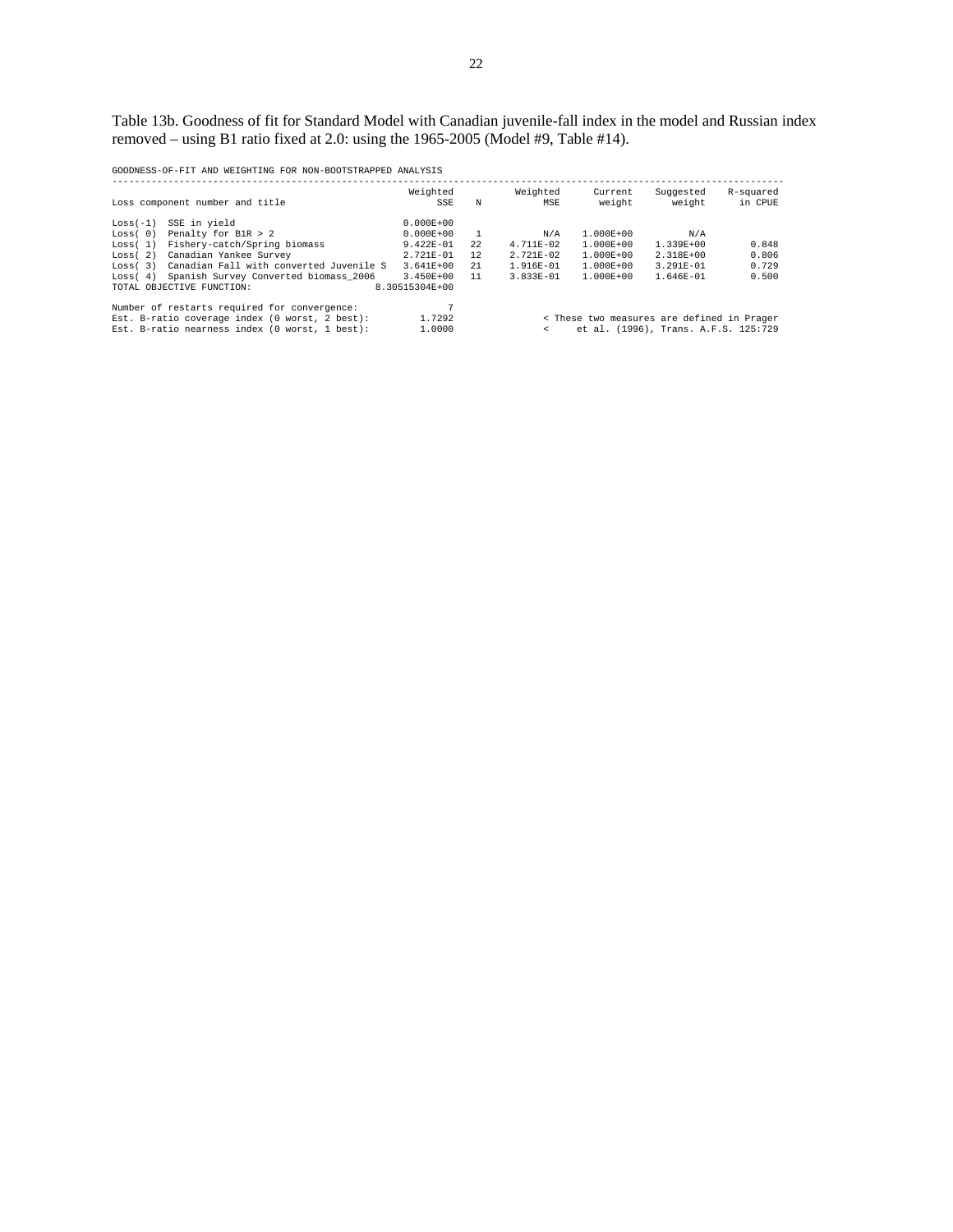Table 14 Results from ALTERNATE PRODUCTION MODEL configurations of the standard model used in the 2006 assessment using the 1965-2005 data series, and version 3.81 of the software. Alternate models include 1985- 1994 converted juvenile survey index in Campelen units and a combined 1985-1994 juvenile survey index with the 1995-2005 Canadian Campelen fall survey in Campelen units. Model 1 is the standard model from Table 7. Models 2 and 3 did not converge because of negative correlations with the converted juvenile series with Russian spring survey and Canadian spring survey, respectively. Model 9 would not run. All runs use ratio values of B<sub>2007</sub> and  $F_{2006}$ . All runs except  $\#$  3 (IRF mode) are with the "FIT" mode of ASPIC.

| <b>Model</b>   | $B_1R$ | <b>MSY</b> | r    | $\mathbf K$ | <b>Bmsy</b> | Fmsy | $B_{2007} B/$<br>$\mathbf{B}_{\text{msy}}$ | $F_{2006} F/$<br>$F_{msy}$ | <b>MSE</b> | <b>Comment</b>                                                                                   |
|----------------|--------|------------|------|-------------|-------------|------|--------------------------------------------|----------------------------|------------|--------------------------------------------------------------------------------------------------|
| $\mathbf{1}$   | 2.15   | 17.69      | 0.45 | 158.9       | 79.43       | 0.22 | 1.33                                       | 0.64                       | 0.14       | <b>Standard Model</b><br>(SM)                                                                    |
| $\overline{2}$ | 2.19   | 18.35      | 0.49 | 148.9       | 74.44       | 0.25 | 1.43                                       | 0.57                       | 0.09       | <b>Exclude Russian</b><br>from SM                                                                |
| $\mathfrak{Z}$ | 2.00   | 18.41      | 0.49 | 149.9       | 74.95       | 0.25 | 1.43                                       | 0.57                       | 0.09       | Exclude Russia<br>Fixed B1Ratio                                                                  |
| $\overline{4}$ |        |            |      |             |             |      |                                            |                            |            | SM with<br>Converted<br>Juvenile-no<br>convergence                                               |
| $\overline{5}$ |        |            |      |             |             |      |                                            |                            |            | SM Include<br>Juvenile Exclude<br>Russia-no<br>convergence                                       |
| 6              | 0.70   | 20.10      | 0.42 | 193.1       | 96.55       | 0.21 | 1.46                                       | 0.52                       | 0.13       | <b>SM</b> Exclude<br>Russia include<br><b>New</b><br>Juvenile/Fall                               |
| $\overline{7}$ | 0.85   | 19.43      | 0.44 | 177.1       | 88.55       | 0.22 | 1.46                                       | 0.53                       | 0.13       | <b>SM</b> Exclude<br>Russia include<br><b>New</b><br>Juvenile/Fall.<br>Penalty term<br>removed   |
| 8              | 0.70   | 20.12      | 0.41 | 194.7       | 97.34       | 0.21 | 1.45                                       | 0.52                       | 0.06       | <b>SM</b> Exclude<br>Russia include<br><b>New</b><br>Juvenile/Fall.<br>Iteratively<br>reweighted |
| 9              | 2.0    | 18.2       | 0.47 | 153.7       | 76.8        | 0.24 | 1.45                                       | 0.57                       | 0.14       | <b>SM</b> Exclude<br>Russia include<br><b>New</b><br>Juvenile/Fall.<br>FIXED B1<br>ratio=2       |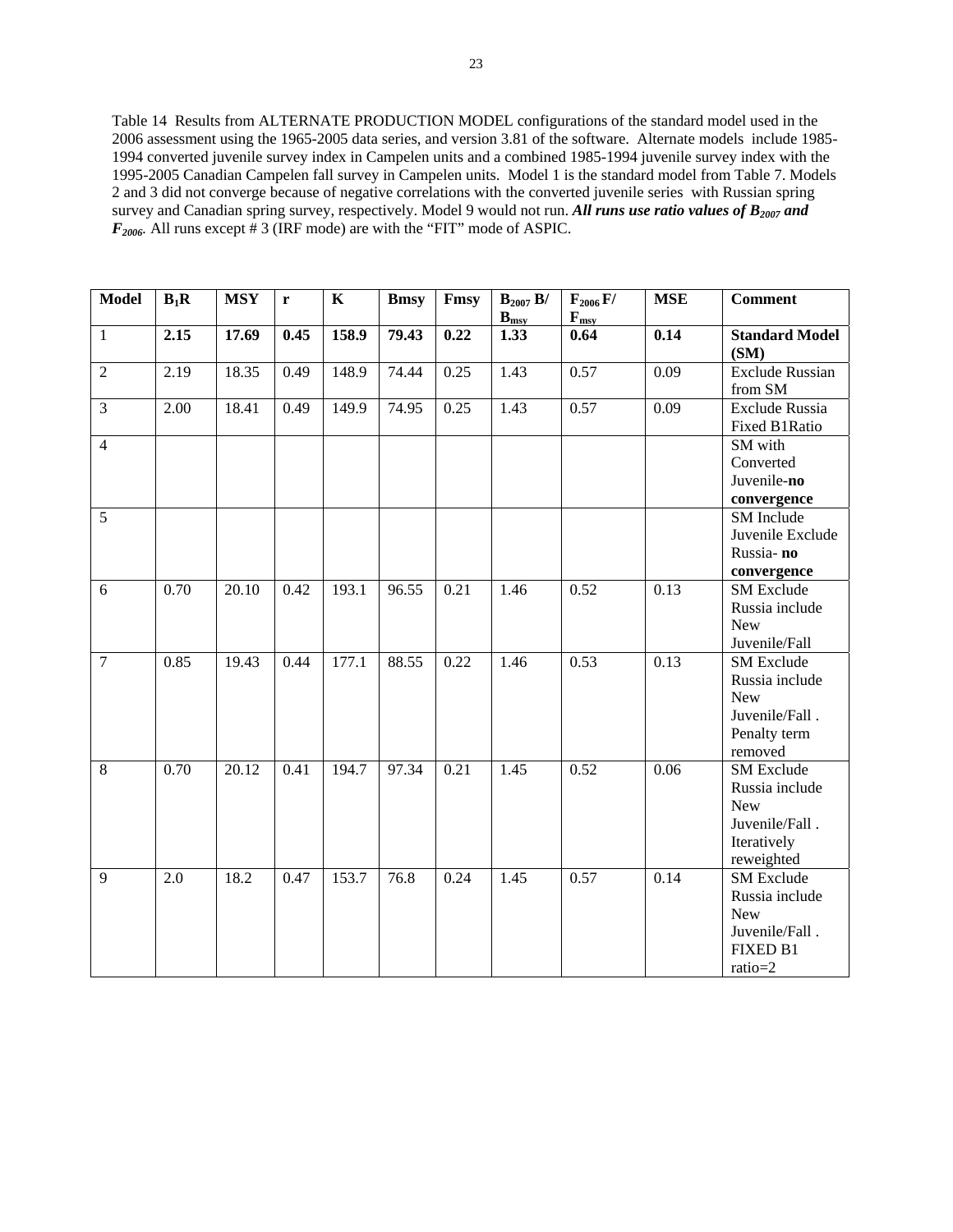Table 15. Bias corrected estimates (BC) of biological and fishing parameters based on 500 bootstrap trials for the Standard Model, Standard Model with B1 fixed at and the Alternate Standard Model. A penalty term is used in calculating the total objective function when B1>2 for the Standard Model used in the 2000-2006 ASPIC surplus production runs; The penalty term is removed and B1 is fixed at 2 in the Standard Model; and an alternate to the Standard Model is used. All runs use ratio values of  $B_{2007}$  and  $F_{2006}$ 

The relative interquartile range from the bootstrap table is a measure of statistical dispersion and expressed here as a percentage.

| Parameter Name | Standard Model |      | Standard Model $B1=2$ |      | Alternate Standard Model |      |
|----------------|----------------|------|-----------------------|------|--------------------------|------|
|                |                |      |                       |      |                          |      |
|                | BC             | IRO% | BC.                   | IRQ% | BC                       | IRQ% |
| B1 ratio       | 2.29           | 17.8 | 2.00                  | 0.0  | 0.71                     | 42.9 |
| q              | 3.25           | 17.5 | 3.22                  | 15.9 | 2.56                     | 18.3 |
| r              | 0.44           | 14.3 | 0.42                  | 12.3 | 0.41                     | 20.3 |
| $K$ (mt)       | 158.2          | 9.6  | 165.2                 | 8.3  | 195.2                    | 22.2 |
| $MSY$ (mt)     | 17.4           | 5.1  | 17.4                  | 4.6  | 19.9                     | 7.4  |
| Yield 2007     | 15.6           | 8.4  | 16.1                  | 6.2  | 16.0                     | 15.6 |
| <b>B</b> msy   | 79.1           | 9.6  | 82.6                  | 8.3  | 97.6                     | 22.2 |
| Fmsy           | 0.22           | 14.3 | 0.21                  | 12.9 | 0.20                     | 20.3 |
| B2007/Bmsy     | 1.33           | 11.6 | 1.29                  | 11.5 | 1.46                     | 8.1  |
| F2006/Fmsy     | 0.64           | 17.8 | 0.67                  | 11.5 | 0.52                     | 13.2 |



Fig. 1 Trends in the nominal catch index used in the standard formulation of the ASPIC surplus production model for the 2006 NAFO assessment.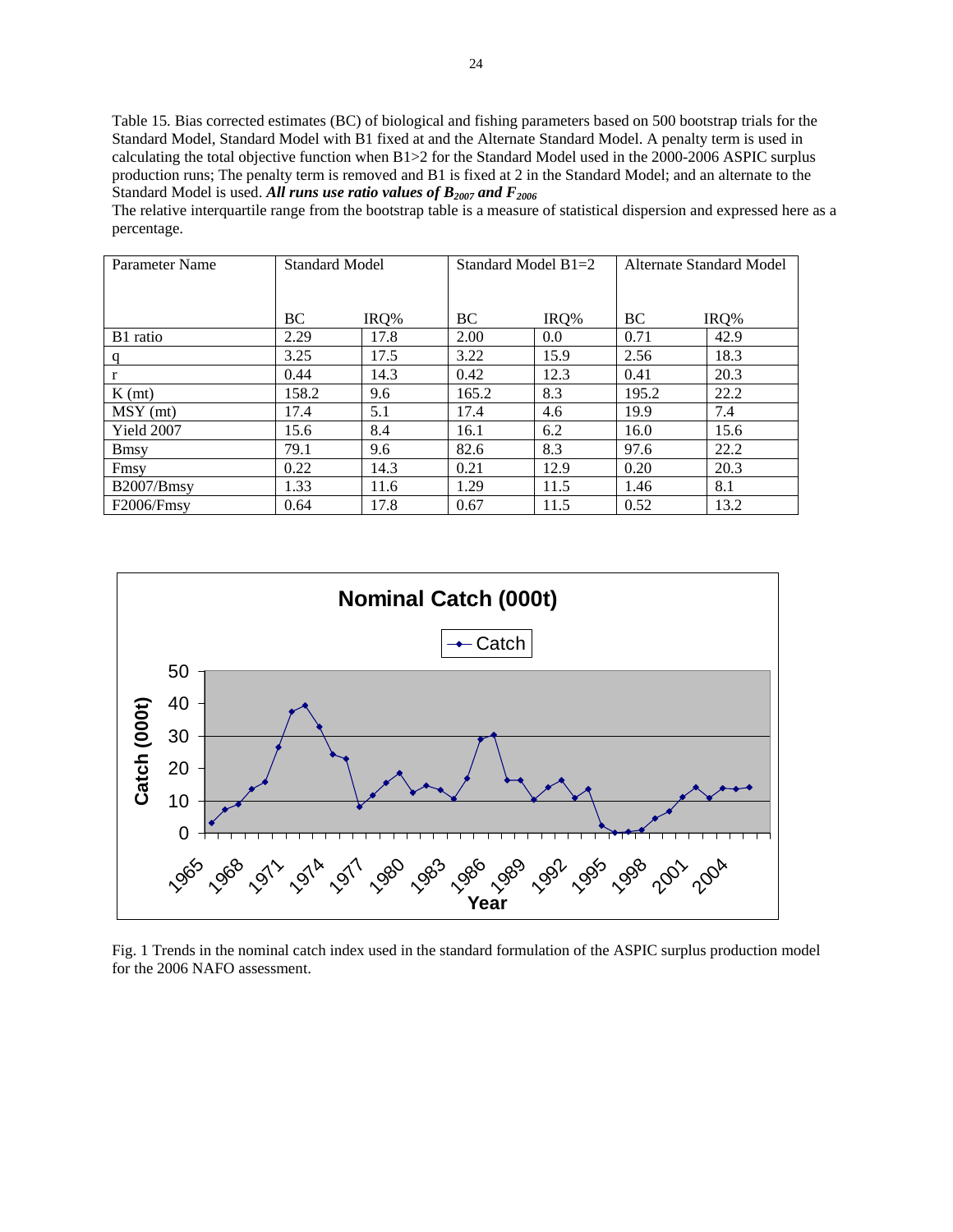

Fig. 2a . Trends in biomass from various surveys used in the standard formulation of the ASPIC surplus production model used in the 2006 NAFO assessment.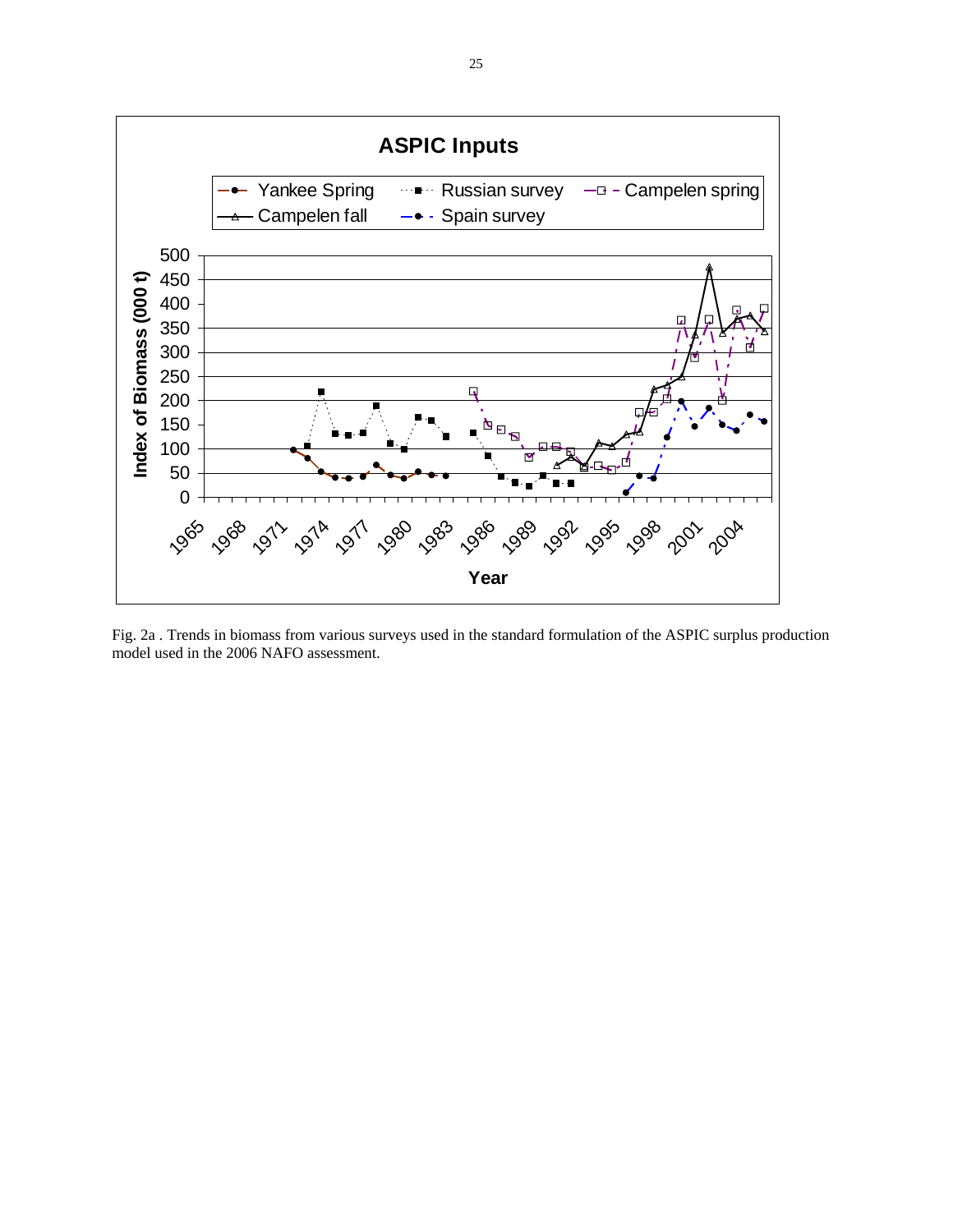

Fig. 2b . Comparison of the trends in biomass from the 1971-91 Russian and spring surveys used in the standard formulation of the ASPIC surplus production model used in the 2006 NAFO assessment.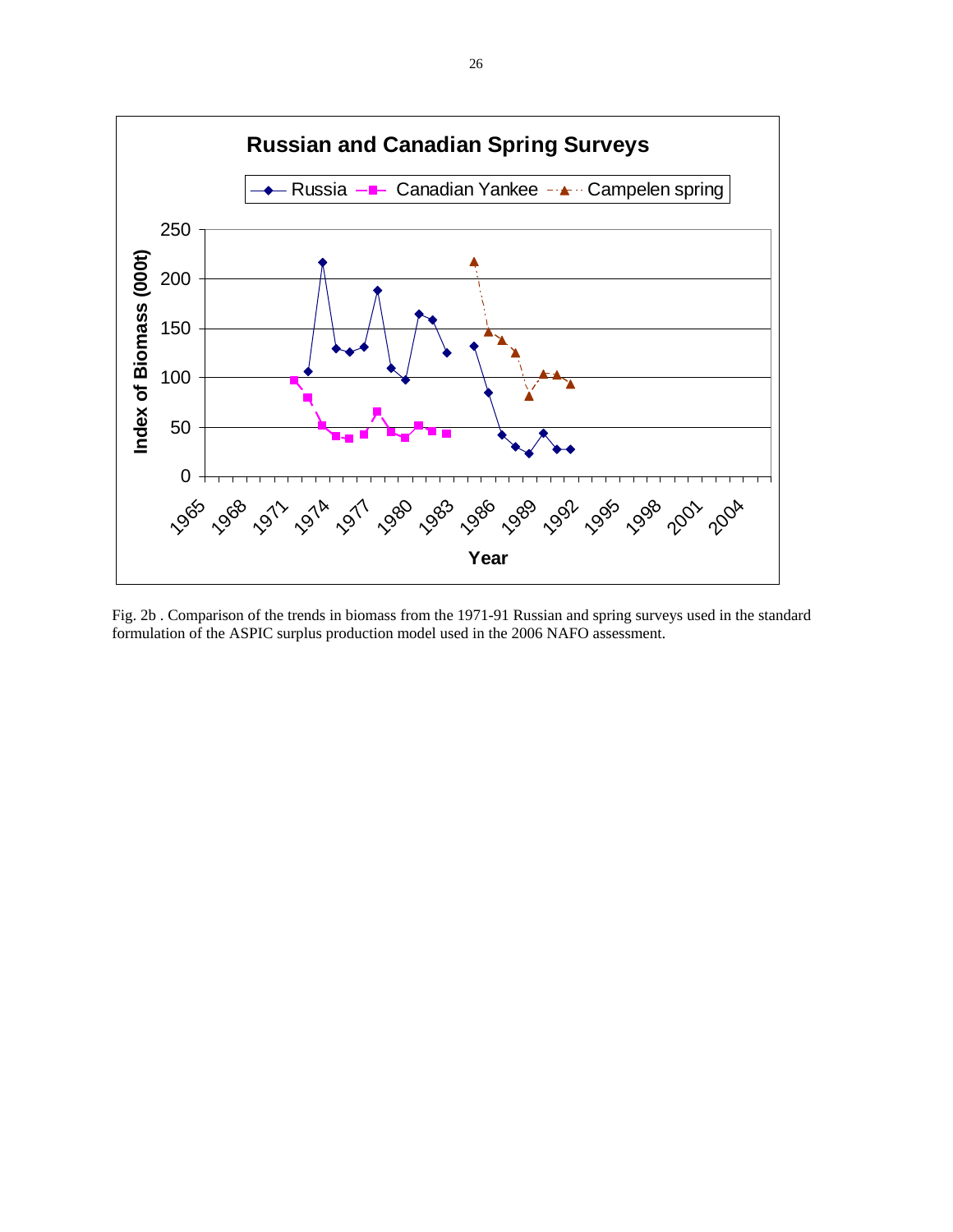

Fig. 3a. Comparison of the trends in the estimated relative biomass and bias corrected (500 bootstrap trials) relative biomass from standard formulation of ASPIC surplus production model used in the 2006 NAFO assessment. Standard formulation uses a penalty term in the calculation of the total objective function to constrain B1<2.



Fig. 3b. Comparison of the trends in the estimated relative fishing mortality and bias corrected (500 bootstrap trials) relative fishing mortality from standard model formulation of ASPIC surplus production model used in the 2006 NAFO assessment. Standard model formulation uses a penalty term in the calculation of the total objective function to constrain B1<2.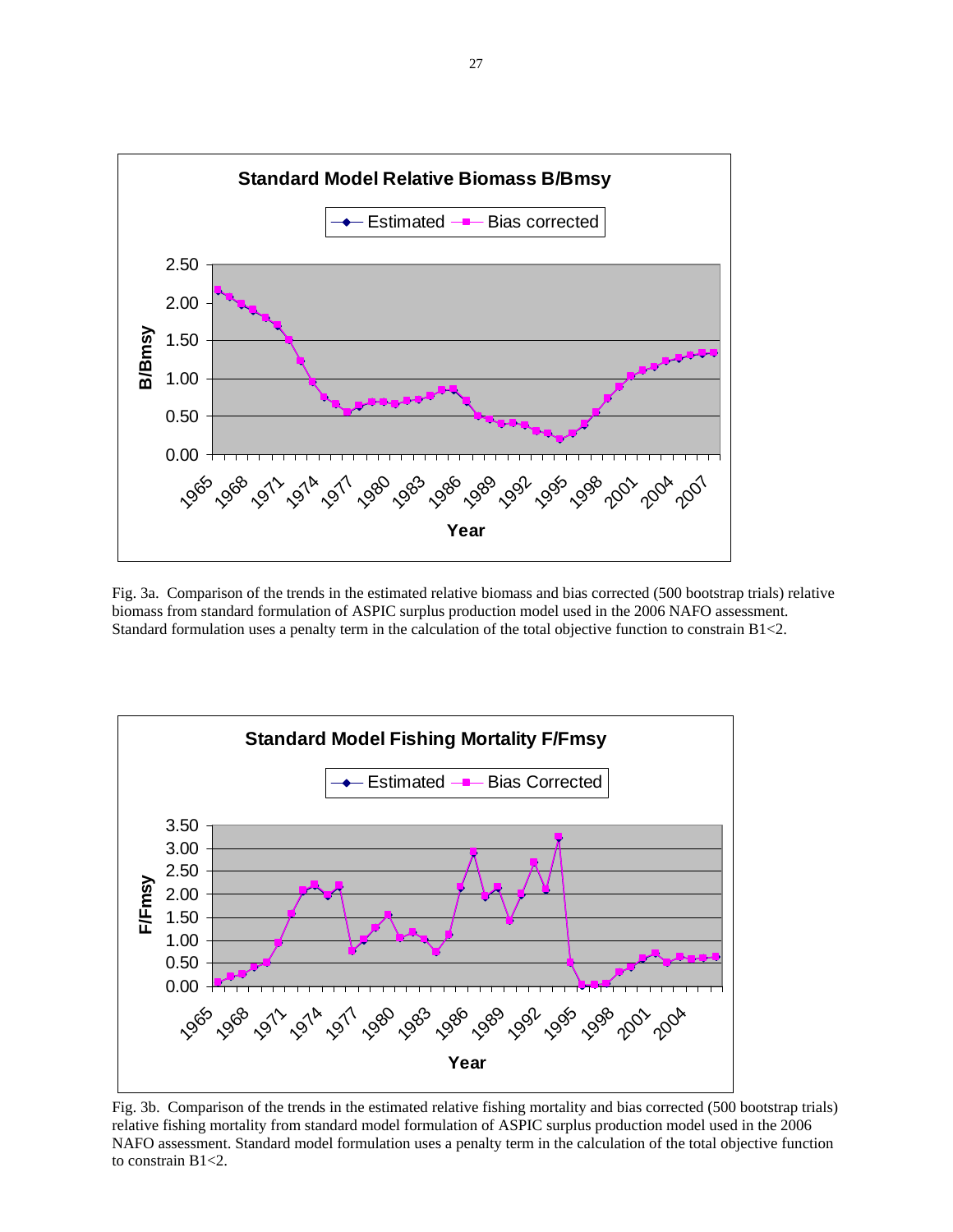

Fig. 4a. Comparison of the trends in the estimated relative biomass from the standard formulation of ASPIC surplus production model with that derived using 1) an iterative reweighting fit (IRF mode) of the same time series and 2) a fit that constrains  $B1 = 2$  for the same time series. Standard model formulation uses a penalty term in the calculation of the total objective function to constrain B1<2.



Fig. 4b. Comparison of the trends in the estimated relative fishing mortality from the standard formulation of ASPIC surplus production model with that derived using 1) an iterative reweighting fit (IRF mode) of the same time series and 2) a fit that constrains  $B1 = 2$  for the same time series. Standard model formulation uses a penalty term in the calculation of the total objective function to constrain B1<2.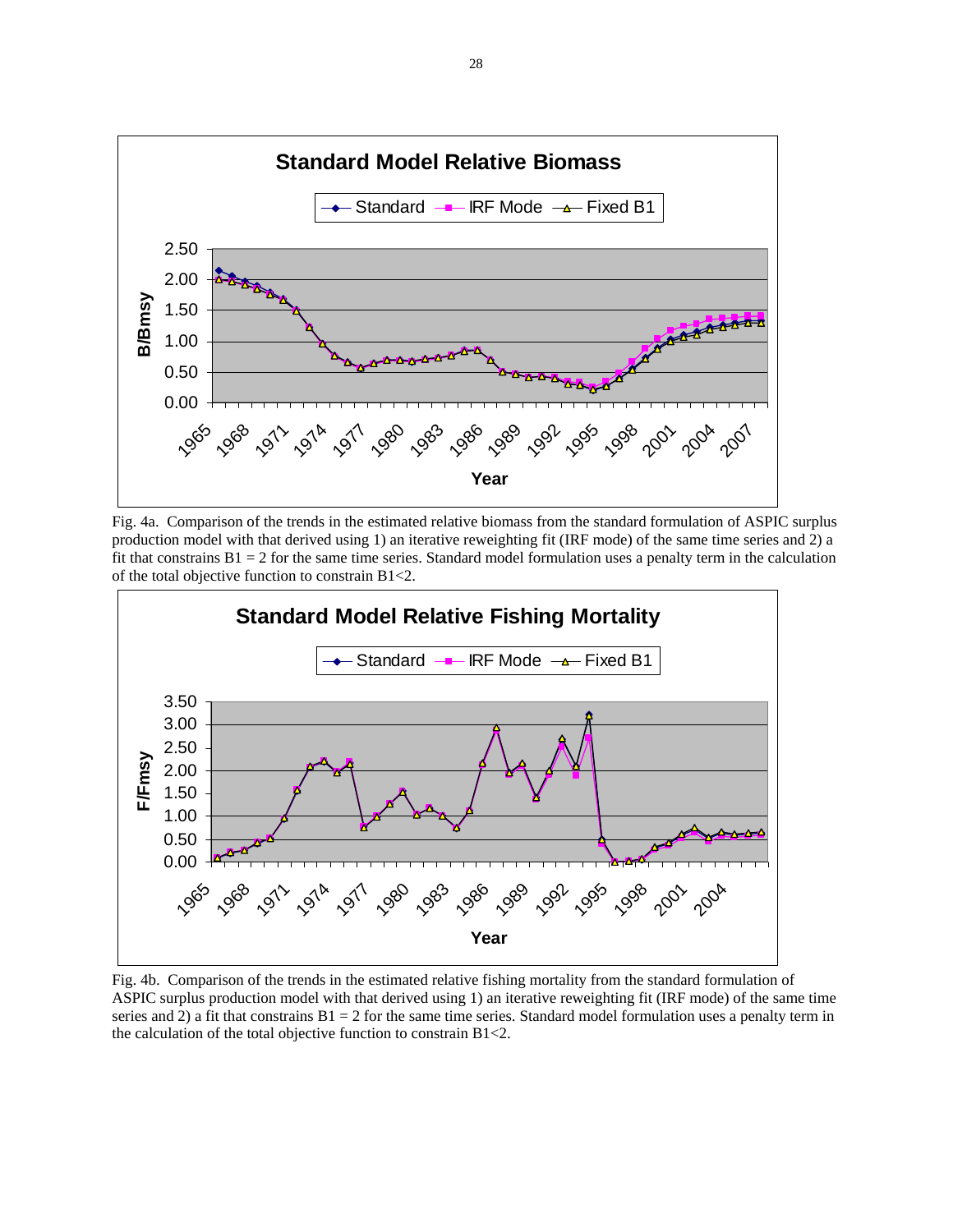NEW Fall Survey Index of Biomass for yellowtail, 3LNO in Campelen Units



Fig. 5 Time series of fall biomass estimates of yellowtail flounder on the Grand Bank, 1985-2006. The 1985-94 Yankee shrimp trawl estimates were converted to Campelen trawl units (Walsh 2005;NAFO SCR Doc. 05/48.The new fall index combines converted 1985-1994 Yankee and 1995-2005 Campelen (unconverted)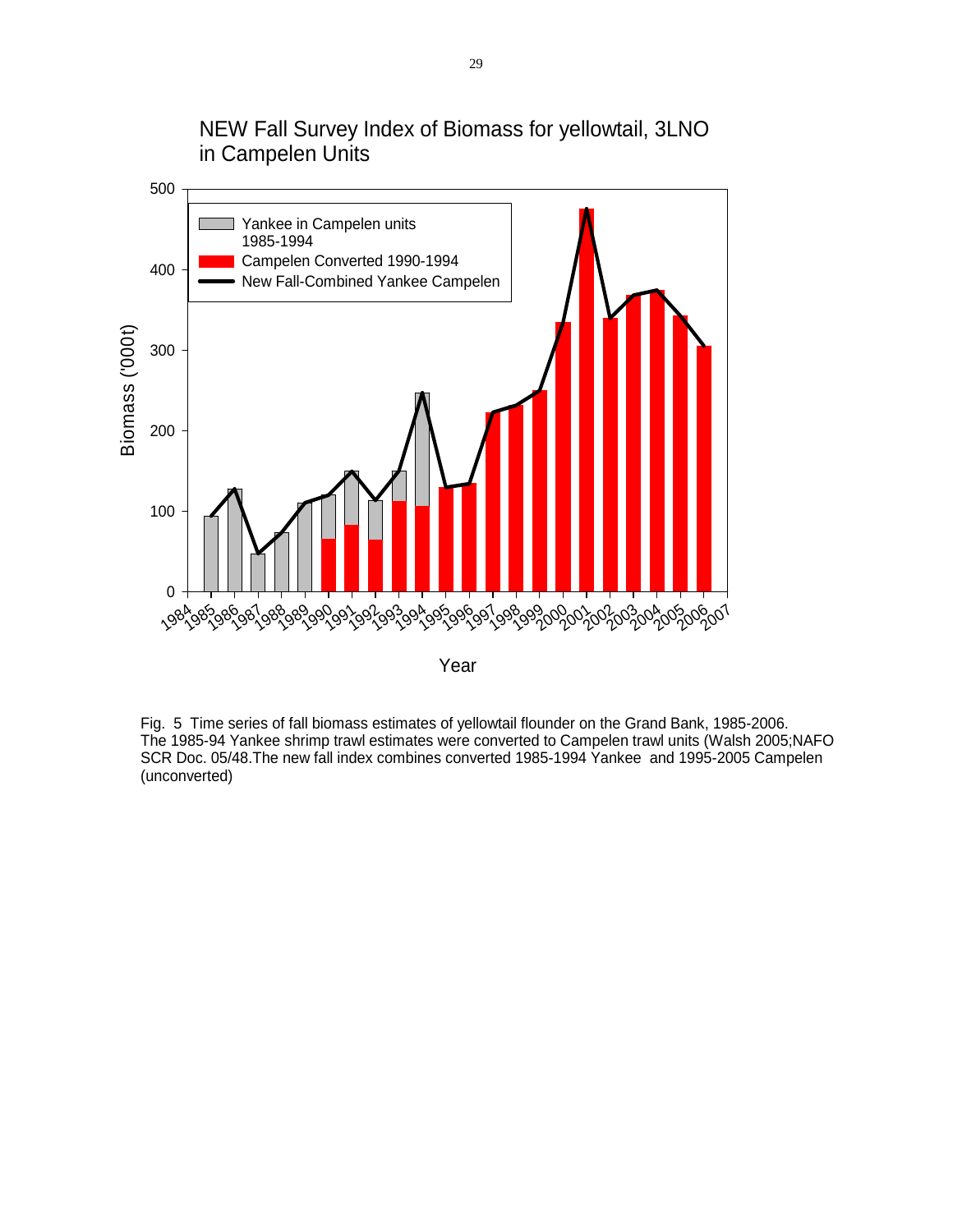

Fig. 6 Comparison of trends in biomass derived from Canadian bottom trawl surveys used in an alternate formulations of the standard ASPIC surplus production model. New Canadian fall series is explained in Figure 5. The old Canadian fall (Engel converted data) covers the period 1990-1994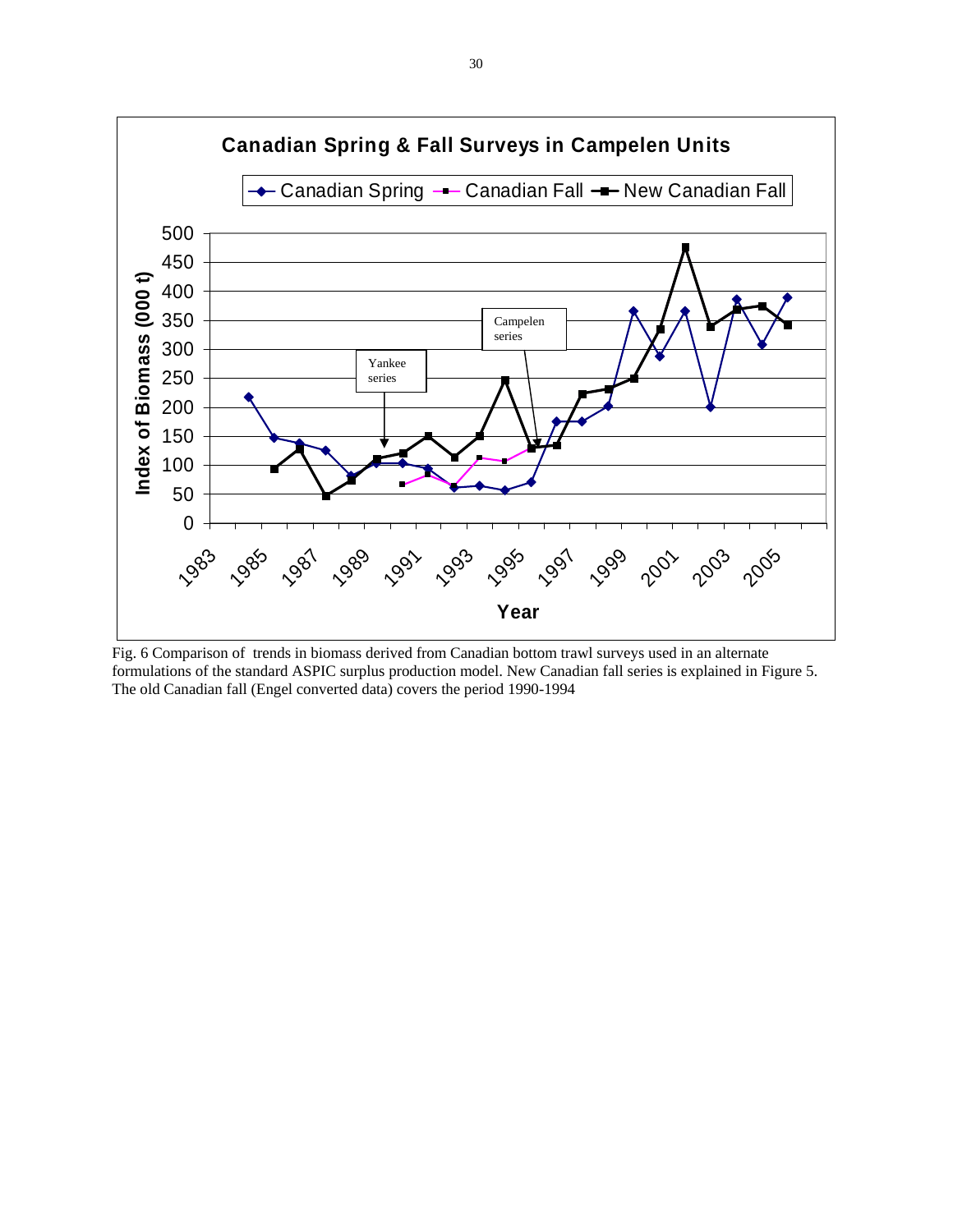

Fig. 7a. Comparison of the trends in the estimated relative biomass and bias corrected (500 bootstrap trials) relative fishing mortality from an alternate standard formulation of ASPIC surplus production model used in the 2006 NAFO assessment (see Model 6 in Table 13). The alternate standard model, like the standard accepted model formulation uses a penalty term in the calculation of the total objective function to constrain B1<2.



Fig. 7b. Comparison of the trends in the estimated relative fishing mortality and bias corrected (500 bootstrap trials) relative fishing mortality from an alternate standard formulation of ASPIC surplus production model used in the 2006 NAFO assessment (see Model 6 in Table 13). The alternate standard model, like the accepted standard model formulation uses a penalty term in the calculation of the total objective function to constrain B1<2.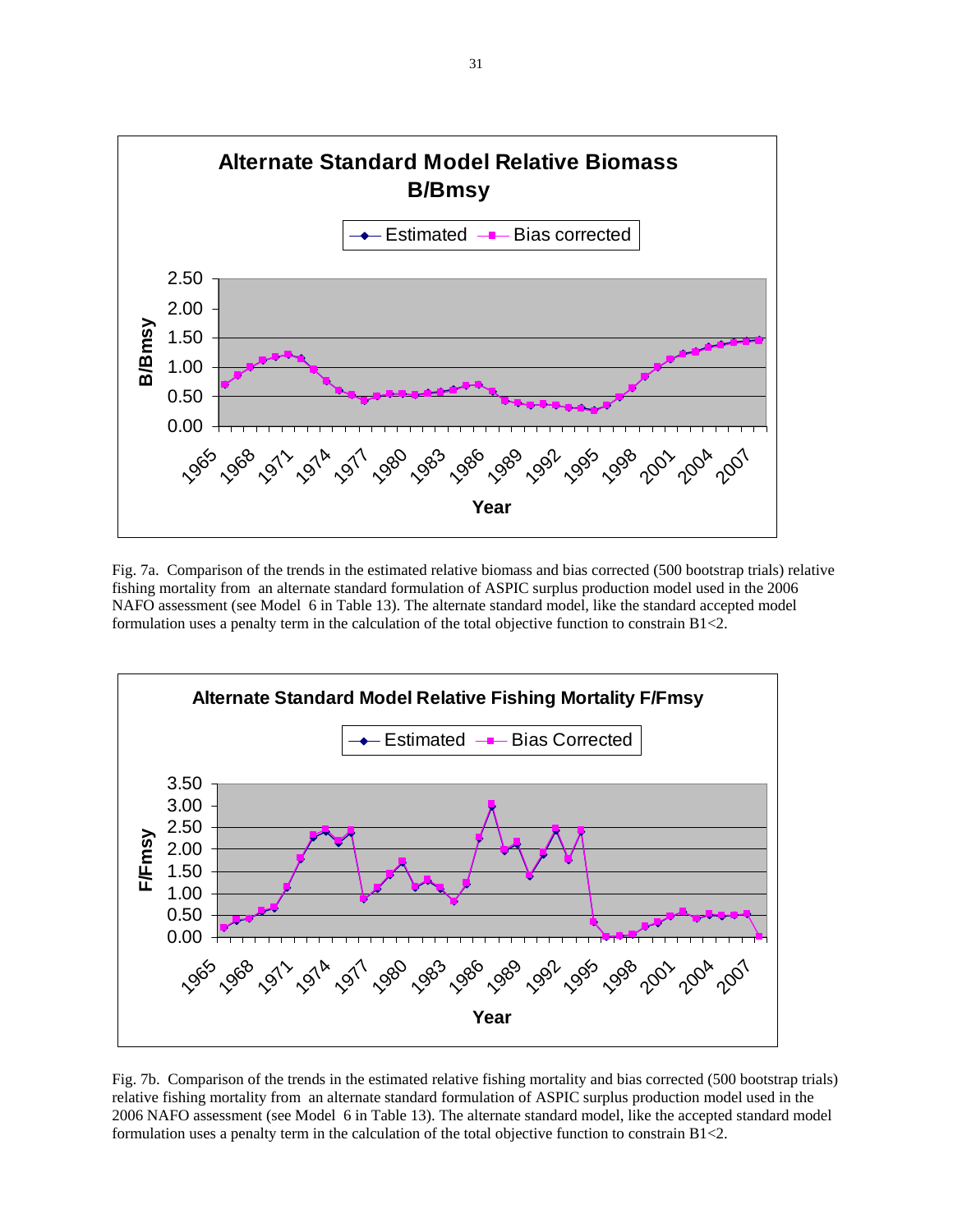

Fig. 8a Comparison of trends in relative biomass from the standard model and the alternate standard model



Fig. 8b Comparison of trends in fishing mortality from the standard model and alternate standard model.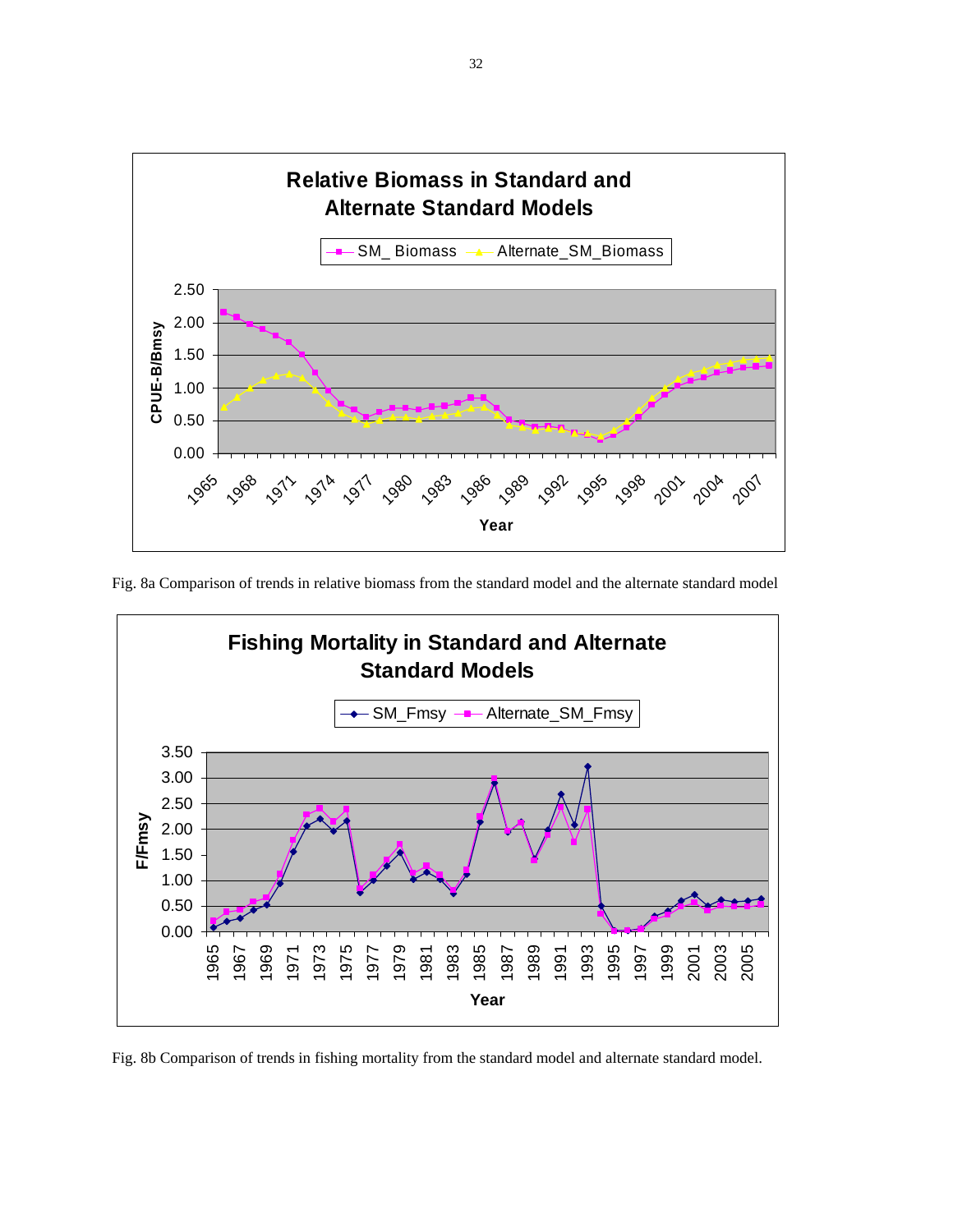

Fig. 9. Comparison of trends in catch, Canadian CPUE index, and standard model and alternate standard model relative biomass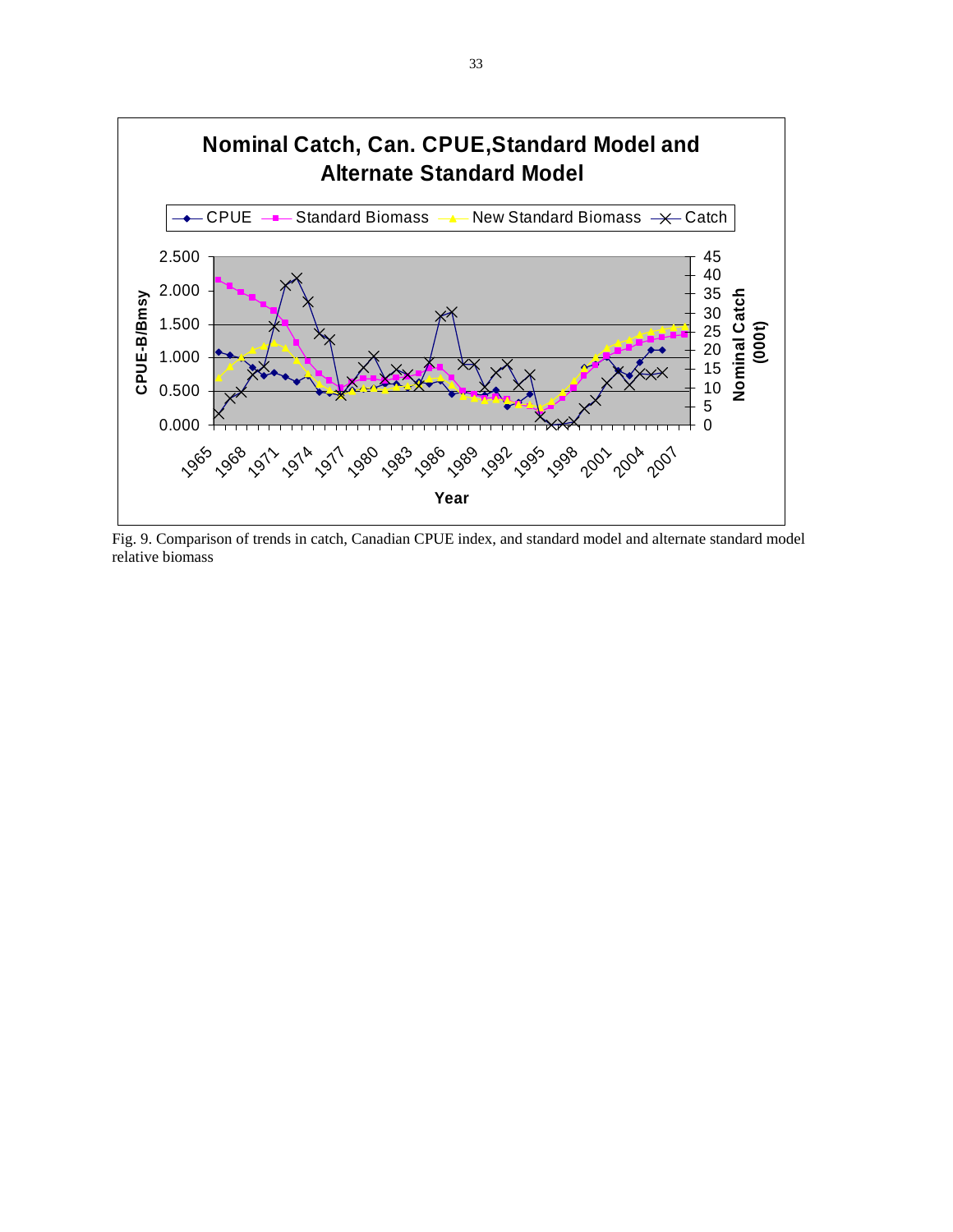# APPENDIX A

| 3LNO ytail (v3.81, 2002 standard model formulation used with 2005 data) 2006=TAC<br>Page 1                                       |                                                                                                                          |                                  |                                                                |  |  |  |  |  |  |
|----------------------------------------------------------------------------------------------------------------------------------|--------------------------------------------------------------------------------------------------------------------------|----------------------------------|----------------------------------------------------------------|--|--|--|--|--|--|
|                                                                                                                                  |                                                                                                                          |                                  | 14 Jun 2007 at 23:58.41                                        |  |  |  |  |  |  |
| ASPIC -- A Surplus-Production Model Including Covariates (Ver. 3.81)                                                             |                                                                                                                          |                                  | BOT Mode                                                       |  |  |  |  |  |  |
| Author: Michael H. Prager; NOAA/NMFS/S.E. Fisheries Science Center<br>101 Pivers Island Road; Beaufort, North Carolina 28516 USA |                                                                                                                          |                                  | ASPIC User's Manual<br>is available gratis<br>from the author. |  |  |  |  |  |  |
| Ref:                                                                                                                             | Prager, M. H. 1994. A suite of extensions to a nonequilibrium<br>surplus-production model. Fishery Bulletin 92: 374-389. |                                  |                                                                |  |  |  |  |  |  |
| CONTROL PARAMETERS USED (FROM INPUT FILE)                                                                                        |                                                                                                                          |                                  |                                                                |  |  |  |  |  |  |
| Number of years analyzed:                                                                                                        | 42                                                                                                                       | Number of bootstrap trials:      | 500                                                            |  |  |  |  |  |  |
| Number of data series:                                                                                                           | 5                                                                                                                        | Lower bound on MSY:              | $1.000E + 00$                                                  |  |  |  |  |  |  |
| Objective function computed:                                                                                                     | in effort                                                                                                                | Upper bound on MSY:              | $5.000E + 01$                                                  |  |  |  |  |  |  |
| Relative conv. criterion (simplex):<br>1.000E-01<br>1.000E-06<br>Lower bound on r:                                               |                                                                                                                          |                                  |                                                                |  |  |  |  |  |  |
| Relative conv. criterion (restart):                                                                                              | 3.000E-06                                                                                                                | Upper bound on r:                | $5.000E + 00$                                                  |  |  |  |  |  |  |
| Relative conv. criterion (effort):                                                                                               | 1.000E-02                                                                                                                | Random number seed:              | 9114895                                                        |  |  |  |  |  |  |
| Maximum F allowed in fitting:                                                                                                    | 5,000                                                                                                                    | Monte Carlo search mode, trials: | 50000                                                          |  |  |  |  |  |  |

PROGRAM STATUS INFORMATION (NON-BOOTSTRAPPED ANALYSIS) code 0 ------------------------------------------------------------------------------------------------------------------------ Normal convergence.

CORRELATION AMONG INPUT SERIES EXPRESSED AS CPUE (NUMBER OF PAIRWISE OBSERVATIONS BELOW)

| 1 Fishery-catch/Spring biomass     | 1,000<br>22       |                     |                         |                       |             |  |
|------------------------------------|-------------------|---------------------|-------------------------|-----------------------|-------------|--|
| 2 Canadian Yankee Survey           | 0.000<br>$\Omega$ | 1,000<br>12         |                         |                       |             |  |
| 3 Canadian Fall Survey             | 0.877<br>16       | 0.000<br>$^{\circ}$ | 1,000<br>16             |                       |             |  |
| 4 Russian Survey                   | 0.933<br>8        | 0.198<br>11         | 1.000<br>$\overline{2}$ | 1.000<br>19           |             |  |
| 5 Spanish Survey Converted biomass | 0.840<br>11       | 0.000<br>0          | 0.790<br>11             | 0.000<br>$\mathbf{0}$ | 1,000<br>11 |  |
|                                    |                   | 2                   | 3                       | 4                     | 5           |  |

GOODNESS-OF-FIT AND WEIGHTING FOR NON-BOOTSTRAPPED ANALYSIS

|            | Loss component number and title       | Weighted<br>SSE | N   | Weighted<br>MSE | Current<br>weight | Suggested<br>weight | R-squared<br>in CPUE |
|------------|---------------------------------------|-----------------|-----|-----------------|-------------------|---------------------|----------------------|
| $Loss(-1)$ | SSE in yield                          | $0.000E + 00$   |     |                 |                   |                     |                      |
| Loss(0)    | Penalty for B1R > 2                   | $5.353E - 03$   |     | N/A             | $1.000E + 00$     | N/A                 |                      |
| Loss(1)    | Fishery-catch/Spring biomass          | $1.050E + 00$   | 2.2 | $5.250E - 02$   | $1.000E + 00$     | $1.297E + 00$       | 0.827                |
| Loss(2)    | Canadian Yankee Survey                | $2.659E - 01$   | 12  | $2.659E - 02$   | $1.000E + 00$     | $2.561E + 00$       | 0.804                |
| Loss(3)    | Canadian Fall Survey                  | 1.088E+00       | 16  | $7.772E - 02$   | $1.000E + 00$     | $8.761E - 01$       | 0.875                |
| Loss(4)    | Russian Survey                        | $4.963E + 00$   | 19  | $2.920E - 01$   | $1.000E + 00$     | $2.332E - 01$       | 0.294                |
| Loss(5)    | Spanish Survey Converted biomass 2006 | $2.951E + 00$   | 11  | $3.279E - 01$   | $1.000E + 00$     | $2.077E - 01$       | 0.559                |
|            | TOTAL OBJECTIVE FUNCTION:             | 1.03239738E+01  |     |                 |                   |                     |                      |

NOTE: B1-ratio constraint term contributing to loss. Sensitivity analysis advised.

|  | Number of restarts required for convergence:   |  |        |  |                                            |  |  |
|--|------------------------------------------------|--|--------|--|--------------------------------------------|--|--|
|  | Est. B-ratio coverage index (0 worst, 2 best): |  | 1.7969 |  | < These two measures are defined in Prager |  |  |
|  | Est. B-ratio nearness index (0 worst, 1 best): |  | .0000  |  | et al. (1996). Trans. A.F.S. 125:729       |  |  |

MODEL PARAMETER ESTIMATES (NON-BOOTSTRAPPED)

| Parameter   |                                                    | Estimate               | Starting quess Estimated User quess |                  |
|-------------|----------------------------------------------------|------------------------|-------------------------------------|------------------|
| B1R         | Starting biomass ratio, year 1965                  | 2.153E+00              | 2.000E+00                           |                  |
| MSY         | Maximum sustainable yield                          | 1.769E+01              | $1.300E + 01$                       |                  |
| $\mathbf r$ | Intrinsic rate of increase                         | $4.454E - 01$          | 5.000E-01                           |                  |
| .           | Catchability coefficients by fishery:              |                        |                                     |                  |
| q(1)        | Fishery-catch/Spring biomass                       | 3.279E+00              | $3.000E + 00$                       |                  |
| q(2)        | Canadian Yankee Survey                             | 8.438E-01              | $1.000E + 00$                       |                  |
| q(3)        | Canadian Fall Survey                               | 3.678E+00              | $3.000E + 00$                       |                  |
| q(4)        | Russian Survey                                     | 1.706E+00              | 1.000E+00                           |                  |
| q(5)        | Spanish Survey Converted biomass 2006              | 1.365E+00              | $3.000E + 00$                       |                  |
|             | MANAGEMENT PARAMETER ESTIMATES (NON-BOOTSTRAPPED)  |                        |                                     |                  |
| Parameter   |                                                    | Estimate               | Formula                             | Related quantity |
| MSY<br>к    | Maximum sustainable yield<br>Maximum stock biomass | 1.769E+01<br>1.589E+02 | Kr/4                                |                  |
| Bmsy        | Stock biomass at MSY                               | 7.943E+01              | K/2                                 |                  |
| Fmsv        | Fishing mortality at MSY                           | 2.227E-01              | r/2                                 |                  |
| F(0,1)      | Management benchmark                               | 2.004E-01              | $0.9*Fmsy$                          |                  |
| Y(0.1)      | Equilibrium yield at $F(0.1)$                      | 1.751E+01              | $0.99*$ MSY                         |                  |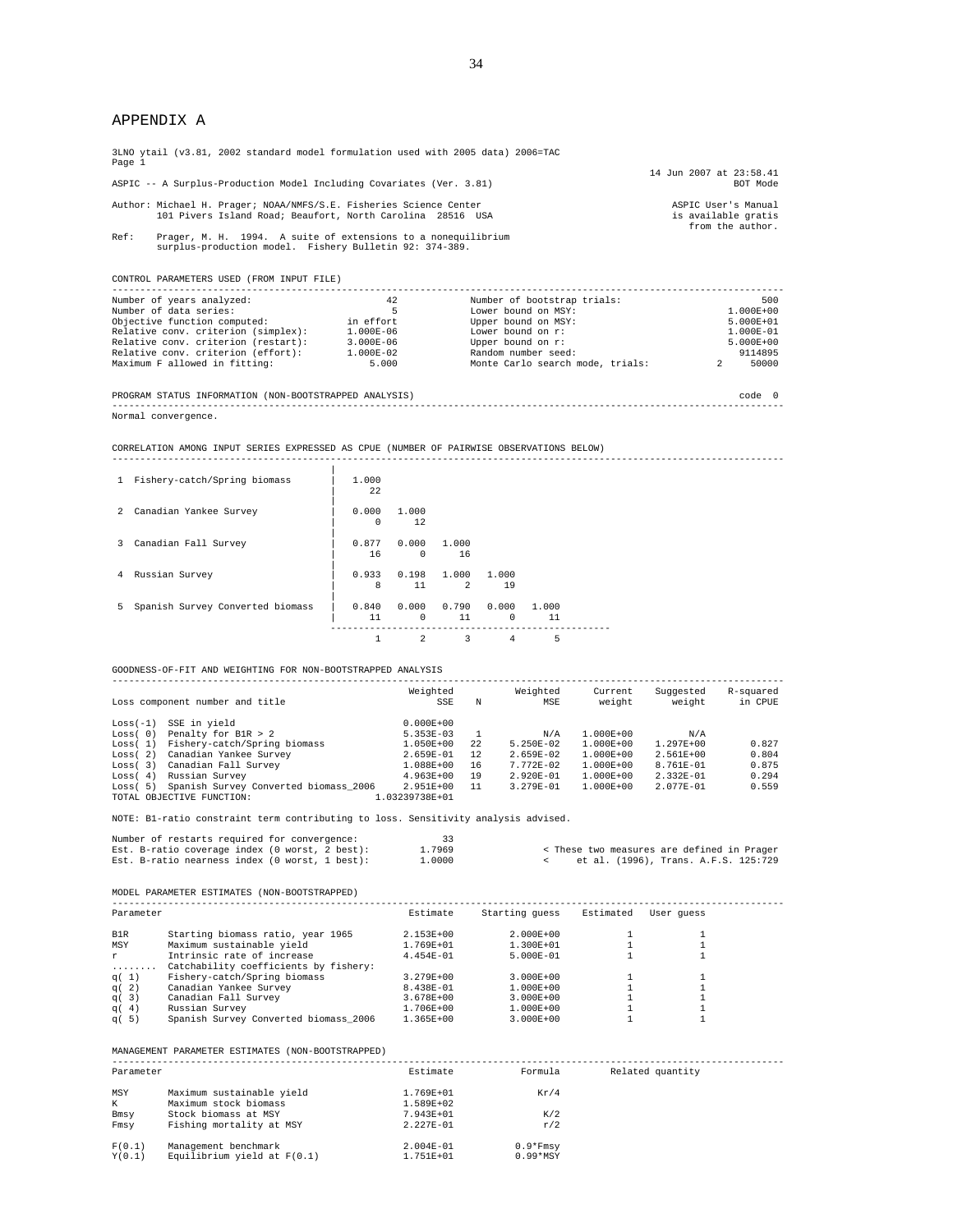| B-ratio Ratio of B(2007) to Bmsy<br>F-ratio Ratio of F(2006) to Fmsy<br>$F01$ -mult Ratio of $F(0.1)$ to $F(2006)$<br>Y-ratio Proportion of MSY avail in 2007 | 1.334E+00<br>6.380E-01<br>1.411E+00<br>8.887E-01 | 2*Br-Br^2 | $Ye(2007) = 1.572E+01$ |
|---------------------------------------------------------------------------------------------------------------------------------------------------------------|--------------------------------------------------|-----------|------------------------|
| Fishing effort at MSY in units of each fishery:<br>fmsy(1) Fishery-catch/Spring biomass                                                                       | 6.791E-02                                        | r/2q( 1)  | $f(0.1) = 6.112E-02$   |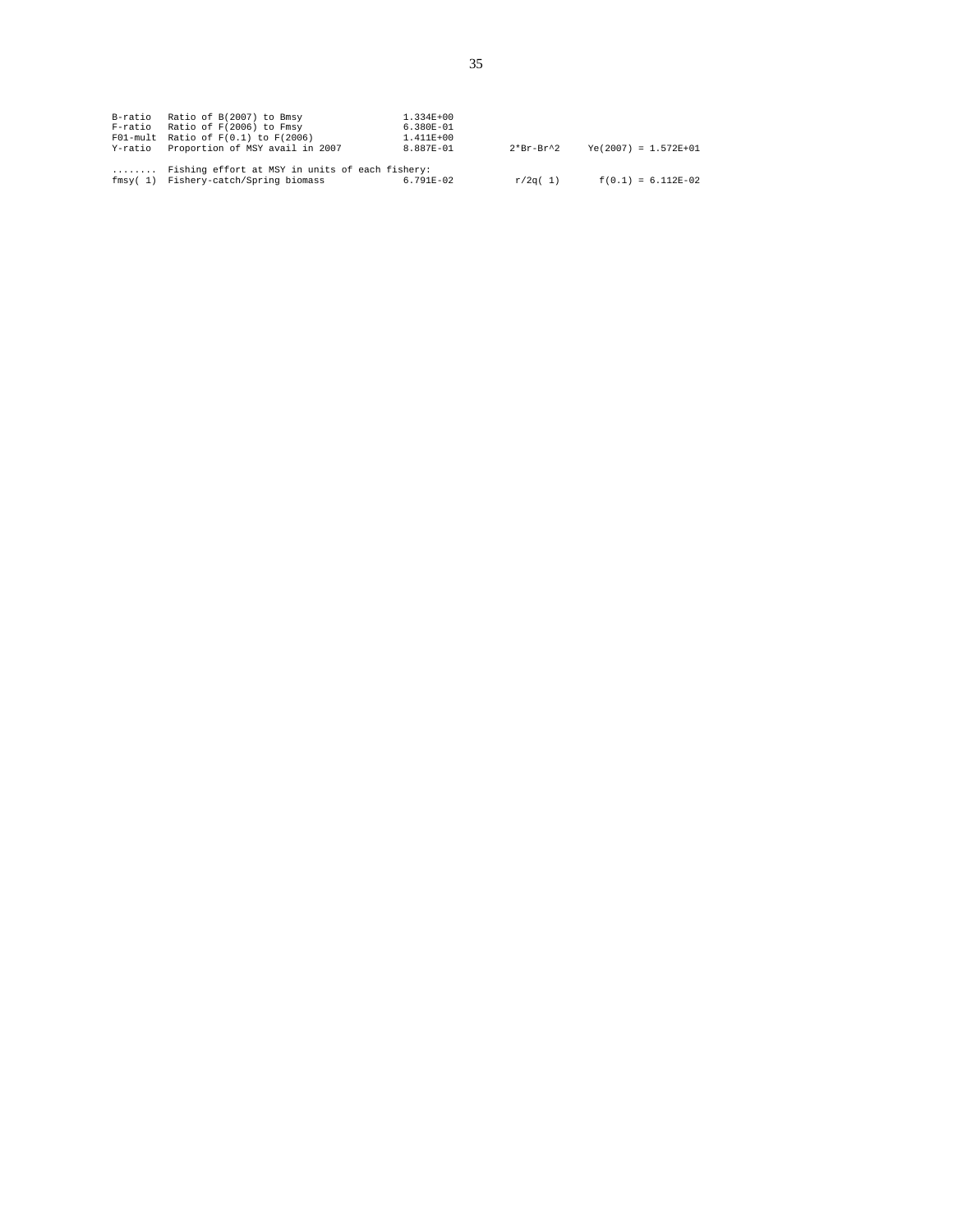ESTIMATED POPULATION TRAJECTORY (NON-BOOTSTRAPPED) ------------------------------------------------------------------------------------------------------------------------

|                | Year         | Estimated<br>total | Estimated<br>starting  | Estimated<br>average       | Observed<br>total      | Model<br>total         | Estimated<br>surplus   | Ratio of<br>F mort     | Ratio of<br>biomass    |
|----------------|--------------|--------------------|------------------------|----------------------------|------------------------|------------------------|------------------------|------------------------|------------------------|
| Obs            | or ID        | F mort             | biomass                | biomass                    | yield                  | yield                  | production             | to Fmsy                | to Bmsy                |
| 1              | 1965         | 0.019              | 1.709E+02              | 1.671E+02                  | $3.130E + 00$          | 3.130E+00              | $-3.880E+00$           | 8.410E-02              | 2.152E+00              |
| $\overline{a}$ | 1966         | 0.044              | 1.639E+02              | 1.599E+02                  | 7.026E+00              | 7.026E+00              | $-4.605E-01$           | 1.973E-01              | $2.064E + 00$          |
| 3              | 1967         | 0.058              | 1.564E+02              | $1.530E + 02$              | 8.878E+00              | 8.878E+00              | $2.509E + 00$          | 2.606E-01              | 1.969E+00              |
| $\bf 4$        | 1968         | 0.092              | 1.501E+02              | 1.458E+02                  | 1.334E+01              | 1.334E+01              | $5.343E+00$            | 4.110E-01              | 1.889E+00              |
| 5              | 1969         | 0.114              | 1.421E+02              | 1.380E+02                  | 1.571E+01              | 1.571E+01              | 8.071E+00              | 5.112E-01              | 1.789E+00              |
| 6              | 1970         | 0.209              | 1.344E+02              | $1.264E + 02$              | 2.643E+01              | 2.643E+01              | 1.147E+01              | $9.390E-01$            | $1.692E + 00$          |
| 7              | 1971         | 0.348              | 1.195E+02              | 1.074E+02                  | 3.734E+01              | 3.734E+01              | $1.532E + 01$          | 1.561E+00              | $1.504E + 00$          |
| 8              | 1972         | 0.459              | 9.744E+01              | 8.560E+01                  | 3.926E+01              | 3.926E+01              | 1.745E+01              | 2.059E+00              | 1.227E+00              |
| 9              | 1973         | 0.488              | 7.563E+01              | 6.723E+01                  | 3.281E+01              | 3.281E+01              | 1.719E+01              | 2.192E+00              | 9.523E-01              |
| 10             | 1974         | 0.437              | $6.001E + 01$          | 5.566E+01                  | 2.431E+01              | 2.431E+01              | 1.608E+01              | $1.961E+00$            | 7.556E-01              |
| 11             | 1975         | 0.482              | 5.178E+01              | 4.749E+01                  | 2.289E+01              | 2.289E+01              | 1.480E+01              | 2.165E+00              | 6.519E-01              |
| 12             | 1976<br>1977 | 0.171<br>0.222     | 4.369E+01              | 4.701E+01                  | 8.057E+00              | 8.057E+00              | 1.473E+01              | 7.695E-01              | 5.500E-01              |
| 13             |              |                    | 5.036E+01              | 5.237E+01                  | 1.164E+01              | 1.164E+01              | $1.563E + 01$          | 9.979E-01              | 6.340E-01              |
| 14             | 1978         | 0.283              | 5.435E+01              | 5.457E+01                  | 1.547E+01              | 1.547E+01              | 1.595E+01              | 1.273E+00              | 6.843E-01              |
| 15             | 1979<br>1980 | 0.343<br>0.229     | 5.484E+01              | 5.345E+01                  | 1.835E+01<br>1.238E+01 | 1.835E+01              | 1.578E+01<br>1.587E+01 | $1.542E + 00$          | 6.904E-01              |
| 16<br>17       | 1981         | 0.260              | 5.227E+01<br>5.577E+01 | $5.403E + 01$<br>5.653E+01 | 1.468E+01              | 1.238E+01<br>1.468E+01 | $1.621E + 01$          | 1.029E+00<br>1.166E+00 | 6.581E-01<br>7.021E-01 |
| 18             | 1982         | 0.226              | 5.730E+01              | 5.891E+01                  | 1.332E+01              | 1.332E+01              | 1.650E+01              | 1.015E+00              | 7.214E-01              |
| 19             | 1983         | 0.164              | $6.048E + 01$          | $6.380E + 01$              | 1.047E+01              | 1.047E+01              | 1.699E+01              | 7.372E-01              | 7.615E-01              |
| 20             | 1984         | 0.249              | 6.700E+01              | $6.727E + 01$              | 1.673E+01              | 1.673E+01              | 1.727E+01              | 1.117E+00              | 8.436E-01              |
| 21             | 1985         | 0.476              | 6.754E+01              | $6.087E + 01$              | 2.896E+01              | 2.896E+01              | 1.664E+01              | 2.137E+00              | 8.504E-01              |
| 22             | 1986         | 0.645              | 5.522E+01              | 4.675E+01                  | 3.018E+01              | 3.018E+01              | 1.460E+01              | 2.898E+00              | 6.952E-01              |
| 23             | 1987         | 0.432              | 3.964E+01              | 3.778E+01                  | 1.631E+01              | 1.631E+01              | 1.281E+01              | 1.939E+00              | 4.991E-01              |
| 24             | 1988         | 0.477              | 3.614E+01              | 3.389E+01                  | 1.616E+01              | 1.616E+01              | 1.187E+01              | 2.141E+00              | 4.550E-01              |
| 25             | 1989         | 0.314              | 3.185E+01              | 3.249E+01                  | $1.021E+01$            | 1.021E+01              | 1.151E+01              | 1.411E+00              | 4.010E-01              |
| 26             | 1990         | 0.441              | 3.315E+01              | 3.172E+01                  | 1.399E+01              | 1.399E+01              | 1.130E+01              | 1.980E+00              | 4.173E-01              |
| 27             | 1991         | 0.596              | 3.046E+01              | 2.716E+01                  | 1.620E+01              | 1.620E+01              | $1.001E + 01$          | 2.678E+00              | 3.835E-01              |
| 28             | 1992         | 0.463              | 2.426E+01              | 2.324E+01                  | 1.076E+01              | 1.076E+01              | 8.829E+00              | $2.080E + 00$          | $3.055E-01$            |
| 29             | 1993         | 0.717              | 2.233E+01              | 1.898E+01                  | $1.362E + 01$          | $1.362E + 01$          | 7.415E+00              | 3.221E+00              | 2.811E-01              |
| 30             | 1994         | 0.111              | 1.613E+01              | 1.865E+01                  | $2.069E + 00$          | 2.069E+00              | 7.326E+00              | 4.982E-01              | 2.031E-01              |
| 31             | 1995         | 0.003              | 2.139E+01              | 2.594E+01                  | 6.700E-02              | 6.700E-02              | $9.644E + 00$          | 1.160E-02              | 2.693E-01              |
| 32             | 1996         | 0.006              | 3.096E+01              | 3.690E+01                  | 2.320E-01              | 2.320E-01              | 1.258E+01              | 2.823E-02              | 3.899E-01              |
| 33             | 1997         | 0.013              | 4.331E+01              | 5.044E+01                  | 6.580E-01              | 6.580E-01              | 1.528E+01              | 5.857E-02              | 5.453E-01              |
| 34             | 1998         | 0.068              | 5.794E+01              | $6.422E + 01$              | $4.386E+00$            | 4.386E+00              | 1.700E+01              | 3.067E-01              | 7.294E-01              |
| 35             | 1999         | 0.091              | 7.055E+01              | 7.596E+01                  | $6.894E+00$            | $6.894E + 00$          | 1.763E+01              | 4.075E-01              | 8.883E-01              |
| 36             | 2000         | 0.132              | 8.128E+01              | 8.459E+01                  | 1.116E+01              | 1.116E+01              | 1.760E+01              | 5.925E-01              | 1.023E+00              |
| 37             | 2001         | 0.158              | 8.773E+01              | 8.940E+01                  | 1.414E+01              | 1.414E+01              | 1.740E+01              | 7.104E-01              | 1.105E+00              |
| 38             | 2002         | 0.113              | 9.099E+01              | 9.427E+01                  | 1.070E+01              | 1.070E+01              | 1.706E+01              | 5.096E-01              | 1.146E+00              |
| 39             | 2003         | 0.140              | 9.735E+01              | 9.881E+01                  | 1.381E+01              | 1.381E+01              | $1.663E + 01$          | $6.274E-01$            | 1.226E+00              |
| 40             | 2004         | 0.131              | $1.002E + 02$          | 1.017E+02                  | 1.335E+01              | 1.335E+01              | 1.629E+01              | 5.896E-01              | $1.261E+00$            |
| 41             | 2005         | 0.134              | 1.031E+02              | $1.042E + 02$              | 1.393E+01              | 1.393E+01              | 1.597E+01              | $6.006E - 01$          | 1.298E+00              |
| 42             | 2006         | 0.142              | $1.052E+02$            | 1.056E+02                  | 1.500E+01              | 1.500E+01              | 1.578E+01              | 6.380E-01              | 1.324E+00              |
| 43             | 2007         |                    | 1.059E+02              |                            |                        |                        |                        |                        | 1.334E+00              |
|                |              |                    |                        |                            |                        |                        |                        |                        |                        |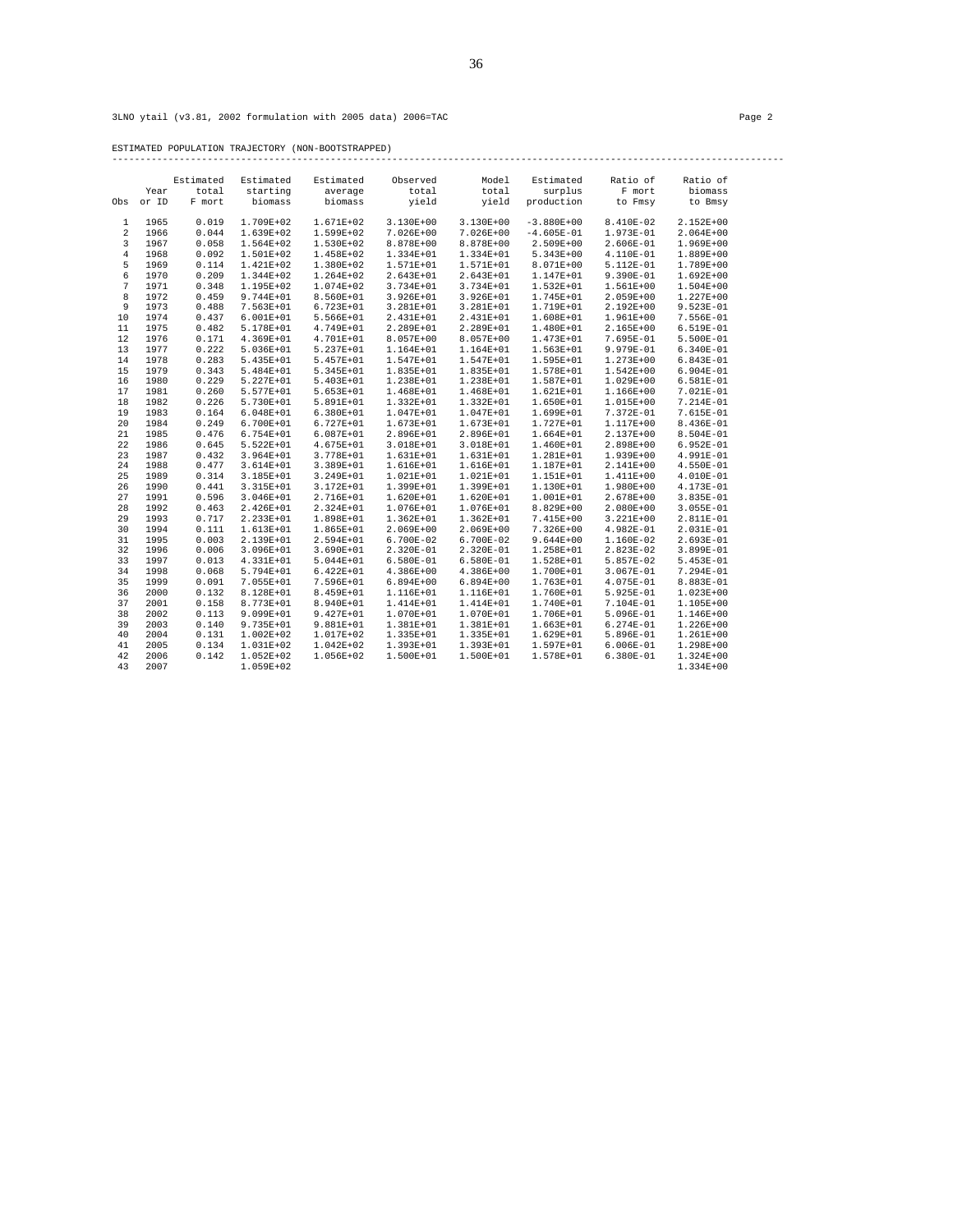|         |      |                                 | RESULTS FOR DATA SERIES # 1 (NON-BOOTSTRAPPED) |             |               |             |                      | Fishery-catch/Spring biomass<br>---------------------- |  |  |  |
|---------|------|---------------------------------|------------------------------------------------|-------------|---------------|-------------|----------------------|--------------------------------------------------------|--|--|--|
|         |      | Data type CC: CPUE-catch series |                                                |             |               |             | Series weight: 1.000 |                                                        |  |  |  |
|         |      | Observed                        | Estimated                                      | Estim       | Observed      | Model       | Resid in             | Resid in                                               |  |  |  |
| Obs     | Year | CPUE                            | CPUE                                           | $\mathbf F$ | yield         | yield       | log scale            | yield                                                  |  |  |  |
| 1       | 1965 | $\star$                         | 5.485E+02                                      | 0.0187      | 3.130E+00     | 3.130E+00   | 0.00000              | $0.000E + 00$                                          |  |  |  |
| 2       | 1966 | $\star$                         | 5.247E+02                                      | 0.0439      | 7.026E+00     | 7.026E+00   | 0.00000              | $0.000E + 00$                                          |  |  |  |
| 3       | 1967 | $\star$                         | 5.021E+02                                      | 0.0580      | 8.878E+00     | 8.878E+00   | 0.00000              | $0.000E + 00$                                          |  |  |  |
| $\bf 4$ | 1968 | $\star$                         | 4.784E+02                                      | 0.0915      | 1.334E+01     | 1.334E+01   | 0.00000              | $0.000E + 00$                                          |  |  |  |
| 5       | 1969 | $\star$                         | 4.528E+02                                      | 0.1139      | 1.571E+01     | 1.571E+01   | 0.00000              | $0.000E + 00$                                          |  |  |  |
| 6       | 1970 | $\star$                         | 4.148E+02                                      | 0.2091      | 2.643E+01     | 2.643E+01   | 0.00000              | $0.000E + 00$                                          |  |  |  |
| 7       | 1971 | $\star$                         | 3.525E+02                                      | 0.3477      | 3.734E+01     | 3.734E+01   | 0.00000              | $0.000E + 00$                                          |  |  |  |
| 8       | 1972 | $\star$                         | 2.809E+02                                      | 0.4586      | 3.926E+01     | 3.926E+01   | 0.00000              | $0.000E + 00$                                          |  |  |  |
| 9       | 1973 | $\star$                         | 2.206E+02                                      | 0.4881      | 3.281E+01     | 3.281E+01   | 0.00000              | $0.000E + 00$                                          |  |  |  |
| 10      | 1974 | $\star$                         | 1.827E+02                                      | 0.4368      | 2.431E+01     | 2.431E+01   | 0.00000              | $0.000E + 00$                                          |  |  |  |
| 11      | 1975 | $\star$                         | 1.559E+02                                      | 0.4821      | 2.289E+01     | 2.289E+01   | 0.00000              | $0.000E + 00$                                          |  |  |  |
| 12      | 1976 | $\star$                         | 1.543E+02                                      | 0.1714      | 8.057E+00     | 8.057E+00   | 0.00000              | $0.000E + 00$                                          |  |  |  |
| 13      | 1977 | $\star$                         | 1.719E+02                                      | 0.2222      | 1.164E+01     | 1.164E+01   | 0.00000              | $0.000E + 00$                                          |  |  |  |
| 14      | 1978 | $\star$                         | 1.791E+02                                      | 0.2834      | 1.547E+01     | 1.547E+01   | 0.00000              | $0.000E + 00$                                          |  |  |  |
| 15      | 1979 | $\star$                         | 1.754E+02                                      | 0.3433      | 1.835E+01     | 1.835E+01   | 0.00000              | $0.000E + 00$                                          |  |  |  |
| 16      | 1980 | $\star$                         | 1.773E+02                                      | 0.2291      | 1.238E+01     | 1.238E+01   | 0.00000              | $0.000E + 00$                                          |  |  |  |
| 17      | 1981 | $\star$                         | 1.855E+02                                      | 0.2597      | 1.468E+01     | 1.468E+01   | 0.00000              | $0.000E + 00$                                          |  |  |  |
| 18      | 1982 | $\star$                         | 1.933E+02                                      | 0.2261      | 1.332E+01     | 1.332E+01   | 0.00000              | $0.000E + 00$                                          |  |  |  |
| 19      | 1983 | $\star$                         | 2.094E+02                                      | 0.1642      | 1.047E+01     | 1.047E+01   | 0.00000              | $0.000E + 00$                                          |  |  |  |
| 20      | 1984 | 2.177E+02                       | 2.208E+02                                      | 0.2488      | 1.673E+01     | 1.673E+01   | 0.01400              | $0.000E + 00$                                          |  |  |  |
| 21      | 1985 | 1.468E+02                       | 1.998E+02                                      | 0.4758      | 2.896E+01     | 2.896E+01   | 0.30810              | $0.000E + 00$                                          |  |  |  |
| 22      | 1986 | 1.382E+02                       | 1.534E+02                                      | 0.6454      | 3.018E+01     | 3.018E+01   | 0.10459              | $0.000E + 00$                                          |  |  |  |
| 23      | 1987 | 1.246E+02                       | 1.240E+02                                      | 0.4319      | 1.631E+01     | 1.631E+01   | $-0.00502$           | $0.000E + 00$                                          |  |  |  |
| 24      | 1988 | 8.100E+01                       | 1.112E+02                                      | 0.4767      | 1.616E+01     | 1.616E+01   | 0.31720              | $0.000E + 00$                                          |  |  |  |
| 25      | 1989 | 1.038E+02                       | 1.066E+02                                      | 0.3142      | 1.021E+01     | 1.021E+01   | 0.02675              | $0.000E + 00$                                          |  |  |  |
| 26      | 1990 | 1.031E+02                       | 1.041E+02                                      | 0.4409      | 1.399E+01     | 1.399E+01   | 0.00962              | $0.000E + 00$                                          |  |  |  |
| 27      | 1991 | 9.340E+01                       | 8.915E+01                                      | 0.5965      | 1.620E+01     | 1.620E+01   | $-0.04659$           | $0.000E + 00$                                          |  |  |  |
| 28      | 1992 | 6.140E+01                       | 7.626E+01                                      | 0.4631      | 1.076E+01     | 1.076E+01   | 0.21680              | $0.000E + 00$                                          |  |  |  |
| 29      | 1993 | 9.330E+01                       | 6.230E+01                                      | 0.7172      | $1.362E + 01$ | 1.362E+01   | $-0.40387$           | $0.000E + 00$                                          |  |  |  |
| 30      | 1994 | 5.560E+01                       | 6.120E+01                                      | 0.1110      | 2.069E+00     | 2.069E+00   | 0.09598              | $0.000E + 00$                                          |  |  |  |
| 31      | 1995 | 7.060E+01                       | 8.513E+01                                      | 0.0026      | 6.700E-02     | 6.700E-02   | 0.18712              | $0.000E + 00$                                          |  |  |  |
| 32      | 1996 | 1.756E+02                       | 1.211E+02                                      | 0.0063      | 2.320E-01     | 2.320E-01   | $-0.37157$           | $0.000E + 00$                                          |  |  |  |
| 33      | 1997 | 1.749E+02                       | 1.655E+02                                      | 0.0130      | 6.580E-01     | 6.580E-01   | $-0.05494$           | $0.000E + 00$                                          |  |  |  |
| 34      | 1998 | 2.022E+02                       | 2.108E+02                                      | 0.0683      | $4.386E+00$   | 4.386E+00   | 0.04145              | $0.000E + 00$                                          |  |  |  |
| 35      | 1999 | $3.657E+02$                     | 2.493E+02                                      | 0.0908      | $6.894E + 00$ | $6.894E+00$ | $-0.38320$           | $0.000E + 00$                                          |  |  |  |
| 36      | 2000 | 2.875E+02                       | 2.776E+02                                      | 0.1319      | 1.116E+01     | 1.116E+01   | $-0.03502$           | $0.000E + 00$                                          |  |  |  |
| 37      | 2001 | 3.660E+02                       | 2.934E+02                                      | 0.1582      | 1.414E+01     | 1.414E+01   | $-0.22104$           | $0.000E + 00$                                          |  |  |  |
| 38      | 2002 | 1.995E+02                       | 3.094E+02                                      | 0.1135      | 1.070E+01     | 1.070E+01   | 0.43876              | $0.000E + 00$                                          |  |  |  |
| 39      | 2003 | $3.865E + 02$                   | 3.243E+02                                      | 0.1397      | 1.381E+01     | 1.381E+01   | $-0.17547$           | $0.000E + 00$                                          |  |  |  |
| 40      | 2004 | 3.079E+02                       | 3.338E+02                                      | 0.1313      | 1.335E+01     | 1.335E+01   | 0.08070              | $0.000E + 00$                                          |  |  |  |
| 41      | 2005 | 3.888E+02                       | 3.419E+02                                      | 0.1337      | 1.393E+01     | 1.393E+01   | $-0.12858$           | $0.000E + 00$                                          |  |  |  |
| 42      | 2006 | $\star$                         | $3.465E+02$                                    | 0.1421      | 1.500E+01     | 1.500E+01   | 0.00000              | $0.000E + 00$                                          |  |  |  |

\* Asterisk indicates missing value(s).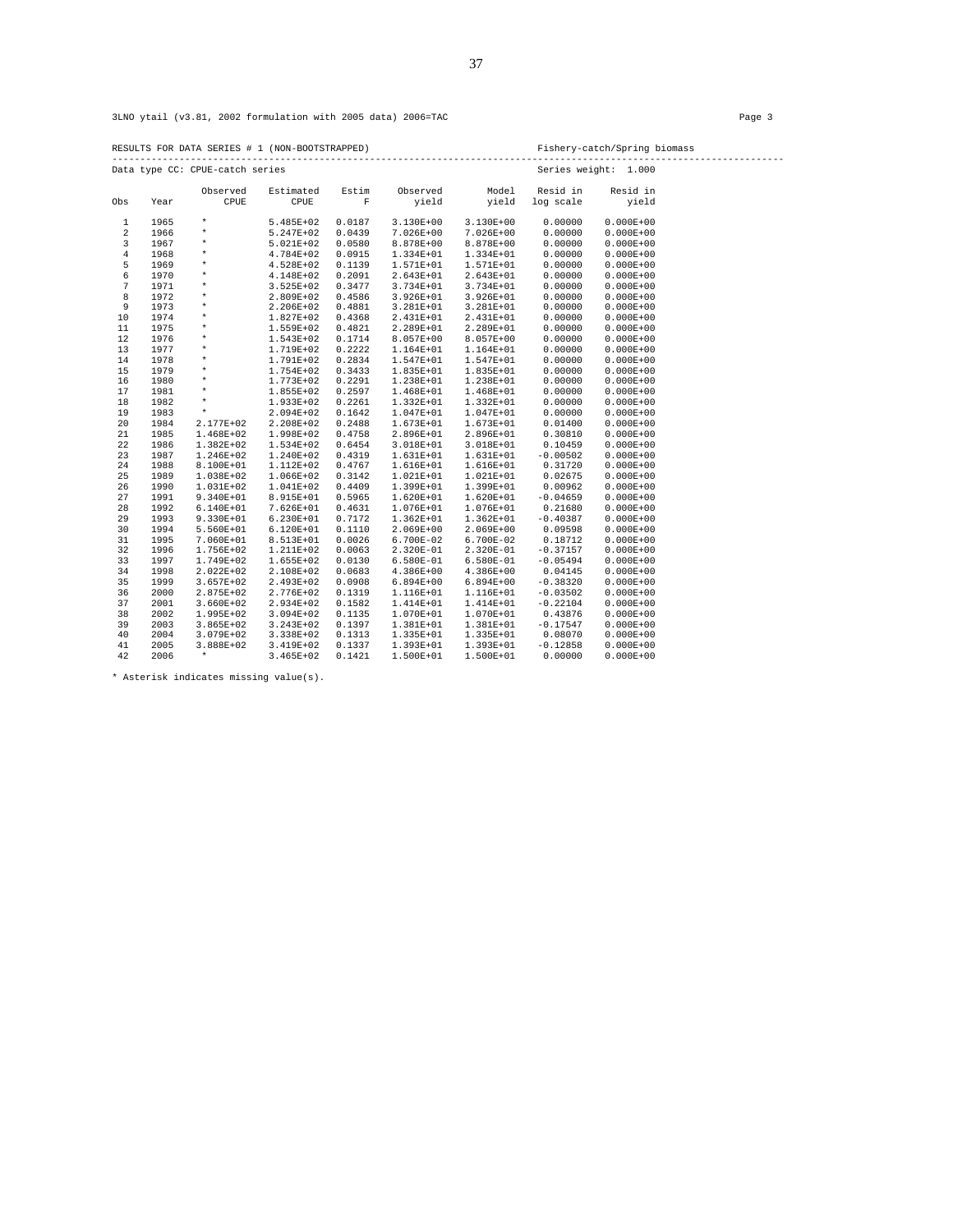|           | $-1$                                                                                                                                                                                                                                                                                                                | $-0.75$ |                             | $-0.5$ |                 | $-0.25$    |                | $\mathbf 0$ | 0.25                                                                                                                                                                       | 0.5                                                          | 0.75                                 | $\mathbf{1}$ |
|-----------|---------------------------------------------------------------------------------------------------------------------------------------------------------------------------------------------------------------------------------------------------------------------------------------------------------------------|---------|-----------------------------|--------|-----------------|------------|----------------|-------------|----------------------------------------------------------------------------------------------------------------------------------------------------------------------------|--------------------------------------------------------------|--------------------------------------|--------------|
| Residual  |                                                                                                                                                                                                                                                                                                                     | $\sim$  | $\sim$ $\sim$ $\sim$ $\sim$ |        | <b>Contract</b> | $\sim 100$ | $\blacksquare$ | $\Delta$    | $\sim$ 1<br>$\cdot$                                                                                                                                                        | a ka                                                         | $\mathbf{I}$<br>$\ddot{\phantom{a}}$ |              |
|           |                                                                                                                                                                                                                                                                                                                     |         |                             |        |                 |            |                |             |                                                                                                                                                                            |                                                              |                                      |              |
|           |                                                                                                                                                                                                                                                                                                                     |         |                             |        |                 |            |                |             |                                                                                                                                                                            |                                                              |                                      |              |
|           |                                                                                                                                                                                                                                                                                                                     |         |                             |        |                 |            |                |             |                                                                                                                                                                            |                                                              |                                      |              |
|           |                                                                                                                                                                                                                                                                                                                     |         |                             |        |                 |            |                |             |                                                                                                                                                                            |                                                              |                                      |              |
|           |                                                                                                                                                                                                                                                                                                                     |         |                             |        |                 |            |                |             |                                                                                                                                                                            |                                                              |                                      |              |
|           |                                                                                                                                                                                                                                                                                                                     |         |                             |        |                 |            |                |             |                                                                                                                                                                            |                                                              |                                      |              |
|           |                                                                                                                                                                                                                                                                                                                     |         |                             |        |                 |            |                |             |                                                                                                                                                                            |                                                              |                                      |              |
|           |                                                                                                                                                                                                                                                                                                                     |         |                             |        |                 |            |                |             |                                                                                                                                                                            |                                                              |                                      |              |
|           |                                                                                                                                                                                                                                                                                                                     |         |                             |        |                 |            |                |             |                                                                                                                                                                            |                                                              |                                      |              |
|           |                                                                                                                                                                                                                                                                                                                     |         |                             |        |                 |            |                |             |                                                                                                                                                                            |                                                              |                                      |              |
|           |                                                                                                                                                                                                                                                                                                                     |         |                             |        |                 |            |                |             |                                                                                                                                                                            |                                                              |                                      |              |
|           |                                                                                                                                                                                                                                                                                                                     |         |                             |        |                 |            |                |             |                                                                                                                                                                            |                                                              |                                      |              |
|           |                                                                                                                                                                                                                                                                                                                     |         |                             |        |                 |            |                |             |                                                                                                                                                                            |                                                              |                                      |              |
|           |                                                                                                                                                                                                                                                                                                                     |         |                             |        |                 |            |                |             |                                                                                                                                                                            |                                                              |                                      |              |
|           |                                                                                                                                                                                                                                                                                                                     |         |                             |        |                 |            |                |             |                                                                                                                                                                            |                                                              |                                      |              |
|           |                                                                                                                                                                                                                                                                                                                     |         |                             |        |                 |            |                |             |                                                                                                                                                                            |                                                              |                                      |              |
|           |                                                                                                                                                                                                                                                                                                                     |         |                             |        |                 |            |                |             |                                                                                                                                                                            |                                                              |                                      |              |
|           |                                                                                                                                                                                                                                                                                                                     |         |                             |        |                 |            |                |             |                                                                                                                                                                            |                                                              |                                      |              |
|           |                                                                                                                                                                                                                                                                                                                     |         |                             |        |                 |            |                |             |                                                                                                                                                                            |                                                              |                                      |              |
|           |                                                                                                                                                                                                                                                                                                                     |         |                             |        |                 |            |                |             |                                                                                                                                                                            |                                                              |                                      |              |
| 0.0140    |                                                                                                                                                                                                                                                                                                                     |         |                             |        |                 |            |                | $=$         |                                                                                                                                                                            |                                                              |                                      |              |
| 0.3081    |                                                                                                                                                                                                                                                                                                                     |         |                             |        |                 |            |                |             |                                                                                                                                                                            |                                                              |                                      |              |
| 0.1046    |                                                                                                                                                                                                                                                                                                                     |         |                             |        |                 |            |                | $= = = =$   |                                                                                                                                                                            |                                                              |                                      |              |
| $-0.0050$ |                                                                                                                                                                                                                                                                                                                     |         |                             |        |                 |            |                |             |                                                                                                                                                                            |                                                              |                                      |              |
| 0.3172    |                                                                                                                                                                                                                                                                                                                     |         |                             |        |                 |            |                |             |                                                                                                                                                                            |                                                              |                                      |              |
| 0.0267    |                                                                                                                                                                                                                                                                                                                     |         |                             |        |                 |            |                | $\equiv$    |                                                                                                                                                                            |                                                              |                                      |              |
| 0.0096    |                                                                                                                                                                                                                                                                                                                     |         |                             |        |                 |            |                |             |                                                                                                                                                                            |                                                              |                                      |              |
| $-0.0466$ |                                                                                                                                                                                                                                                                                                                     |         |                             |        |                 |            | $=$            |             |                                                                                                                                                                            |                                                              |                                      |              |
| 0.2168    |                                                                                                                                                                                                                                                                                                                     |         |                             |        |                 |            |                |             |                                                                                                                                                                            |                                                              |                                      |              |
| $-0.4039$ |                                                                                                                                                                                                                                                                                                                     |         |                             |        |                 |            |                |             |                                                                                                                                                                            |                                                              |                                      |              |
|           |                                                                                                                                                                                                                                                                                                                     |         |                             |        |                 |            |                |             |                                                                                                                                                                            |                                                              |                                      |              |
| 0.0960    |                                                                                                                                                                                                                                                                                                                     |         |                             |        |                 |            |                | $=$ = = =   |                                                                                                                                                                            |                                                              |                                      |              |
| 0.1871    |                                                                                                                                                                                                                                                                                                                     |         |                             |        |                 |            |                |             |                                                                                                                                                                            |                                                              |                                      |              |
|           |                                                                                                                                                                                                                                                                                                                     |         |                             |        |                 |            |                |             |                                                                                                                                                                            |                                                              |                                      |              |
|           |                                                                                                                                                                                                                                                                                                                     |         |                             |        |                 |            |                |             |                                                                                                                                                                            |                                                              |                                      |              |
|           |                                                                                                                                                                                                                                                                                                                     |         |                             |        |                 |            |                |             |                                                                                                                                                                            |                                                              |                                      |              |
|           |                                                                                                                                                                                                                                                                                                                     |         |                             |        |                 |            |                |             |                                                                                                                                                                            |                                                              |                                      |              |
|           |                                                                                                                                                                                                                                                                                                                     |         |                             |        |                 |            |                |             |                                                                                                                                                                            |                                                              |                                      |              |
|           |                                                                                                                                                                                                                                                                                                                     |         |                             |        |                 |            |                |             |                                                                                                                                                                            |                                                              |                                      |              |
|           |                                                                                                                                                                                                                                                                                                                     |         |                             |        |                 |            |                |             |                                                                                                                                                                            |                                                              |                                      |              |
|           |                                                                                                                                                                                                                                                                                                                     |         |                             |        |                 |            |                |             |                                                                                                                                                                            |                                                              |                                      |              |
|           |                                                                                                                                                                                                                                                                                                                     |         |                             |        |                 |            |                |             |                                                                                                                                                                            |                                                              |                                      |              |
|           |                                                                                                                                                                                                                                                                                                                     |         |                             |        |                 |            |                |             |                                                                                                                                                                            |                                                              |                                      |              |
| 0.0000    |                                                                                                                                                                                                                                                                                                                     |         |                             |        |                 |            |                |             |                                                                                                                                                                            |                                                              |                                      |              |
|           |                                                                                                                                                                                                                                                                                                                     |         |                             |        |                 |            |                |             |                                                                                                                                                                            |                                                              |                                      |              |
|           | 0.0000<br>0.0000<br>0.0000<br>0.0000<br>0.0000<br>0.0000<br>0.0000<br>0.0000<br>0.0000<br>0.0000<br>0.0000<br>0.0000<br>0.0000<br>0.0000<br>0.0000<br>0.0000<br>0.0000<br>0.0000<br>0.0000<br>$-0.3716$<br>$-0.0549$<br>0.0414<br>$-0.3832$<br>$-0.0350$<br>$-0.2210$<br>0.4388<br>$-0.1755$<br>0.0807<br>$-0.1286$ |         |                             |        |                 |            |                |             | ================<br>===============<br>$\equiv$ $\equiv$<br>$=$ $=$<br>===============<br>$\equiv$<br><b>SEESSEESS</b><br><b>EDEDEDE</b><br>$=$ $=$ $=$<br>$=$ $=$ $=$ $=$ | ============<br>=============<br>=========<br><b>EEEEEEE</b> | ==================                   |              |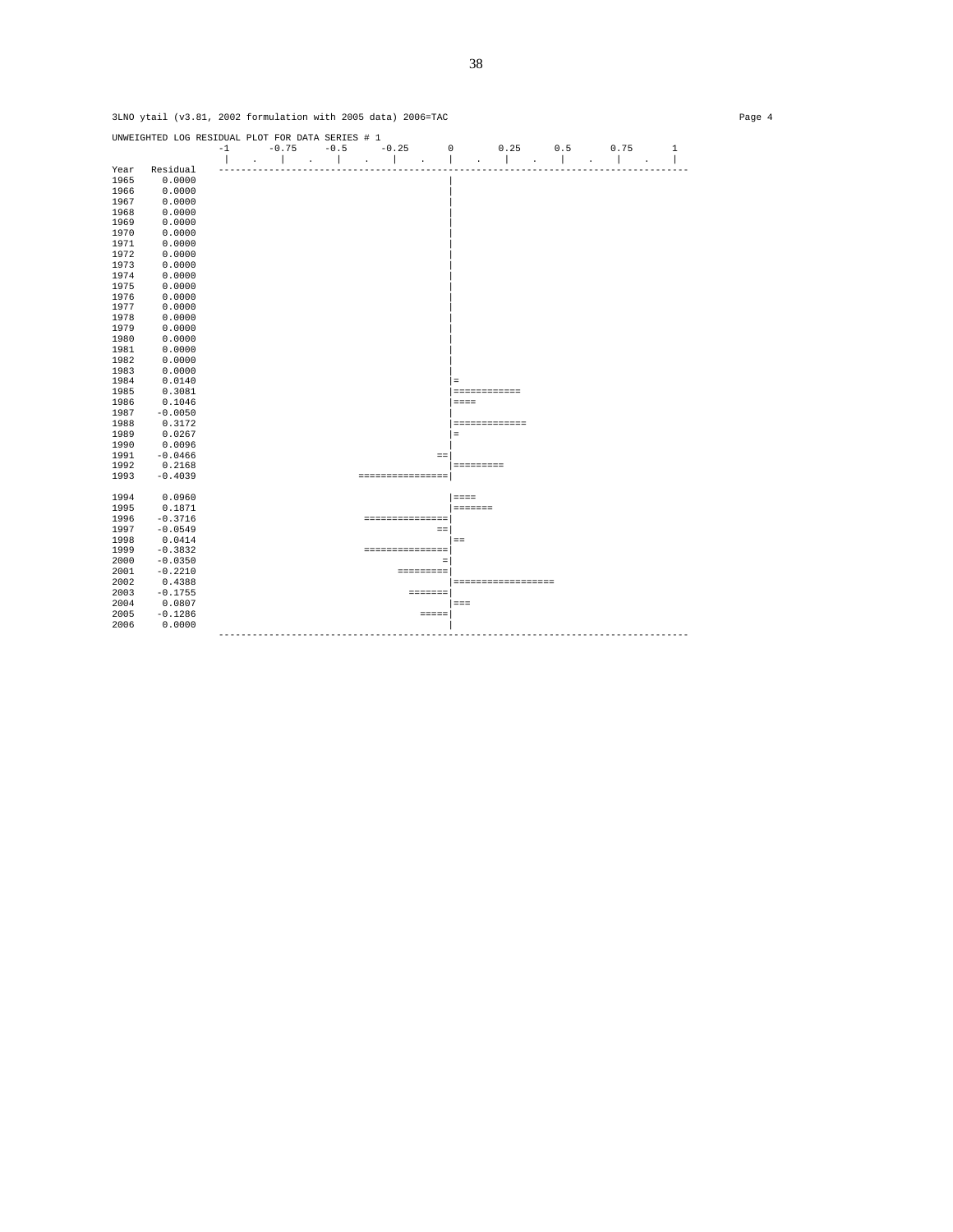RESULTS FOR DATA SERIES # 2 (NON-BOOTSTRAPPED) Canadian Yankee Survey ------------------------------------------------------------------------------------------------------------------------

|                |      |                    | Data type Il: Year-average biomass index |            |                   |                | Series weight:        | 1.000             |
|----------------|------|--------------------|------------------------------------------|------------|-------------------|----------------|-----------------------|-------------------|
| Obs            | Year | Observed<br>effort | Estimated<br>effort                      | Estim<br>F | Observed<br>index | Model<br>index | Resid in<br>log index | Resid in<br>index |
|                |      |                    |                                          |            |                   |                |                       |                   |
| $\mathbf{1}$   | 1965 | $0.000E + 00$      | $0.000E + 00$                            | $0.0$      | $\star$           | 1.411E+02      | 0.00000               | 0.0               |
| $\overline{a}$ | 1966 | $0.000E + 00$      | $0.000E + 00$                            | 0.0        | $\star$           | 1.350E+02      | 0.00000               | 0.0               |
| $\overline{3}$ | 1967 | $0.000E + 00$      | $0.000E + 00$                            | $0.0$      | $\star$           | 1.292E+02      | 0.00000               | 0.0               |
| $\overline{4}$ | 1968 | $0.000E + 00$      | $0.000E + 00$                            | 0.0        | $\star$           | 1.231E+02      | 0.00000               | 0.0               |
| 5              | 1969 | $0.000E + 00$      | $0.000E + 00$                            | $0.0$      | $\star$           | 1.165E+02      | 0.00000               | 0.0               |
| 6              | 1970 | $0.000E + 00$      | $0.000E + 00$                            | 0.0        | $\star$           | 1.067E+02      | 0.00000               | 0.0               |
| 7              | 1971 | 1.000E+00          | 1.000E+00                                | $0.0$      | 9.690E+01         | 9.068E+01      | 0.06633               | $6.219E+00$       |
| 8              | 1972 | $1.000E + 00$      | 1.000E+00                                | $0.0$      | 7.920E+01         | 7.228E+01      | 0.09147               | $6.923E+00$       |
| 9              | 1973 | 1.000E+00          | 1.000E+00                                | $0.0$      | 5.170E+01         | 5.676E+01      | $-0.09343$            | $-5.063E+00$      |
| 10             | 1974 | 1.000E+00          | 1.000E+00                                | 0.0        | $4.030E + 01$     | 4.700E+01      | $-0.15370$            | $-6.695E+00$      |
| 11             | 1975 | 1.000E+00          | 1.000E+00                                | $0.0$      | 3.740E+01         | 4.010E+01      | $-0.06963$            | $-2.697E+00$      |
| 12             | 1976 | 1.000E+00          | 1.000E+00                                | 0.0        | 4.170E+01         | 3.969E+01      | 0.04929               | $2.006E + 00$     |
| 13             | 1977 | 1.000E+00          | 1.000E+00                                | $0.0$      | $6.500E + 01$     | 4.422E+01      | 0.38531               | 2.078E+01         |
| 14             | 1978 | 1.000E+00          | $1.000E + 00$                            | 0.0        | 4.430E+01         | 4.608E+01      | $-0.03930$            | $-1.776E + 00$    |
| 15             | 1979 | 1.000E+00          | 1.000E+00                                | $0.0$      | 3.850E+01         | 4.513E+01      | $-0.15894$            | $-6.632E+00$      |
| 16             | 1980 | 1.000E+00          | $1.000E + 00$                            | 0.0        | 5.140E+01         | 4.562E+01      | 0.11932               | 5.781E+00         |
| 17             | 1981 | 1.000E+00          | 1.000E+00                                | $0.0$      | 4.500E+01         | 4.773E+01      | $-0.05887$            | $-2.729E + 00$    |
| 18             | 1982 | 1.000E+00          | $1.000E + 00$                            | $0.0$      | 4.310E+01         | $4.974E + 01$  | $-0.14325$            | $-6.638E+00$      |
| 19             | 1983 | $0.000E + 00$      | $0.000E + 00$                            | 0.0        | $\star$           | 5.386E+01      | 0.00000               | 0.0               |
| 20             | 1984 | $0.000E + 00$      | $0.000E + 00$                            | 0.0        | $\star$           | $5.680E+01$    | 0.00000               | $0.0$             |
| 21             | 1985 | $0.000E + 00$      | $0.000E + 00$                            | 0.0        | $\star$           | 5.139E+01      | 0.00000               | 0.0               |
| 22             | 1986 | $0.000E + 00$      | $0.000E + 00$                            | 0.0        | $\star$           | 3.947E+01      | 0.00000               | 0.0               |
| 23             | 1987 | $0.000E + 00$      | $0.000E + 00$                            | $0.0$      | $^\star$          | 3.190E+01      | 0.00000               | 0.0               |
| 24             | 1988 | $0.000E + 00$      | $0.000E + 00$                            | 0.0        | $\star$           | 2.862E+01      | 0.00000               | 0.0               |
| 25             | 1989 | $0.000E + 00$      | $0.000E + 00$                            | $0.0$      | $^\star$          | 2.743E+01      | 0.00000               | 0.0               |
| 26             | 1990 | $0.000E + 00$      | $0.000E + 00$                            | $0.0$      | $\star$           | 2.678E+01      | 0.00000               | 0.0               |
| 27             | 1991 | $0.000E + 00$      | $0.000E + 00$                            | 0.0        | $\star$           | 2.294E+01      | 0.00000               | 0.0               |
| 28             | 1992 | $0.000E + 00$      | $0.000E + 00$                            | $0.0$      | $\star$           | 1.962E+01      | 0.00000               | 0.0               |
| 29             | 1993 | $0.000E + 00$      | $0.000E + 00$                            | $0.0$      | $\star$           | 1.603E+01      | 0.00000               | 0.0               |
| 30             | 1994 | $0.000E + 00$      | $0.000E + 00$                            | 0.0        | $\star$           | 1.575E+01      | 0.00000               | 0.0               |
| 31             | 1995 | $0.000E + 00$      | $0.000E + 00$                            | $0.0$      | $\star$           | 2.190E+01      | 0.00000               | $0.0$             |
| 32             | 1996 | $0.000E + 00$      | $0.000E + 00$                            | 0.0        | $\star$           | 3.116E+01      | 0.00000               | 0.0               |
| 33             | 1997 | $0.000E + 00$      | $0.000E + 00$                            | 0.0        | $\star$           | 4.259E+01      | 0.00000               | 0.0               |
| 34             | 1998 | $0.000E + 00$      | $0.000E + 00$                            | 0.0        | $\star$           | 5.422E+01      | 0.00000               | 0.0               |
| 35             | 1999 | $0.000E + 00$      | $0.000E + 00$                            | 0.0        | $\star$           | $6.413E+01$    | 0.00000               | 0.0               |
| 36             | 2000 | $0.000E + 00$      | $0.000E + 00$                            | $0.0$      | $\star$           | 7.142E+01      | 0.00000               | 0.0               |
| 37             | 2001 | $0.000E + 00$      | $0.000E + 00$                            | $0.0$      | $\star$           | 7.549E+01      | 0.00000               | 0.0               |
| 38             | 2002 | $0.000E + 00$      | $0.000E + 00$                            | 0.0        | $\star$           | 7.959E+01      | 0.00000               | 0.0               |
| 39             | 2003 | $0.000E + 00$      | $0.000E + 00$                            | $0.0$      | $\star$           | 8.343E+01      | 0.00000               | 0.0               |
| 40             | 2004 | $0.000E + 00$      | $0.000E + 00$                            | 0.0        | $\star$           | 8.587E+01      | 0.00000               | 0.0               |
| 41             | 2005 | $0.000E + 00$      | $0.000E + 00$                            | 0.0        | $\star$           | 8.796E+01      | 0.00000               | 0.0               |
| 42             | 2006 | $0.000E + 00$      | $0.000E + 00$                            | 0.0        | $^\star$          | 8.913E+01      | 0.00000               | 0.0               |

\* Asterisk indicates missing value(s).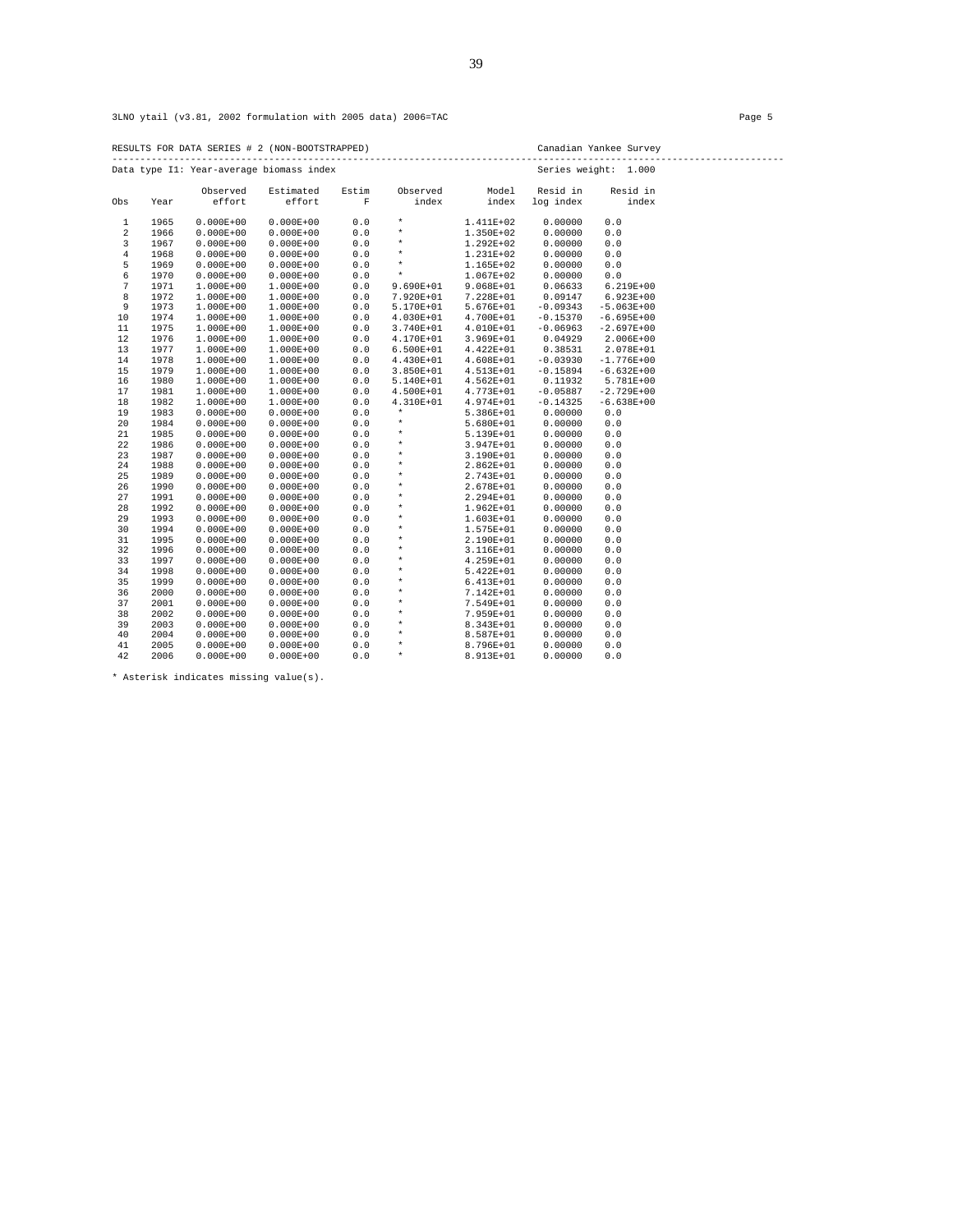|      | UNWEIGHTED LOG RESIDUAL PLOT FOR DATA SERIES # 2 |      |         |        |         |                 |               |                 |     |      |              |
|------|--------------------------------------------------|------|---------|--------|---------|-----------------|---------------|-----------------|-----|------|--------------|
|      |                                                  | $-1$ | $-0.75$ | $-0.5$ | $-0.25$ |                 | 0             | 0.25            | 0.5 | 0.75 | $\mathbf{1}$ |
|      |                                                  |      |         |        |         |                 |               |                 |     |      |              |
| Year | Residual                                         |      |         |        |         |                 |               |                 |     |      |              |
| 1965 | 0.0000                                           |      |         |        |         |                 |               |                 |     |      |              |
| 1966 | 0.0000                                           |      |         |        |         |                 |               |                 |     |      |              |
| 1967 | 0.0000                                           |      |         |        |         |                 |               |                 |     |      |              |
| 1968 | 0.0000                                           |      |         |        |         |                 |               |                 |     |      |              |
| 1969 | 0.0000                                           |      |         |        |         |                 |               |                 |     |      |              |
| 1970 | 0.0000                                           |      |         |        |         |                 |               |                 |     |      |              |
| 1971 | 0.0663                                           |      |         |        |         |                 | $=$ $=$ $=$   |                 |     |      |              |
| 1972 | 0.0915                                           |      |         |        |         |                 | $=$ = $=$ $=$ |                 |     |      |              |
| 1973 | $-0.0934$                                        |      |         |        |         | $=$ $=$ $=$ $=$ |               |                 |     |      |              |
| 1974 | $-0.1537$                                        |      |         |        |         | $=$ = = = = =   |               |                 |     |      |              |
| 1975 | $-0.0696$                                        |      |         |        |         | $=$ $=$ $=$     |               |                 |     |      |              |
| 1976 | 0.0493                                           |      |         |        |         |                 | $=$           |                 |     |      |              |
| 1977 | 0.3853                                           |      |         |        |         |                 |               | =============== |     |      |              |
| 1978 | $-0.0393$                                        |      |         |        |         | $=$ $=$         |               |                 |     |      |              |
| 1979 | $-0.1589$                                        |      |         |        |         | $=$ = = = = =   |               |                 |     |      |              |
| 1980 | 0.1193                                           |      |         |        |         |                 | $= = = = = =$ |                 |     |      |              |
| 1981 | $-0.0589$                                        |      |         |        |         | $=$             |               |                 |     |      |              |
| 1982 | $-0.1433$                                        |      |         |        |         | $= 12222222$    |               |                 |     |      |              |
| 1983 | 0.0000                                           |      |         |        |         |                 |               |                 |     |      |              |
| 1984 | 0.0000                                           |      |         |        |         |                 |               |                 |     |      |              |
| 1985 | 0.0000                                           |      |         |        |         |                 |               |                 |     |      |              |
| 1986 | 0.0000                                           |      |         |        |         |                 |               |                 |     |      |              |
| 1987 | 0.0000                                           |      |         |        |         |                 |               |                 |     |      |              |
| 1988 | 0.0000                                           |      |         |        |         |                 |               |                 |     |      |              |
| 1989 | 0.0000                                           |      |         |        |         |                 |               |                 |     |      |              |
| 1990 | 0.0000                                           |      |         |        |         |                 |               |                 |     |      |              |
| 1991 | 0.0000                                           |      |         |        |         |                 |               |                 |     |      |              |
| 1992 | 0.0000                                           |      |         |        |         |                 |               |                 |     |      |              |
| 1993 | 0.0000                                           |      |         |        |         |                 |               |                 |     |      |              |
| 1994 | 0.0000                                           |      |         |        |         |                 |               |                 |     |      |              |
| 1995 | 0.0000                                           |      |         |        |         |                 |               |                 |     |      |              |
| 1996 | 0.0000                                           |      |         |        |         |                 |               |                 |     |      |              |
| 1997 | 0.0000                                           |      |         |        |         |                 |               |                 |     |      |              |
| 1998 | 0.0000                                           |      |         |        |         |                 |               |                 |     |      |              |
| 1999 | 0.0000                                           |      |         |        |         |                 |               |                 |     |      |              |
| 2000 | 0.0000                                           |      |         |        |         |                 |               |                 |     |      |              |
| 2001 | 0.0000                                           |      |         |        |         |                 |               |                 |     |      |              |
| 2002 | 0.0000                                           |      |         |        |         |                 |               |                 |     |      |              |
| 2003 | 0.0000                                           |      |         |        |         |                 |               |                 |     |      |              |
| 2004 | 0.0000                                           |      |         |        |         |                 |               |                 |     |      |              |
| 2005 | 0.0000                                           |      |         |        |         |                 |               |                 |     |      |              |
| 2006 | 0.0000                                           |      |         |        |         |                 |               |                 |     |      |              |
|      |                                                  |      |         |        |         |                 |               |                 |     |      |              |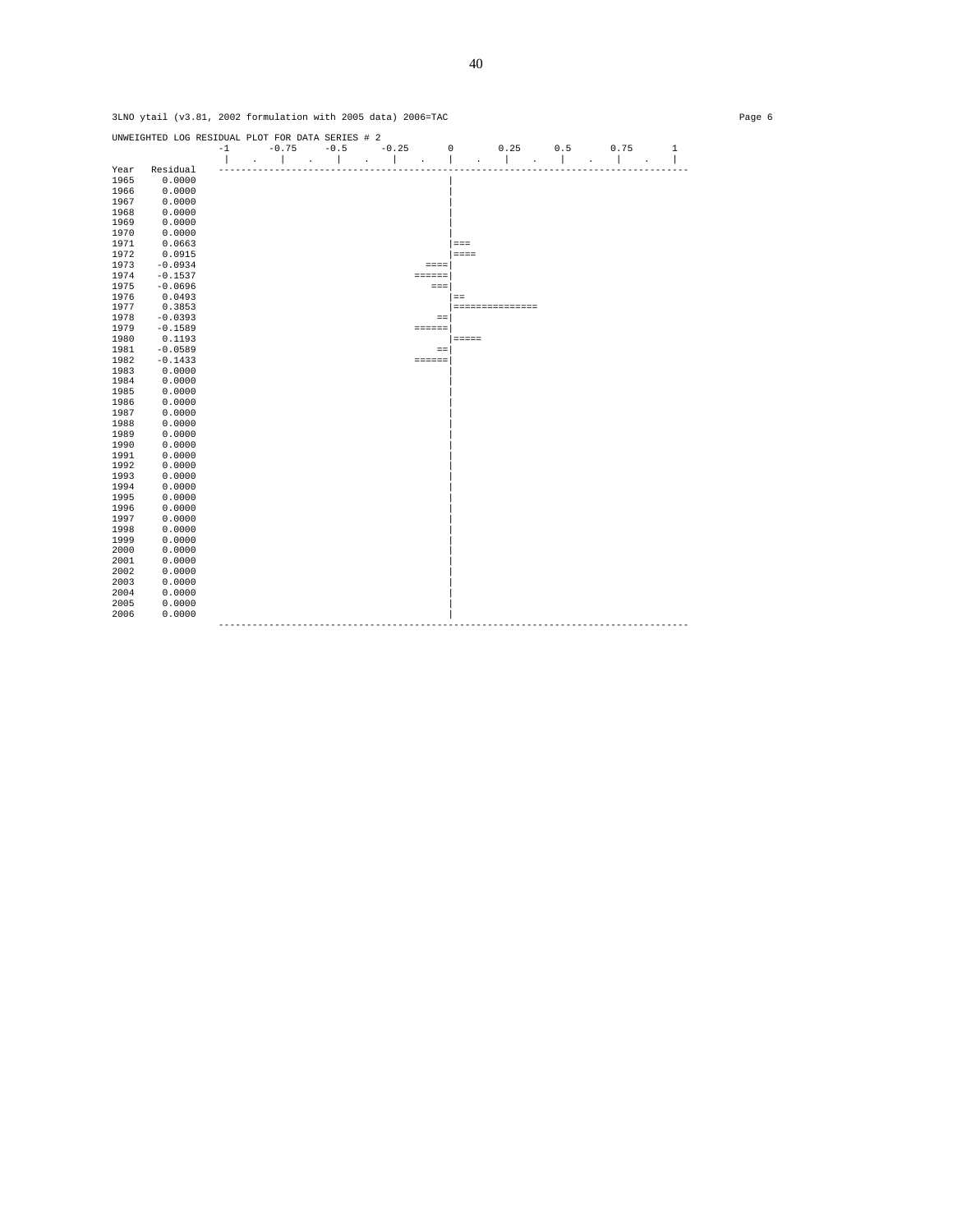RESULTS FOR DATA SERIES # 3 (NON-BOOTSTRAPPED) Canadian Fall Survey ------------------------------------------------------------------------------------------------------------------------

|                |      |               | Data type I2: End-of-year biomass index |             |               |               |            | Series weight: 1.000 |
|----------------|------|---------------|-----------------------------------------|-------------|---------------|---------------|------------|----------------------|
|                |      | Observed      | Estimated                               | Estim       | Observed      | Model         | Resid in   | Resid in             |
| Obs            | Year | effort        | effort                                  | $\mathbf F$ | index         | index         | log index  | index                |
| $1\,$          | 1965 | $0.000E + 00$ | $0.000E + 00$                           | 0.0         | $\star$       | $6.026E + 02$ | 0.00000    | 0.0                  |
| $\overline{2}$ | 1966 | $0.000E + 00$ | $0.000E + 00$                           | $0.0$       | $\star$       | 5.751E+02     | 0.00000    | 0.0                  |
| 3              | 1967 | $0.000E + 00$ | $0.000E + 00$                           | $0.0$       | $\star$       | 5.517E+02     | 0.00000    | 0.0                  |
| $\overline{4}$ | 1968 | $0.000E + 00$ | $0.000E + 00$                           | 0.0         | $\star$       | 5.223E+02     | 0.00000    | 0.0                  |
| 5              | 1969 | $0.000E + 00$ | $0.000E + 00$                           | 0.0         | $\star$       | 4.942E+02     | 0.00000    | 0.0                  |
| 6              | 1970 | $0.000E + 00$ | $0.000E + 00$                           | 0.0         | $\star$       | 4.392E+02     | 0.00000    | 0.0                  |
| 7              | 1971 | $0.000E + 00$ | $0.000E + 00$                           | 0.0         | $\star$       | 3.582E+02     | 0.00000    | 0.0                  |
| 8              | 1972 | $0.000E + 00$ | $0.000E + 00$                           | 0.0         | $\star$       | 2.781E+02     | 0.00000    | 0.0                  |
| 9              | 1973 | $0.000E + 00$ | $0.000E + 00$                           | 0.0         | $\star$       | 2.206E+02     | 0.00000    | 0.0                  |
| 10             | 1974 | $0.000E + 00$ | $0.000E + 00$                           | $0.0$       | $\star$       | 1.904E+02     | 0.00000    | 0.0                  |
| $1\,1$         | 1975 | $0.000E + 00$ | $0.000E + 00$                           | $0.0$       | $\star$       | 1.606E+02     | 0.00000    | 0.0                  |
| 12             | 1976 | $0.000E + 00$ | $0.000E + 00$                           | 0.0         | $^\star$      | 1.851E+02     | 0.00000    | 0.0                  |
| 13             | 1977 | $0.000E + 00$ | $0.000E + 00$                           | $0.0$       | $\star$       | 1.998E+02     | 0.00000    | 0.0                  |
| 14             | 1978 | $0.000E + 00$ | $0.000E + 00$                           | 0.0         | $\star$       | 2.016E+02     | 0.00000    | 0.0                  |
| 15             | 1979 | $0.000E + 00$ | $0.000E + 00$                           | $0.0$       | $^{\star}$    | 1.922E+02     | 0.00000    | 0.0                  |
| 16             | 1980 | $0.000E + 00$ | $0.000E + 00$                           | 0.0         | $^\star$      | 2.050E+02     | 0.00000    | 0.0                  |
| 17             | 1981 | $0.000E + 00$ | $0.000E + 00$                           | 0.0         | $^{\star}$    | 2.107E+02     | 0.00000    | 0.0                  |
| 18             | 1982 | $0.000E + 00$ | $0.000E + 00$                           | 0.0         | $\star$       | 2.224E+02     | 0.00000    | 0.0                  |
| 19             | 1983 | $0.000E + 00$ | $0.000E + 00$                           | $0.0$       | $\star$       | 2.463E+02     | 0.00000    | 0.0                  |
| 20             | 1984 | $0.000E + 00$ | $0.000E + 00$                           | $0.0$       | $\star$       | 2.483E+02     | 0.00000    | 0.0                  |
| 21             | 1985 | $0.000E + 00$ | $0.000E + 00$                           | $0.0$       | $\star$       | 2.030E+02     | 0.00000    | 0.0                  |
| 22             | 1986 | $0.000E + 00$ | $0.000E + 00$                           | 0.0         | $\star$       | 1.457E+02     | 0.00000    | 0.0                  |
| 23             | 1987 | $0.000E + 00$ | $0.000E + 00$                           | $0.0$       | $\star$       | 1.329E+02     | 0.00000    | 0.0                  |
| 24             | 1988 | $0.000E + 00$ | $0.000E + 00$                           | $0.0$       | $\star$       | 1.171E+02     | 0.00000    | 0.0                  |
| 25             | 1989 | $0.000E + 00$ | $0.000E + 00$                           | 0.0         | $\star$       | 1.219E+02     | 0.00000    | 0.0                  |
| 26             | 1990 | 1.000E+00     | 1.000E+00                               | 0.0         | $6.580E+01$   | 1.120E+02     | $-0.53166$ | $-4.617E+01$         |
| 27             | 1991 | 1.000E+00     | 1.000E+00                               | $0.0$       | 8.240E+01     | 8.920E+01     | $-0.07929$ | $-6.800E+00$         |
| 28             | 1992 | 1.000E+00     | 1.000E+00                               | $0.0$       | $6.450E+01$   | 8.209E+01     | $-0.24120$ | $-1.759E+01$         |
| 29             | 1993 | 1.000E+00     | 1.000E+00                               | $0.0$       | 1.128E+02     | 5.930E+01     | 0.64298    | 5.350E+01            |
| 30             | 1994 | 1.000E+00     | 1.000E+00                               | 0.0         | $1.064E + 02$ | 7.863E+01     | 0.30247    | 2.777E+01            |
| 31             | 1995 | 1.000E+00     | 1.000E+00                               | 0.0         | 1.298E+02     | 1.138E+02     | 0.13120    | 1.596E+01            |
| 32             | 1996 | 1.000E+00     | 1.000E+00                               | 0.0         | 1.343E+02     | 1.592E+02     | $-0.17034$ | $-2.494E+01$         |
| 33             | 1997 | 1.000E+00     | 1.000E+00                               | $0.0$       | 2.229E+02     | 2.130E+02     | 0.04541    | 9.895E+00            |
| 34             | 1998 | 1.000E+00     | 1.000E+00                               | 0.0         | 2.316E+02     | 2.594E+02     | $-0.11331$ | $-2.779E + 01$       |
| 35             | 1999 | 1.000E+00     | 1.000E+00                               | $0.0$       | 2.499E+02     | 2.988E+02     | $-0.17885$ | $-4.894E+01$         |
| 36             | 2000 | 1.000E+00     | 1.000E+00                               | $0.0$       | 3.350E+02     | 3.225E+02     | 0.03795    | 1.247E+01            |
| 37             | 2001 | 1.000E+00     | 1.000E+00                               | $0.0$       | 4.758E+02     | 3.345E+02     | 0.35233    | 1.413E+02            |
| 38             | 2002 | 1.000E+00     | 1.000E+00                               | $0.0$       | 3.397E+02     | 3.579E+02     | $-0.05220$ | $-1.820E+01$         |
| 39             | 2003 | 1.000E+00     | 1.000E+00                               | 0.0         | $3.683E+02$   | 3.683E+02     | 0.00002    | $9.201E-03$          |
| 40             | 2004 | 1.000E+00     | 1.000E+00                               | $0.0$       | 3.747E+02     | 3.791E+02     | $-0.01168$ | $-4.401E+00$         |
| 41             | 2005 | 1.000E+00     | $1.000E + 00$                           | 0.0         | 3.427E+02     | 3.866E+02     | $-0.12051$ | $-4.389E+01$         |
| 42             | 2006 | $0.000E + 00$ | $0.000E + 00$                           | 0.0         | $\star$       | 3.894E+02     | 0.00000    | 0.0                  |

\* Asterisk indicates missing value(s).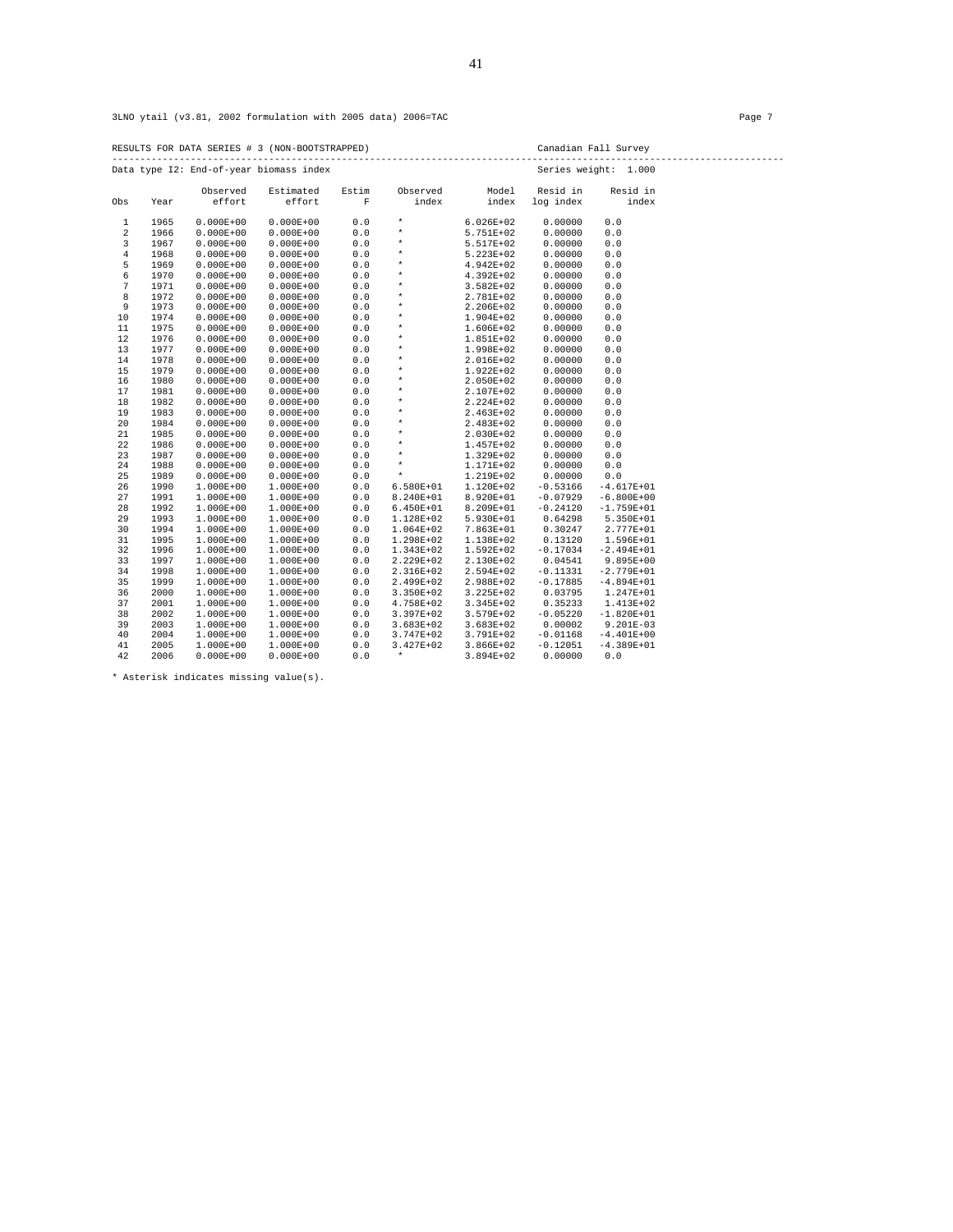|              | UNWEIGHTED LOG RESIDUAL PLOT FOR DATA SERIES # 3 | $-1$ | $-0.75$ | $-0.5$ | $-0.25$<br>$\mathbf{I}$<br>$\ddot{\phantom{a}}$ | 0              | 0.25                       | 0.5 | 0.75 | $\mathbf{1}$ |
|--------------|--------------------------------------------------|------|---------|--------|-------------------------------------------------|----------------|----------------------------|-----|------|--------------|
| Year         | Residual                                         |      |         |        |                                                 |                |                            |     |      |              |
| 1965         | 0.0000                                           |      |         |        |                                                 |                |                            |     |      |              |
| 1966         | 0.0000                                           |      |         |        |                                                 |                |                            |     |      |              |
| 1967         | 0.0000                                           |      |         |        |                                                 |                |                            |     |      |              |
| 1968         | 0.0000                                           |      |         |        |                                                 |                |                            |     |      |              |
| 1969         | 0.0000                                           |      |         |        |                                                 |                |                            |     |      |              |
| 1970         | 0.0000                                           |      |         |        |                                                 |                |                            |     |      |              |
| 1971         | 0.0000                                           |      |         |        |                                                 |                |                            |     |      |              |
| 1972         | 0.0000                                           |      |         |        |                                                 |                |                            |     |      |              |
| 1973         | 0.0000                                           |      |         |        |                                                 |                |                            |     |      |              |
| 1974         | 0.0000                                           |      |         |        |                                                 |                |                            |     |      |              |
| 1975         | 0.0000                                           |      |         |        |                                                 |                |                            |     |      |              |
| 1976         | 0.0000                                           |      |         |        |                                                 |                |                            |     |      |              |
| 1977         | 0.0000                                           |      |         |        |                                                 |                |                            |     |      |              |
| 1978<br>1979 | 0.0000<br>0.0000                                 |      |         |        |                                                 |                |                            |     |      |              |
| 1980         | 0.0000                                           |      |         |        |                                                 |                |                            |     |      |              |
| 1981         | 0.0000                                           |      |         |        |                                                 |                |                            |     |      |              |
| 1982         | 0.0000                                           |      |         |        |                                                 |                |                            |     |      |              |
| 1983         | 0.0000                                           |      |         |        |                                                 |                |                            |     |      |              |
| 1984         | 0.0000                                           |      |         |        |                                                 |                |                            |     |      |              |
| 1985         | 0.0000                                           |      |         |        |                                                 |                |                            |     |      |              |
| 1986         | 0.0000                                           |      |         |        |                                                 |                |                            |     |      |              |
| 1987         | 0.0000                                           |      |         |        |                                                 |                |                            |     |      |              |
| 1988         | 0.0000                                           |      |         |        |                                                 |                |                            |     |      |              |
| 1989         | 0.0000                                           |      |         |        |                                                 |                |                            |     |      |              |
| 1990         | $-0.5317$                                        |      |         |        | ---------------------                           |                |                            |     |      |              |
| 1991         | $-0.0793$                                        |      |         |        |                                                 | $=$ $=$ $=$    |                            |     |      |              |
| 1992         | $-0.2412$                                        |      |         |        | <b>SEESSEESS</b>                                |                |                            |     |      |              |
| 1993         | 0.6430                                           |      |         |        |                                                 |                | ========================== |     |      |              |
| 1994         | 0.3025                                           |      |         |        |                                                 |                | ============               |     |      |              |
| 1995<br>1996 | 0.1312<br>$-0.1703$                              |      |         |        |                                                 |                | $=$ $=$ $=$ $=$            |     |      |              |
| 1997         | 0.0454                                           |      |         |        |                                                 | <b>EDDEDED</b> |                            |     |      |              |
| 1998         | $-0.1133$                                        |      |         |        |                                                 |                | $=$                        |     |      |              |
| 1999         | $-0.1789$                                        |      |         |        | <b>EDESSED</b>                                  | $=$            |                            |     |      |              |
| 2000         | 0.0379                                           |      |         |        |                                                 |                | $=$                        |     |      |              |
| 2001         | 0.3523                                           |      |         |        |                                                 |                | ==============             |     |      |              |
| 2002         | $-0.0522$                                        |      |         |        |                                                 | $=$            |                            |     |      |              |
| 2003         | 0.0000                                           |      |         |        |                                                 |                |                            |     |      |              |
| 2004         | $-0.0117$                                        |      |         |        |                                                 |                |                            |     |      |              |
| 2005         | $-0.1205$                                        |      |         |        |                                                 | $= = = = =$    |                            |     |      |              |
| 2006         | 0.0000                                           |      |         |        |                                                 |                |                            |     |      |              |
|              |                                                  |      |         |        |                                                 |                |                            |     |      |              |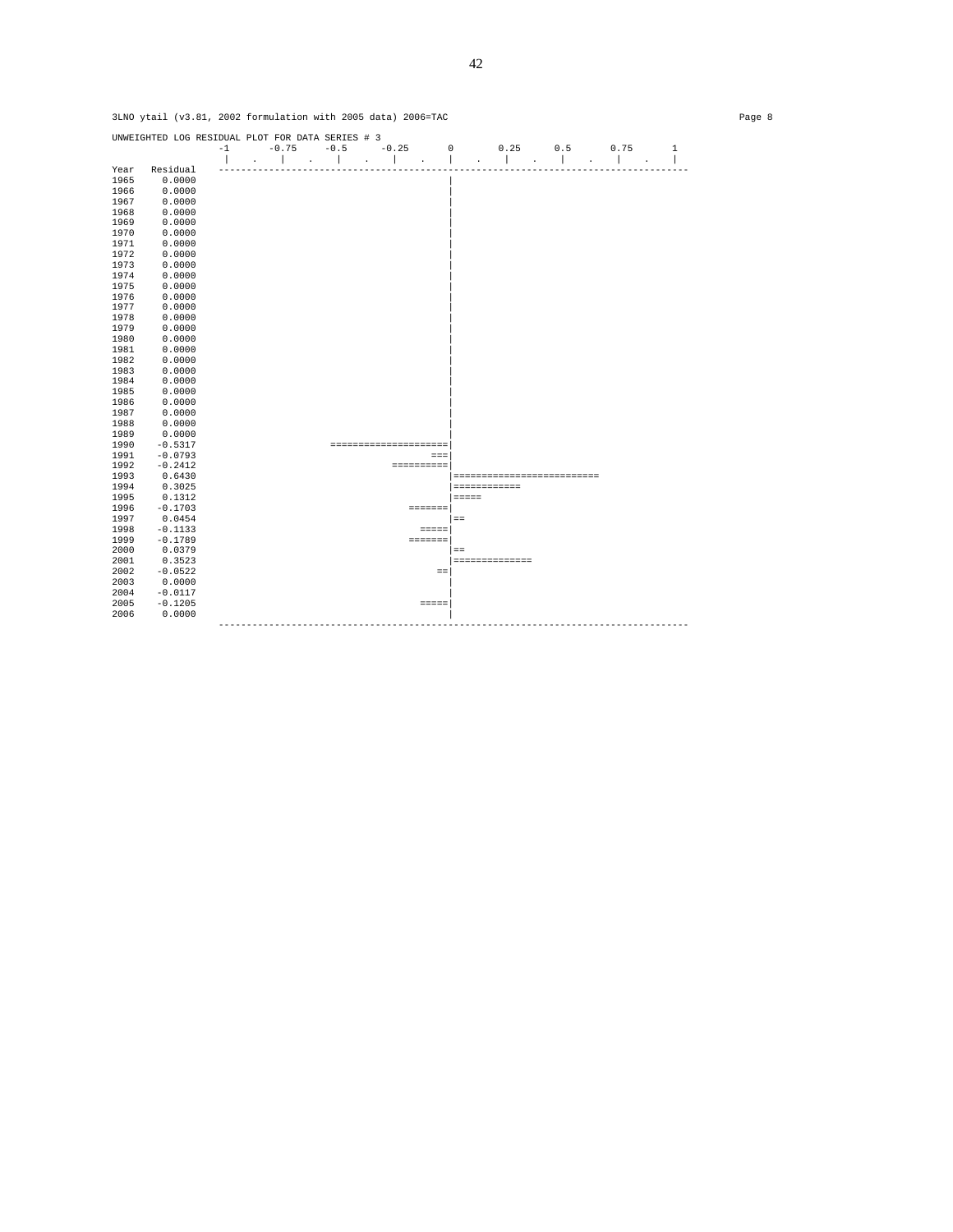RESULTS FOR DATA SERIES # 4 (NON-BOOTSTRAPPED) Russian Survey ------------------------------------------------------------------------------------------------------------------------ Data type I1: Year-average biomass index Series weight: 1.000

|              |      | Observed      | Estimated     | Estim | Observed      | Model       | Resid in   | Resid in       |  |
|--------------|------|---------------|---------------|-------|---------------|-------------|------------|----------------|--|
| Obs          | Year | effort        | effort        | F     | index         | index       | log index  | index          |  |
| $\mathbf{1}$ | 1965 | $0.000E + 00$ | $0.000E + 00$ | 0.0   | $\star$       | 2.850E+02   | 0.00000    | 0.0            |  |
| 2            | 1966 | $0.000E + 00$ | $0.000E + 00$ | $0.0$ | $\star$       | 2.727E+02   | 0.00000    | $0.0$          |  |
| 3            | 1967 | $0.000E + 00$ | $0.000E + 00$ | 0.0   | $\star$       | 2.609E+02   | 0.00000    | 0.0            |  |
| 4            | 1968 | $0.000E + 00$ | $0.000E + 00$ | 0.0   | $\star$       | 2.486E+02   | 0.00000    | 0.0            |  |
| 5            | 1969 | $0.000E + 00$ | $0.000E + 00$ | 0.0   | $\star$       | 2.353E+02   | 0.00000    | 0.0            |  |
| 6            | 1970 | $0.000E + 00$ | $0.000E + 00$ | $0.0$ | $\star$       | 2.155E+02   | 0.00000    | 0.0            |  |
| 7            | 1971 | $0.000E + 00$ | $0.000E + 00$ | 0.0   | $^\star$      | 1.832E+02   | 0.00000    | 0.0            |  |
| 8            | 1972 | $1.000E + 00$ | $1.000E + 00$ | 0.0   | 1.060E+02     | 1.460E+02   | $-0.32018$ | $-4.000E+01$   |  |
| 9            | 1973 | 1.000E+00     | 1.000E+00     | 0.0   | 2.170E+02     | 1.147E+02   | 0.63789    | $1.023E+02$    |  |
| 10           | 1974 | 1.000E+00     | 1.000E+00     | 0.0   | $1.290E + 02$ | 9.493E+01   | 0.30665    | 3.407E+01      |  |
| 11           | 1975 | 1.000E+00     | 1.000E+00     | 0.0   | 1.260E+02     | 8.100E+01   | 0.44187    | 4.500E+01      |  |
| 12           | 1976 | 1.000E+00     | 1.000E+00     | 0.0   | 1.310E+02     | 8.018E+01   | 0.49088    | 5.082E+01      |  |
| 13           | 1977 | 1.000E+00     | $1.000E + 00$ | 0.0   | 1.880E+02     | 8.932E+01   | 0.74425    | $9.868E + 01$  |  |
| $14$         | 1978 | 1.000E+00     | 1.000E+00     | $0.0$ | 1.100E+02     | 9.307E+01   | 0.16708    | 1.693E+01      |  |
| 15           | 1979 | 1.000E+00     | 1.000E+00     | 0.0   | 9.800E+01     | 9.117E+01   | 0.07226    | $6.832E+00$    |  |
| 16           | 1980 | $1.000E + 00$ | 1.000E+00     | 0.0   | 1.640E+02     | 9.215E+01   | 0.57644    | 7.185E+01      |  |
| 17           | 1981 | 1.000E+00     | 1.000E+00     | 0.0   | 1.580E+02     | 9.641E+01   | 0.49395    | 6.159E+01      |  |
| 18           | 1982 | 1.000E+00     | 1.000E+00     | 0.0   | 1.250E+02     | 1.005E+02   | 0.21843    | 2.453E+01      |  |
| 19           | 1983 | $0.000E + 00$ | $0.000E + 00$ | 0.0   | $\star$       | 1.088E+02   | 0.00000    | 0.0            |  |
| 20           | 1984 | 1.000E+00     | 1.000E+00     | 0.0   | 1.320E+02     | 1.147E+02   | 0.14020    | 1.727E+01      |  |
| 21           | 1985 | $1.000E + 00$ | 1.000E+00     | 0.0   | 8.500E+01     | 1.038E+02   | $-0.20000$ | $-1.882E + 01$ |  |
| 22           | 1986 | 1.000E+00     | 1.000E+00     | 0.0   | 4.200E+01     | 7.974E+01   | $-0.64110$ | $-3.774E + 01$ |  |
| 23           | 1987 | 1.000E+00     | 1.000E+00     | 0.0   | 3.000E+01     | $6.443E+01$ | $-0.76438$ | $-3.443E+01$   |  |
| 24           | 1988 | 1.000E+00     | 1.000E+00     | 0.0   | 2.300E+01     | 5.781E+01   | $-0.92164$ | $-3.481E+01$   |  |
| 25           | 1989 | $1.000E + 00$ | 1.000E+00     | 0.0   | 4.400E+01     | 5.541E+01   | $-0.23051$ | $-1.141E+01$   |  |
| 26           | 1990 | $1.000E + 00$ | $1.000E + 00$ | 0.0   | 2.700E+01     | 5.410E+01   | $-0.69496$ | $-2.710E+01$   |  |
| 27           | 1991 | $1.000E + 00$ | 1.000E+00     | 0.0   | 2.750E+01     | 4.633E+01   | $-0.52159$ | $-1.883E+01$   |  |
| 28           | 1992 | $0.000E + 00$ | $0.000E + 00$ | 0.0   | $\star$       | 3.963E+01   | 0.00000    | 0.0            |  |
| 29           | 1993 | $0.000E + 00$ | $0.000E + 00$ | 0.0   | $\star$       | 3.238E+01   | 0.00000    | 0.0            |  |
| 30           | 1994 | $0.000E + 00$ | $0.000E + 00$ | 0.0   | $\star$       | 3.181E+01   | 0.00000    | 0.0            |  |
| 31           | 1995 | $0.000E + 00$ | $0.000E + 00$ | 0.0   | $\star$       | 4.424E+01   | 0.00000    | 0.0            |  |
| 32           | 1996 | $0.000E + 00$ | $0.000E + 00$ | 0.0   | $\star$       | $6.294E+01$ | 0.00000    | 0.0            |  |
| 33           | 1997 | $0.000E + 00$ | $0.000E + 00$ | 0.0   | $\star$       | 8.603E+01   | 0.00000    | 0.0            |  |
| 34           | 1998 | $0.000E + 00$ | $0.000E + 00$ | 0.0   | $\star$       | 1.095E+02   | 0.00000    | 0.0            |  |
| 35           | 1999 | $0.000E + 00$ | $0.000E + 00$ | 0.0   | $\star$       | 1.296E+02   | 0.00000    | 0.0            |  |
| 36           | 2000 | $0.000E + 00$ | $0.000E + 00$ | 0.0   | $\star$       | 1.443E+02   | 0.00000    | 0.0            |  |
| 37           | 2001 | $0.000E + 00$ | $0.000E + 00$ | 0.0   | $\star$       | 1.525E+02   | 0.00000    | 0.0            |  |
| 38           | 2002 | $0.000E + 00$ | $0.000E + 00$ | 0.0   | $\star$       | 1.608E+02   | 0.00000    | 0.0            |  |
| 39           | 2003 | $0.000E + 00$ | $0.000E + 00$ | 0.0   | $\star$       | 1.685E+02   | 0.00000    | 0.0            |  |
| 40           | 2004 | $0.000E + 00$ | $0.000E + 00$ | 0.0   | $\star$       | 1.735E+02   | 0.00000    | 0.0            |  |
| 41           | 2005 | $0.000E + 00$ | $0.000E + 00$ | 0.0   | $\star$       | 1.777E+02   | 0.00000    | $0.0$          |  |
| 42           | 2006 | $0.000E + 00$ | $0.000E + 00$ | 0.0   | $\star$       | 1.800E+02   | 0.00000    | 0.0            |  |

\* Asterisk indicates missing value(s).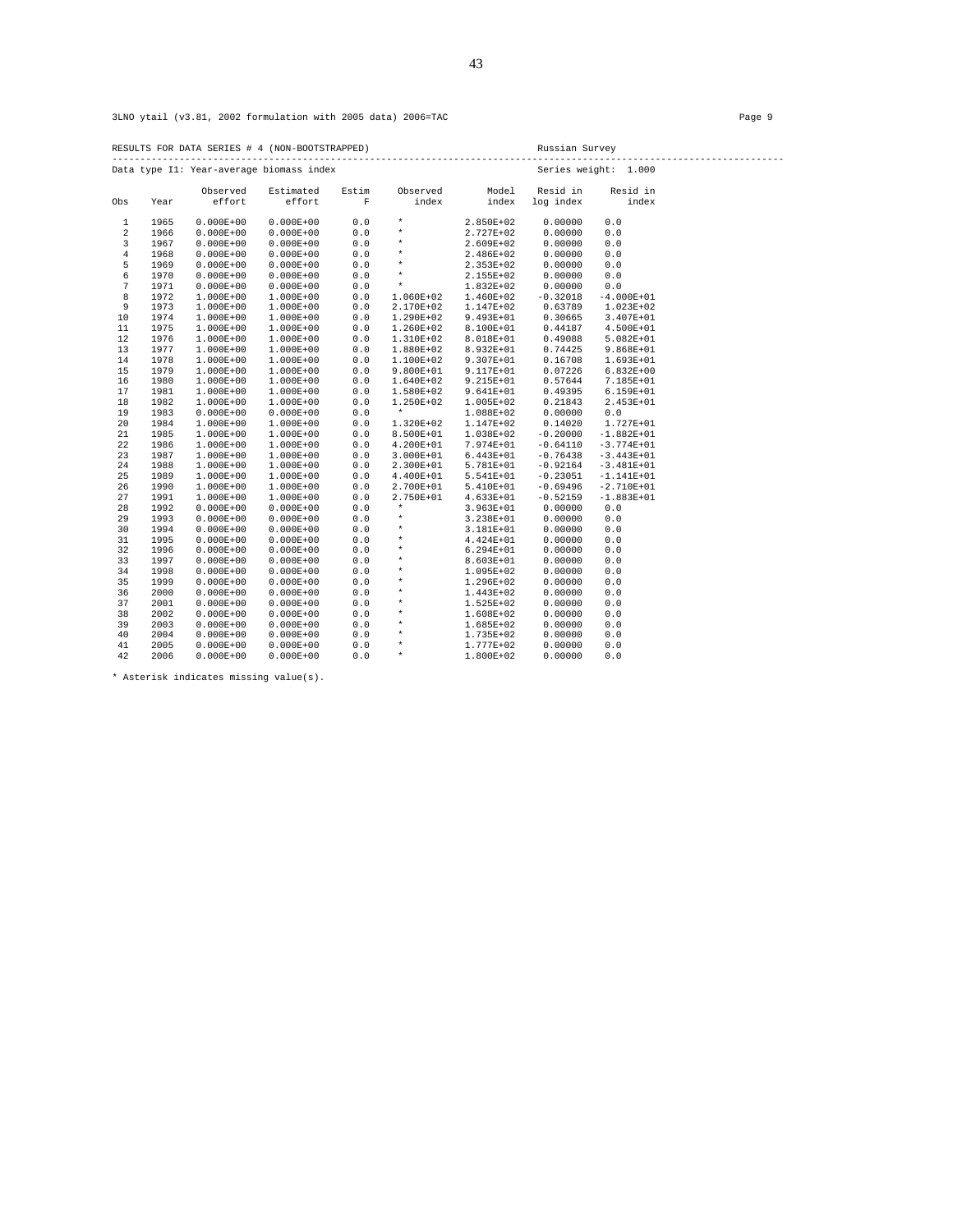|      | OMMO Aratt (AD.of'                               |      |                                   |        | 2002 LOIMULACION WICH 2003 GALA) 2000-IAC |                |                                |     |                                     |              |
|------|--------------------------------------------------|------|-----------------------------------|--------|-------------------------------------------|----------------|--------------------------------|-----|-------------------------------------|--------------|
|      | UNWEIGHTED LOG RESIDUAL PLOT FOR DATA SERIES # 4 |      |                                   |        |                                           |                |                                |     |                                     |              |
|      |                                                  | $-1$ | $-0.75$                           | $-0.5$ | $-0.25$                                   | $\Omega$       | 0.25                           | 0.5 | 0.75                                | $\mathbf{1}$ |
|      | Residual                                         |      |                                   |        |                                           |                |                                |     |                                     |              |
| Year |                                                  |      |                                   |        |                                           |                |                                |     |                                     |              |
| 1965 | 0.0000                                           |      |                                   |        |                                           |                |                                |     |                                     |              |
| 1966 | 0.0000                                           |      |                                   |        |                                           |                |                                |     |                                     |              |
| 1967 | 0.0000                                           |      |                                   |        |                                           |                |                                |     |                                     |              |
| 1968 | 0.0000                                           |      |                                   |        |                                           |                |                                |     |                                     |              |
| 1969 | 0.0000                                           |      |                                   |        |                                           |                |                                |     |                                     |              |
| 1970 | 0.0000                                           |      |                                   |        |                                           |                |                                |     |                                     |              |
| 1971 | 0.0000                                           |      |                                   |        |                                           |                |                                |     |                                     |              |
| 1972 | $-0.3202$                                        |      |                                   |        | =============                             |                |                                |     |                                     |              |
| 1973 | 0.6379                                           |      |                                   |        |                                           |                | --------------------------     |     |                                     |              |
| 1974 | 0.3067                                           |      |                                   |        |                                           |                | ============                   |     |                                     |              |
| 1975 | 0.4419                                           |      |                                   |        |                                           |                | ==================             |     |                                     |              |
| 1976 | 0.4909                                           |      |                                   |        |                                           |                | --------------------           |     |                                     |              |
| 1977 | 0.7443                                           |      |                                   |        |                                           |                | ------------------------------ |     |                                     |              |
| 1978 | 0.1671                                           |      |                                   |        |                                           | <b>ESSESSE</b> |                                |     |                                     |              |
| 1979 | 0.0723                                           |      |                                   |        |                                           | $= = =$        |                                |     |                                     |              |
| 1980 | 0.5764                                           |      |                                   |        |                                           |                | ----------------------         |     |                                     |              |
| 1981 | 0.4939                                           |      |                                   |        |                                           |                | --------------------           |     |                                     |              |
| 1982 | 0.2184                                           |      |                                   |        |                                           |                | <b>SEESSEESS</b>               |     |                                     |              |
| 1983 | 0.0000                                           |      |                                   |        |                                           |                |                                |     |                                     |              |
| 1984 | 0.1402                                           |      |                                   |        |                                           | <b>EEEEEE</b>  |                                |     |                                     |              |
| 1985 | $-0.2000$                                        |      |                                   |        |                                           | ========       |                                |     |                                     |              |
| 1986 | $-0.6411$                                        |      |                                   |        | ==========================                |                |                                |     |                                     |              |
| 1987 | $-0.7644$                                        |      |                                   |        | ================================          |                |                                |     |                                     |              |
| 1988 | $-0.9216$                                        |      |                                   |        |                                           |                |                                |     |                                     |              |
| 1989 | $-0.2305$                                        |      |                                   |        | <b>EEEEEEEE</b>                           |                |                                |     |                                     |              |
| 1990 | $-0.6950$                                        |      |                                   |        | ----------------------------              |                |                                |     |                                     |              |
| 1991 | $-0.5216$                                        |      |                                   |        | ---------------------                     |                |                                |     |                                     |              |
| 1992 | 0.0000                                           |      |                                   |        |                                           |                |                                |     |                                     |              |
|      |                                                  |      |                                   |        |                                           |                |                                |     |                                     |              |
| 1993 | 0.0000                                           |      |                                   |        |                                           |                |                                |     |                                     |              |
| 1994 | 0.0000                                           |      |                                   |        |                                           |                |                                |     |                                     |              |
| 1995 | 0.0000                                           |      |                                   |        |                                           |                |                                |     |                                     |              |
|      |                                                  |      |                                   |        |                                           |                |                                |     |                                     |              |
| 1996 | 0.0000                                           |      |                                   |        |                                           |                |                                |     |                                     |              |
| 1997 | 0.0000                                           |      |                                   |        |                                           |                |                                |     |                                     |              |
| 1998 | 0.0000                                           |      |                                   |        |                                           |                |                                |     |                                     |              |
| 1999 | 0.0000                                           |      |                                   |        |                                           |                |                                |     |                                     |              |
| 2000 | 0.0000                                           |      |                                   |        |                                           |                |                                |     |                                     |              |
| 2001 | 0.0000                                           |      |                                   |        |                                           |                |                                |     |                                     |              |
| 2002 | 0.0000                                           |      |                                   |        |                                           |                |                                |     |                                     |              |
| 2003 | 0.0000                                           |      |                                   |        |                                           |                |                                |     |                                     |              |
| 2004 | 0.0000                                           |      |                                   |        |                                           |                |                                |     |                                     |              |
| 2005 | 0.0000                                           |      |                                   |        |                                           |                |                                |     |                                     |              |
| 2006 | 0.0000                                           |      |                                   |        |                                           |                |                                |     |                                     |              |
|      |                                                  |      | --------------------------------- |        |                                           |                |                                |     | ----------------------------------- |              |
|      |                                                  |      |                                   |        |                                           |                |                                |     |                                     |              |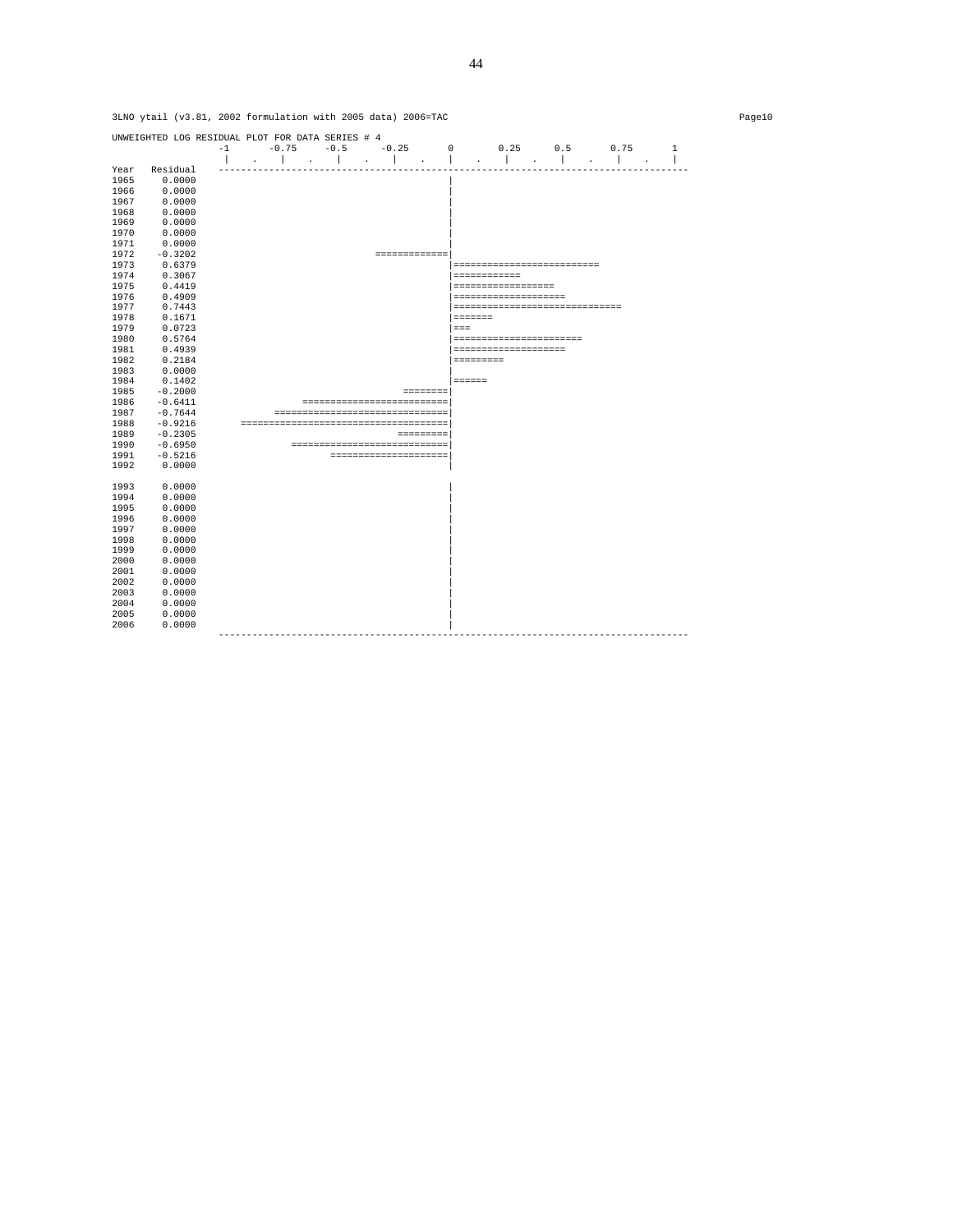RESULTS FOR DATA SERIES # 5 (NON-BOOTSTRAPPED) Spanish Survey Converted biomass\_2006 ------------------------------------------------------------------------------------------------------------------------

|                |      |               | Data type I1: Year-average biomass index |             |               |               | Series weight: | 1.000          |
|----------------|------|---------------|------------------------------------------|-------------|---------------|---------------|----------------|----------------|
|                |      | Observed      | Estimated                                | Estim       | Observed      | Model         | Resid in       | Resid in       |
| Obs            | Year | effort        | effort                                   | $\mathbf F$ | index         | index         | log index      | index          |
| $\mathbf{1}$   | 1965 | $0.000E + 00$ | $0.000E + 00$                            | 0.0         | $\star$       | 2.282E+02     | 0.00000        | 0.0            |
| 2              | 1966 | $0.000E + 00$ | $0.000E + 00$                            | 0.0         | $\star$       | 2.183E+02     | 0.00000        | $0.0$          |
| 3              | 1967 | $0.000E + 00$ | $0.000E + 00$                            | 0.0         | $\star$       | 2.089E+02     | 0.00000        | $0.0$          |
| $\overline{4}$ | 1968 | $0.000E + 00$ | $0.000E + 00$                            | 0.0         | $\star$       | 1.990E+02     | 0.00000        | $0.0$          |
| 5              | 1969 | $0.000E + 00$ | $0.000E + 00$                            | 0.0         | $\star$       | 1.884E+02     | 0.00000        | $0.0$          |
| 6              | 1970 | $0.000E + 00$ | $0.000E + 00$                            | 0.0         | $\star$       | 1.726E+02     | 0.00000        | $0.0$          |
| 7              | 1971 | $0.000E + 00$ | $0.000E + 00$                            | $0.0$       | $^\star$      | 1.467E+02     | 0.00000        | $0.0$          |
| 8              | 1972 | $0.000E + 00$ | $0.000E + 00$                            | 0.0         | $\star$       | 1.169E+02     | 0.00000        | 0.0            |
| 9              | 1973 | $0.000E + 00$ | $0.000E + 00$                            | 0.0         | $\star$       | 9.180E+01     | 0.00000        | $0.0$          |
| 10             | 1974 | $0.000E + 00$ | $0.000E + 00$                            | 0.0         | $\star$       | 7.600E+01     | 0.00000        | $0.0$          |
| 11             | 1975 | $0.000E + 00$ | $0.000E + 00$                            | 0.0         | $\star$       | $6.485E+01$   | 0.00000        | $0.0$          |
| 12             | 1976 | $0.000E + 00$ | $0.000E + 00$                            | 0.0         | $\star$       | $6.420E+01$   | 0.00000        | $0.0$          |
| 13             | 1977 | $0.000E + 00$ | $0.000E + 00$                            | $0.0$       | $^\star$      | 7.151E+01     | 0.00000        | $0.0$          |
| 14             | 1978 | $0.000E + 00$ | $0.000E + 00$                            | 0.0         | $\star$       | 7.452E+01     | 0.00000        | $0.0$          |
| 15             | 1979 | $0.000E + 00$ | $0.000E + 00$                            | 0.0         | $\star$       | 7.299E+01     | 0.00000        | $0.0$          |
| 16             | 1980 | $0.000E + 00$ | $0.000E + 00$                            | 0.0         | $\star$       | 7.378E+01     | 0.00000        | $0.0$          |
| 17             | 1981 | $0.000E + 00$ | $0.000E + 00$                            | $0.0$       | $\star$       | 7.719E+01     | 0.00000        | $0.0$          |
| $1\,8$         | 1982 | $0.000E + 00$ | $0.000E + 00$                            | 0.0         | $^\star$      | 8.044E+01     | 0.00000        | $0.0$          |
| 19             | 1983 | $0.000E + 00$ | $0.000E + 00$                            | 0.0         | $\star$       | 8.711E+01     | 0.00000        | $0.0$          |
| 20             | 1984 | $0.000E + 00$ | $0.000E + 00$                            | 0.0         | $\star$       | 9.186E+01     | 0.00000        | 0.0            |
| 21             | 1985 | $0.000E + 00$ | $0.000E + 00$                            | 0.0         | $\star$       | 8.312E+01     | 0.00000        | $0.0$          |
| 22             | 1986 | $0.000E + 00$ | $0.000E + 00$                            | 0.0         | $^\star$      | $6.384E+01$   | 0.00000        | $0.0$          |
| 23             | 1987 | $0.000E + 00$ | $0.000E + 00$                            | 0.0         | $\star$       | 5.158E+01     | 0.00000        | 0.0            |
| 24             | 1988 | $0.000E + 00$ | $0.000E + 00$                            | 0.0         | $\star$       | 4.628E+01     | 0.00000        | $0.0$          |
| 25             | 1989 | $0.000E + 00$ | $0.000E + 00$                            | $0.0$       | $^\star$      | 4.436E+01     | 0.00000        | $0.0$          |
| 26             | 1990 | $0.000E + 00$ | $0.000E + 00$                            | $0.0$       | $^\star$      | 4.331E+01     | 0.00000        | $0.0$          |
| 27             | 1991 | $0.000E + 00$ | $0.000E + 00$                            | 0.0         | $^\star$      | 3.709E+01     | 0.00000        | $0.0$          |
| 28             | 1992 | $0.000E + 00$ | $0.000E + 00$                            | 0.0         | $\star$       | 3.173E+01     | 0.00000        | $0.0$          |
| 29             | 1993 | $0.000E + 00$ | $0.000E + 00$                            | 0.0         | $\star$       | 2.592E+01     | 0.00000        | $0.0$          |
| 30             | 1994 | $0.000E + 00$ | $0.000E + 00$                            | 0.0         | $\star$       | 2.546E+01     | 0.00000        | 0.0            |
| 31             | 1995 | 1.000E+00     | 1.000E+00                                | 0.0         | $9.300E + 00$ | $3.542E + 01$ | $-1.33725$     | $-2.612E+01$   |
| 32             | 1996 | $1.000E + 00$ | 1.000E+00                                | 0.0         | 4.330E+01     | $5.039E + 01$ | $-0.15160$     | $-7.088E + 00$ |
| 33             | 1997 | $1.000E + 00$ | 1.000E+00                                | 0.0         | $3.870E + 01$ | $6.888E+01$   | $-0.57654$     | $-3.018E+01$   |
| 34             | 1998 | $1.000E + 00$ | $1.000E + 00$                            | 0.0         | 1.226E+02     | 8.769E+01     | 0.33512        | 3.491E+01      |
| 35             | 1999 | 1.000E+00     | 1.000E+00                                | 0.0         | 1.970E+02     | 1.037E+02     | 0.64149        | 9.328E+01      |
| 36             | 2000 | 1.000E+00     | $1.000E + 00$                            | 0.0         | 1.447E+02     | 1.155E+02     | 0.22535        | 2.920E+01      |
| 37             | 2001 | 1.000E+00     | $1.000E + 00$                            | 0.0         | 1.827E+02     | 1.221E+02     | 0.40314        | $6.062E + 01$  |
| 38             | 2002 | 1.000E+00     | 1.000E+00                                | 0.0         | 1.485E+02     | 1.287E+02     | 0.14290        | 1.977E+01      |
| 39             | 2003 | 1.000E+00     | 1.000E+00                                | 0.0         | 1.368E+02     | 1.349E+02     | 0.01375        | 1.868E+00      |
| 40             | 2004 | 1.000E+00     | 1.000E+00                                | 0.0         | 1.700E+02     | 1.389E+02     | 0.20222        | 3.112E+01      |
| 41             | 2005 | 1.000E+00     | 1.000E+00                                | 0.0         | 1.565E+02     | 1.423E+02     | 0.09534        | 1.423E+01      |
| 42             | 2006 | $0.000E + 00$ | $0.000E + 00$                            | 0.0         | $\star$       | 1.441E+02     | 0.00000        | 0.0            |

\* Asterisk indicates missing value(s).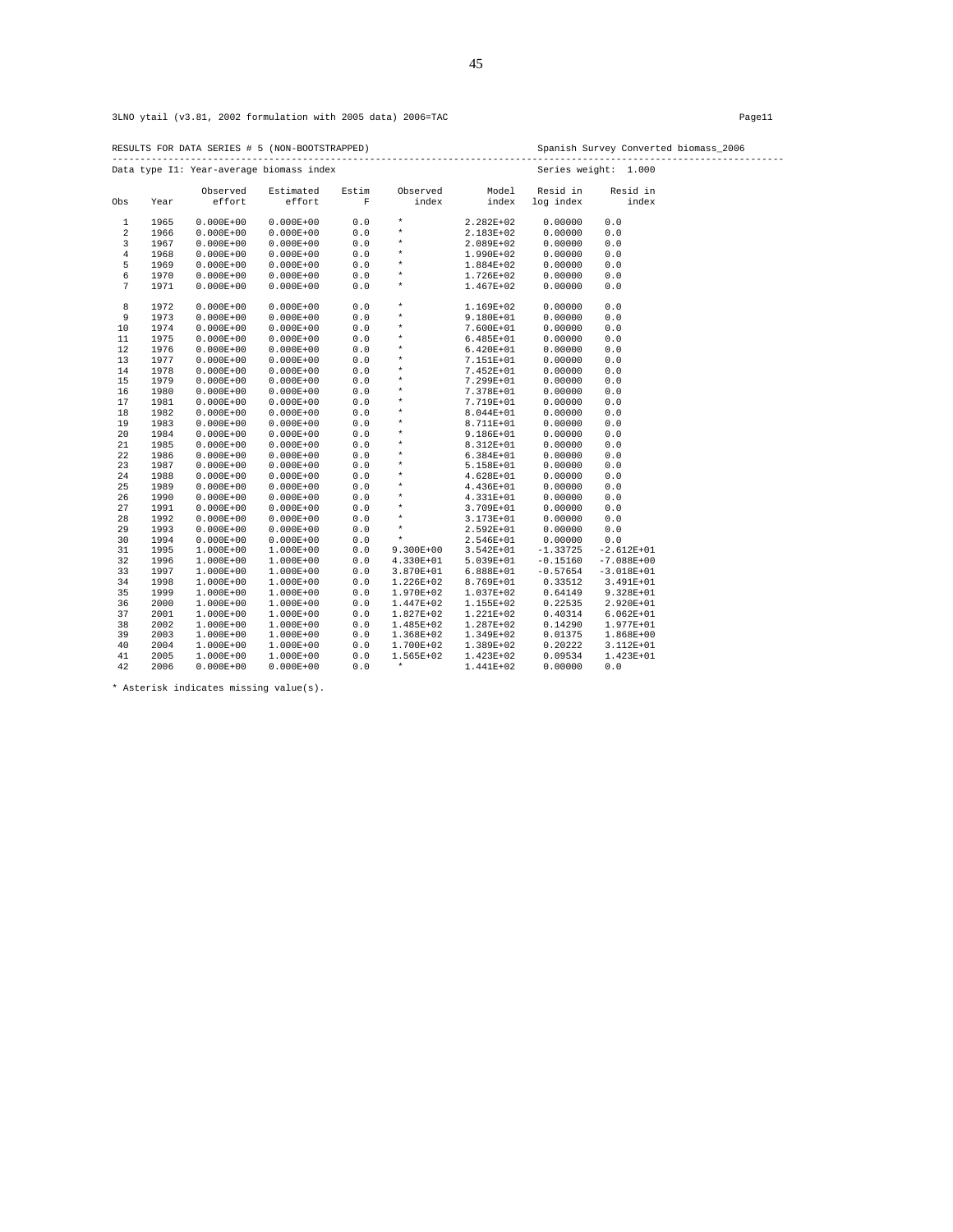|              | UNWEIGHTED LOG RESIDUAL PLOT FOR DATA SERIES # 5 | $-2$ | $-1.5$ | $-1$                       |        |              |                |               |   |     | $\overline{\mathbf{c}}$ |
|--------------|--------------------------------------------------|------|--------|----------------------------|--------|--------------|----------------|---------------|---|-----|-------------------------|
|              |                                                  |      |        |                            | $-0.5$ |              | 0              | 0.5           | 1 | 1.5 |                         |
| Year         | Residual                                         |      |        |                            |        |              |                |               |   |     |                         |
| 1965         | 0.0000                                           |      |        |                            |        |              |                |               |   |     |                         |
| 1966         | 0.0000                                           |      |        |                            |        |              |                |               |   |     |                         |
| 1967         | 0.0000                                           |      |        |                            |        |              |                |               |   |     |                         |
| 1968         | 0.0000                                           |      |        |                            |        |              |                |               |   |     |                         |
| 1969         | 0.0000                                           |      |        |                            |        |              |                |               |   |     |                         |
| 1970         | 0.0000                                           |      |        |                            |        |              |                |               |   |     |                         |
| 1971         | 0.0000                                           |      |        |                            |        |              |                |               |   |     |                         |
| 1972         | 0.0000                                           |      |        |                            |        |              |                |               |   |     |                         |
|              |                                                  |      |        |                            |        |              |                |               |   |     |                         |
| 1973<br>1974 | 0.0000                                           |      |        |                            |        |              |                |               |   |     |                         |
|              | 0.0000                                           |      |        |                            |        |              |                |               |   |     |                         |
| 1975         | 0.0000                                           |      |        |                            |        |              |                |               |   |     |                         |
| 1976         | 0.0000                                           |      |        |                            |        |              |                |               |   |     |                         |
| 1977         | 0.0000                                           |      |        |                            |        |              |                |               |   |     |                         |
| 1978         | 0.0000                                           |      |        |                            |        |              |                |               |   |     |                         |
| 1979         | 0.0000                                           |      |        |                            |        |              |                |               |   |     |                         |
| 1980         | 0.0000                                           |      |        |                            |        |              |                |               |   |     |                         |
| 1981         | 0.0000                                           |      |        |                            |        |              |                |               |   |     |                         |
| 1982         | 0.0000                                           |      |        |                            |        |              |                |               |   |     |                         |
| 1983         | 0.0000                                           |      |        |                            |        |              |                |               |   |     |                         |
| 1984         | 0.0000                                           |      |        |                            |        |              |                |               |   |     |                         |
| 1985         | 0.0000                                           |      |        |                            |        |              |                |               |   |     |                         |
| 1986         | 0.0000                                           |      |        |                            |        |              |                |               |   |     |                         |
| 1987         | 0.0000                                           |      |        |                            |        |              |                |               |   |     |                         |
| 1988         | 0.0000                                           |      |        |                            |        |              |                |               |   |     |                         |
| 1989         | 0.0000                                           |      |        |                            |        |              |                |               |   |     |                         |
| 1990         | 0.0000                                           |      |        |                            |        |              |                |               |   |     |                         |
| 1991         | 0.0000                                           |      |        |                            |        |              |                |               |   |     |                         |
| 1992         | 0.0000                                           |      |        |                            |        |              |                |               |   |     |                         |
| 1993         | 0.0000                                           |      |        |                            |        |              |                |               |   |     |                         |
| 1994         | 0.0000                                           |      |        |                            |        |              |                |               |   |     |                         |
| 1995         | $-1.3372$                                        |      |        | -------------------------- |        |              |                |               |   |     |                         |
| 1996         | $-0.1516$                                        |      |        |                            |        | $=$ $=$ $=$  |                |               |   |     |                         |
| 1997         | $-0.5765$                                        |      |        |                            |        | ============ |                |               |   |     |                         |
| 1998         | 0.3351                                           |      |        |                            |        |              | <b>EDDEDED</b> |               |   |     |                         |
| 1999         | 0.6415                                           |      |        |                            |        |              |                | ============= |   |     |                         |
| 2000         | 0.2254                                           |      |        |                            |        |              | $= = = = = =$  |               |   |     |                         |
| 2001         | 0.4031                                           |      |        |                            |        |              |                |               |   |     |                         |
| 2002         | 0.1429                                           |      |        |                            |        |              | $=$ $=$ $=$    |               |   |     |                         |
| 2003         | 0.0138                                           |      |        |                            |        |              |                |               |   |     |                         |
| 2004         | 0.2022                                           |      |        |                            |        |              | $= = = =$      |               |   |     |                         |
| 2005         | 0.0953                                           |      |        |                            |        |              | $=$ $=$        |               |   |     |                         |
| 2006         | 0.0000                                           |      |        |                            |        |              |                |               |   |     |                         |
|              |                                                  |      |        |                            |        |              |                |               |   |     |                         |